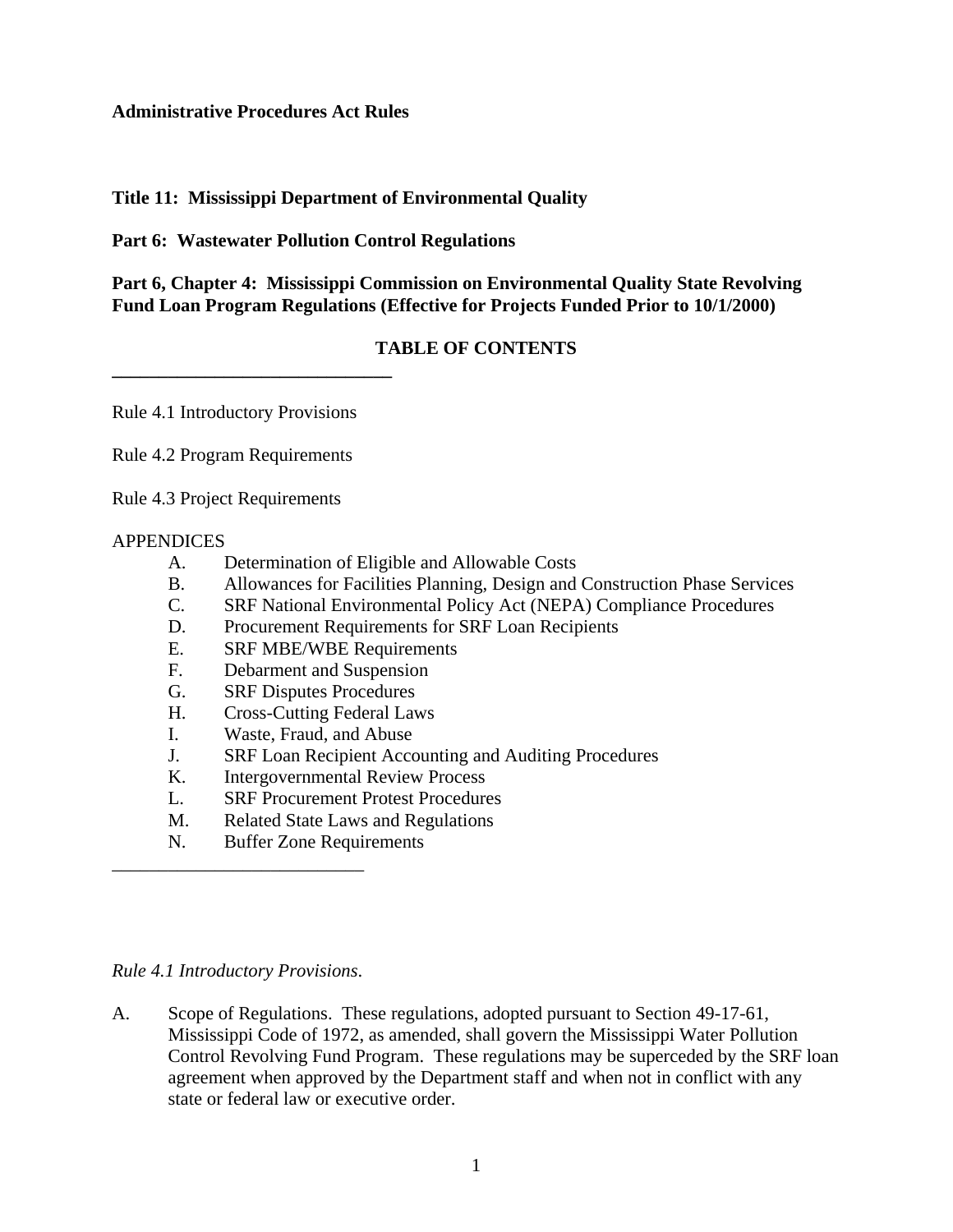- B. Effective Date of Regulations. These regulations are effective December 1, 1999. These regulations shall also apply to loan agreements executed prior to this date unless the loan recipient requests that the previously effective regulations apply.
- C. Definitions. The following words and terms, when used in this regulation, shall have the following meanings, unless the context clearly indicates otherwise:
	- (1) Act The Federal Water Pollution Control Act, as amended, 33 USC 1251, et seq., including any future amendments.
	- (2) Alternative Technology Proven wastewater treatment processes and techniques which provide for the reclaiming and reuse of water, productively recycle wastewater constituents or otherwise eliminate the discharge of pollutants, or recover energy. Specifically, alternative technology includes land application of effluent and sludge; aquifer recharge; aquaculture; direct reuse (non-potable); horticulture; revegetation of disturbed land; containment ponds; sludge composting and drying prior to land application; self-sustaining incineration; methane recovery; individual and onsite systems; and small diameter pressure and vacuum sewers and small diameter gravity sewers carrying partially or fully treated wastewater.
	- (3) Authorized Representative The signatory agent of the applicant authorized and directed by the applicant's governing body to make application for assistance and to sign documents required to undertake and complete the project, on behalf of the applicant. The signatory agent must be a member of, or an employee of, the applicant's governing body, and may not be under a separate contract with the applicant at any time during the execution of the project.
	- (4) Best Practicable Waste Treatment Technologies The cost-effective technology that can treat wastewater, combined sewer overflows and nonexcessive infiltration and inflow in publicly owned or individual wastewater treatment works to meet the applicable provisions of federal and state effluent limitations, groundwater protection, or other applicable standards.
	- (5) Binding Commitment A legal obligation, enforceable under State law, specifying the terms and schedules under which assistance is provided.
	- (6) Building The erection, acquisition, alteration, remodeling, improvement or extension of treatment works.
	- (7) Capitalization Grant Federal grant assistance awarded to the State for the establishment of the State Water Pollution Control Revolving Fund.
	- (8) Change Order The documents issued by the loan recipient, upon recommendation of the consulting engineer, authorizing a change, alteration, or variance in previously approved engineering plans, specifications, and contract documents, including but not limited to, additions or deletions of work to be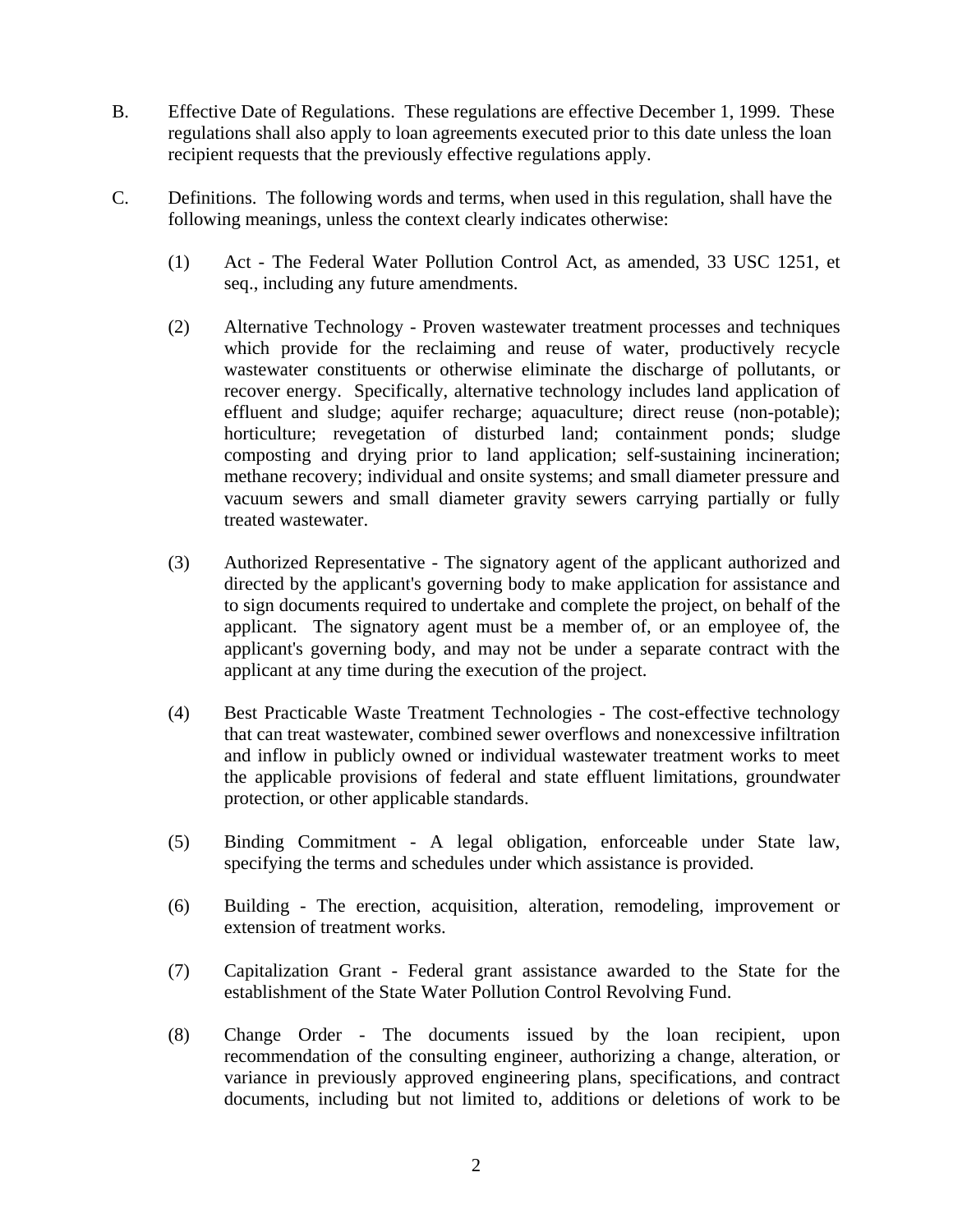performed pursuant to the contract or a change in costs or time for work performed pursuant to the contract.

- (9) Collector Sewer The common lateral sewers, within a publicly owned treatment system, which are primarily installed to receive wastewaters directly from facilities which convey wastewater from individual systems, or from private property.
- (10) Commission The Mississippi Commission on Environmental Quality or its successors.
- (11) Construction Any one or more of the following: erection, building, acquisition, alteration, remodeling, improvement or extension of treatment works.
- (12) Construction Fund A dedicated source of funds, created and maintained by the applicant in a separate account at an official depository, or a designated depository approved by the Department staff, used solely for the purposes of construction and other allowable costs of a project funded by the Commission.
- (13) Consulting Engineer The engineer or engineering firm retained by the loan recipient to provide professional engineering services during the planning, design, and/or construction of a project.
- (14) Cost-Effectiveness Analysis An analysis performed to determine which waste treatment management system or component part will result in the minimum total monetary (resources) costs over time, without overriding nonmonetary considerations, to meet federal, state, and local requirements and objectives.
- (15) Department The Mississippi Department of Environmental Quality and staff.
- (16) Effluent Limitation Any restriction established by the Department or the EPA administrator on quantities, rates, and concentrations of chemical, physical, biological and other constituents which are discharged from a point source into waters of the State.
- (17) Eligible Applicant A public waste treatment or collection management agency or any city, town, county, district, or other public body created by or pursuant to state law which has authority to dispose of domestic wastewater, industrial wastewater, wastewater sludges resulting from the treatment of such wastewater, stormwater, or nonpoint sources of pollution, has the authority under State and Federal law to receive SRF loan assistance, and has the ability to comply with this regulation and the requirements of the SRF loan agreement.
- (18) Enforceable Requirements of the Act Those conditions and limitations of permits issued pursuant to the Act, Sections 402 and 404, which, if violated, could result in issuance of a compliance order or initiation of a civil or criminal action under the Act, Section 309. Where a permit has not been issued, but issuance is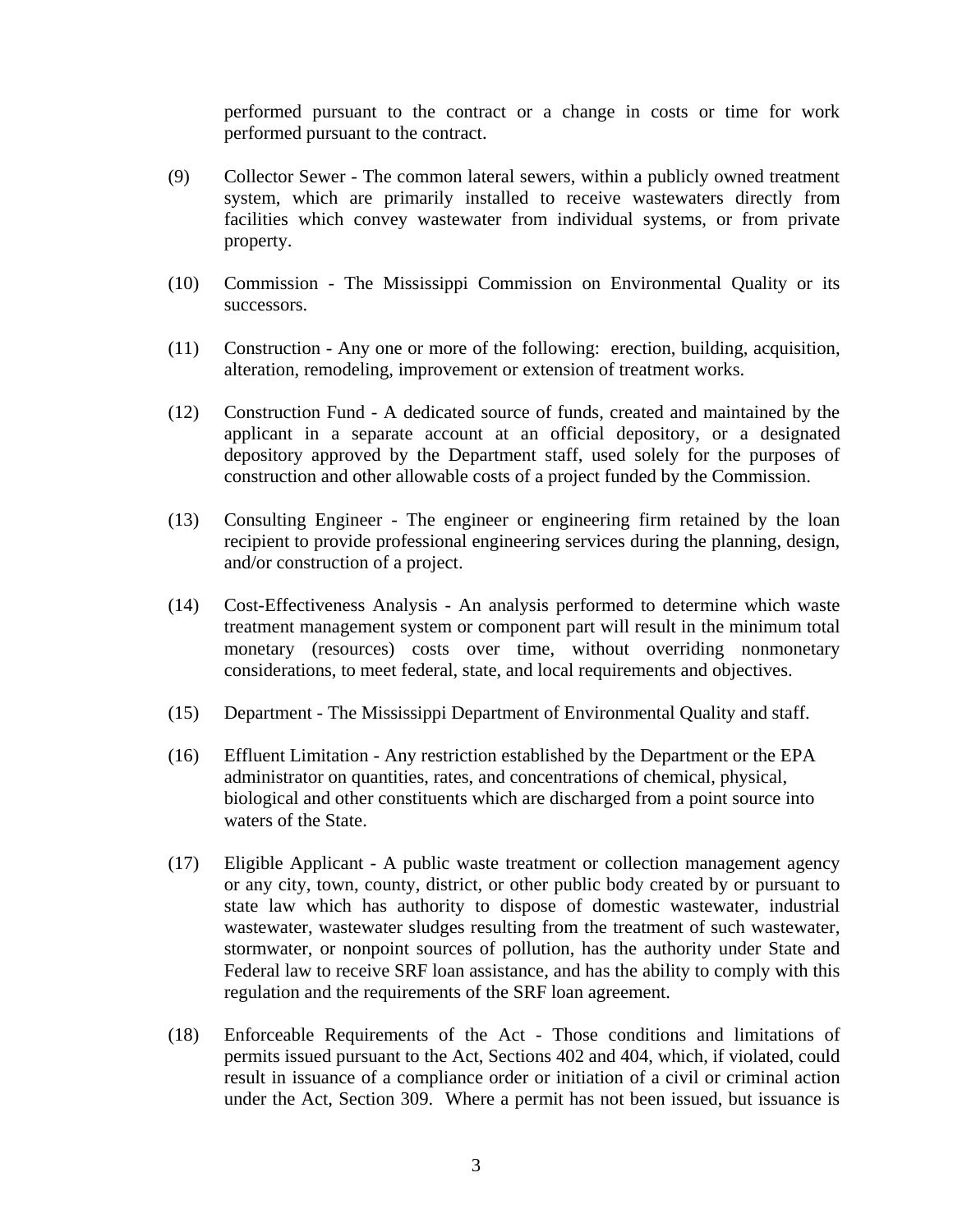anticipated, the term means any requirement which will be in the permit when issued.

- (19) Environmental Determination A finding by the Department regarding the potential environmental impacts of a proposed project and describing what mitigative measures, if any, the applicant will be required to implement as a condition of financial assistance.
- (20) Environmental Information Document A written analysis prepared by the applicant describing the potential environmental impacts of a proposed project, sufficient in scope to enable the Department staff to make an environmental assessment to allow an environmental determination to be made by the Department.
- (21) Environmental Review The process whereby an evaluation is undertaken by the Department, consistent with the National Environmental Policy Act and other federal, state, and local laws and requirements, to determine whether a proposed project may have significant impacts on the environment.
- (22) EPA The Environmental Protection Agency.
- (23) EPA Administrator The chief officer of the Environmental Protection Agency appointed by the President of the United States.
- (24) Estuary Management Plan A plan for the conservation and management of an estuary of national significance as described in Section 320 of the Act.
- (25) Executive Director The executive director of the Mississippi Department of Environmental Quality, or his designee.
- (26) Facilities Planning Those necessary plans and studies which directly relate to treatment works needed to comply with enforceable requirements of the Act and other eligible treatment works, and which consist of a systematic evaluation of alternatives that are feasible in light of the unique demographic, topographic, hydrologic and institutional characteristics of the area and will demonstrate the selected alternative is cost-effective, practical to implement and environmentally sound.
- (27) Financial Assistance Loans by the Commission from the Water Pollution Control Revolving Fund.
- (28) Fund The State Water Pollution Control Revolving Fund, created pursuant to Section 49-17-61, Mississippi Code of 1972, as amended.
- (29) Infiltration Water other than wastewater that enters a sewer system (including sewer service connections and foundation drains) from the ground through such means as defective pipes, pipe joints, connections, or manholes. Infiltration does not include, and is distinguished from, inflow.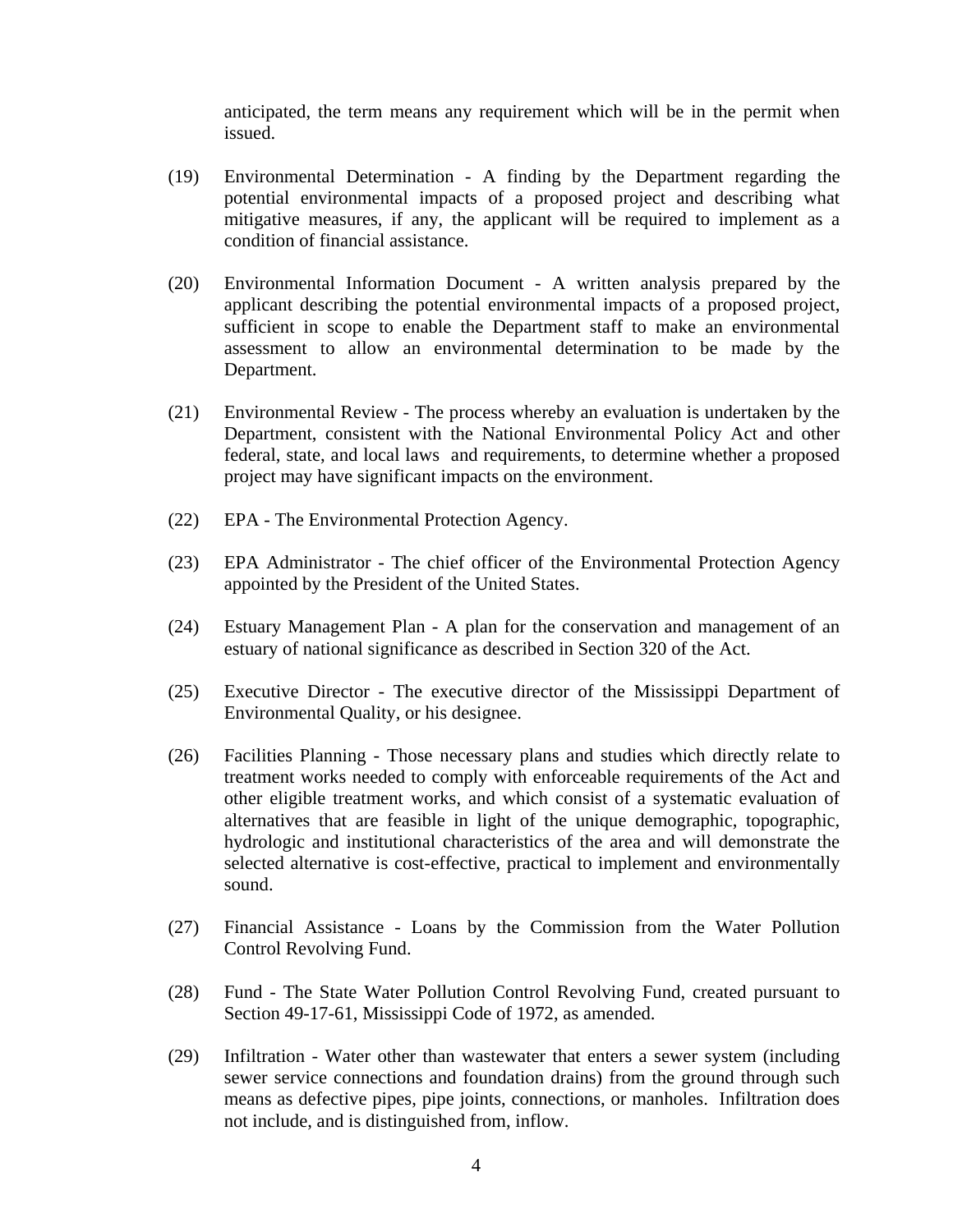- (30) Inflow Water other than wastewater that enters a sewer system (including sewer service connections) as a result of rainfall or rainfall induced soil moisture from sources such as, but not limited to, roof leaders, cellar drains, yard drains, area drains, drains from springs and swampy areas, manhole covers, cross connections between storm sewers and sanitary sewers, catch basins, cooling towers, storm waters, surface runoff, street wash waters or drainage. Inflow does not include, and is distinguished from, infiltration.
- (31) Innovative Technology Developed wastewater treatment processes and techniques which have not been fully proven under the circumstances of their contemplated use and which represent a significant advancement over the state of the art in terms of significant reduction in life cycle cost or significant environmental benefits through the reclaiming and reuse of water, otherwise eliminating the discharge of pollutants, utilizing recycling techniques such as land treatment, more efficient use of energy and resources, improved or new methods of waste treatment management for combined municipal and industrial systems, or the confined disposal of pollutants so that they will not migrate to cause water or other environmental pollution.
- (32) Intended Use Plan A plan identifying the intended uses of the amount of funds available in the SRF for each fiscal year as described in Section 606(c) of the Act.
- (33) Interceptor Sewer A sewer which is designed for one or more of the following purposes:
	- (a) To intercept wastewater from a final point in an existing or proposed collector sewer and convey such wastes directly to a treatment facility or another interceptor or pump station.
	- (b) To replace an existing wastewater treatment facility and transport the wastes to an adjoining collector sewer or interceptor sewer for conveyance to a treatment plant.
	- (c) To transport wastewater from one or more municipal collector sewers to another municipality or to a regional facility for treatment.
	- (d) To intercept an existing discharge of raw or inadequately treated wastewater for transport directly to another interceptor, pump station or to a treatment plant.
- (34) Nonpoint Source Pollution Plan A plan for managing nonpoint source pollution as described in Section 319 of the Act.
- (35) Permit, Waste Discharge Permit The authority granted by the Mississippi Environmental Quality Permit Board to discharge treated wastewater into or adjacent to waters of the state.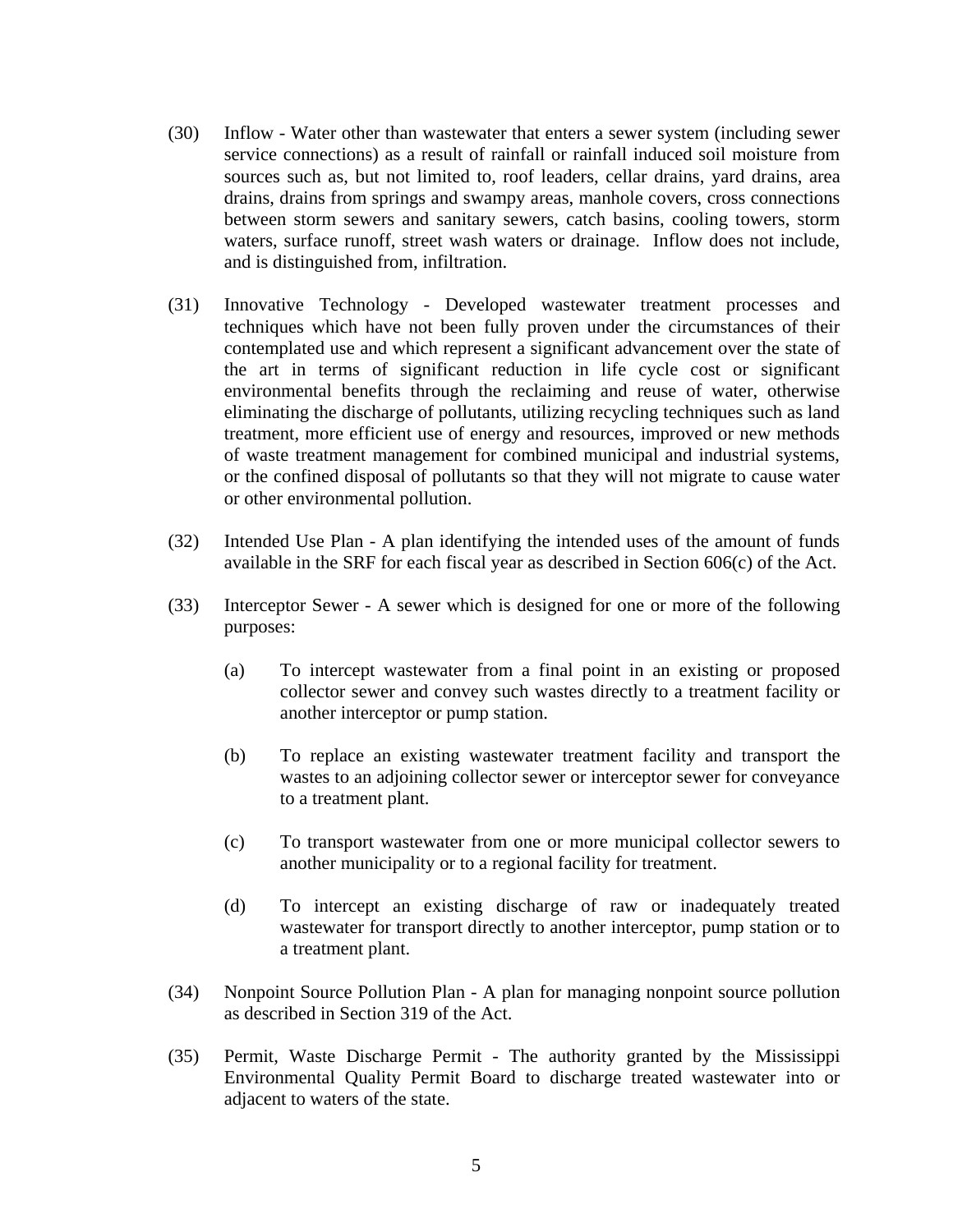- (36) Plans, Specifications and Contract Documents The engineering description of the project including engineering drawings, maps, technical specifications, design reports and construction contract documents in sufficient detail as required by the Department staff, to allow contractors to bid on and construct the work.
- (37) Point Source Any discernible, confined and discrete conveyance, including but not limited to any pipe, ditch, channel, tunnel, conduit, well, discrete fissure, container, rolling stock, concentrated animal feeding operation, or vessel or other floating craft, from which pollutants are or may be discharged. This term does not include agricultural stormwater discharges and return flows from irrigated agriculture.
- (38) Priority List A list of projects for which SRF assistance has been requested, and which displays projects that are both fundable during the current fiscal year and are planned for possible future funding, consistent with the current Priority System.
- (39) Priority System The method of ranking projects for which SRF funding assistance has been requested, in order of priorities established by the Commission.
- (40) Project The scope of work for which assistance is awarded under the SRF.
- (41) Project Completion The date of the final construction inspection as performed by the Department.
- (42) Project Performance Standards The performance and operational requirements applicable to a project including, but not limited to, the enforceable requirements of the Act and the specifications, which the project is planned to meet.
- (43) Refinancing To provide SRF assistance for a project or project portion where the debt obligation was incurred and construction began prior to the date of the SRF loan award.
- (44) Regional Facility Wastewater collection and treatment facilities, which incorporate multiple service areas into an area wide service facility, thereby reducing the number of required facilities, or any system which serves an area that is other than a single county, city, special district, or other political subdivision of the state, the specified size of which is determined by any one or combination of population, number of governmental entities served, and/or service capacity.
- (45) Service Line A conduit intended to carry wastewater, together with minor quantities of infiltration and inflow that are not admitted intentionally, from residences, public buildings and businesses to a collector sewer.
- (46) State Allotment The sum allocated to the State of Mississippi for a federal fiscal year, from funds appropriated by Congress pursuant to the Act.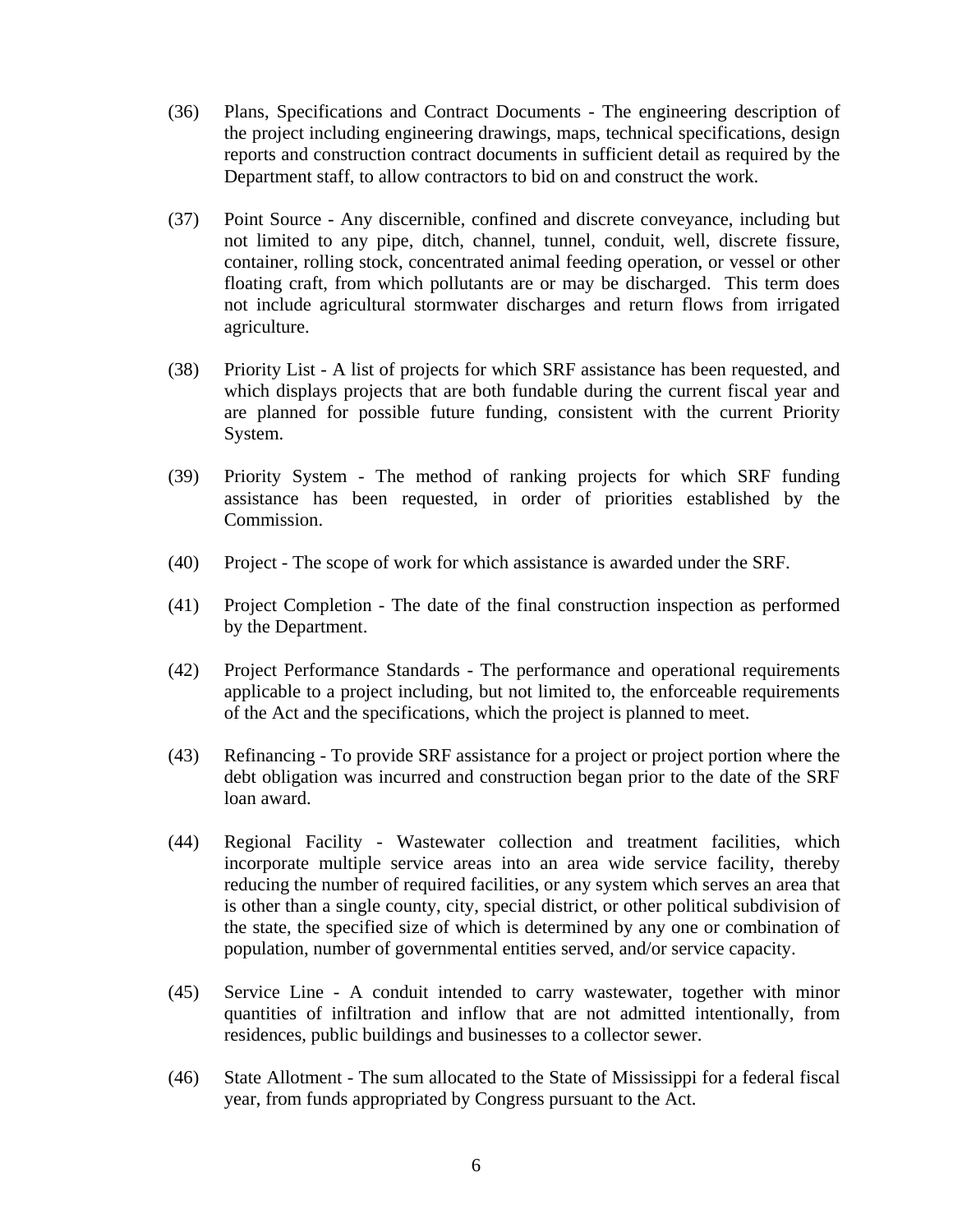- (47) SRF The State Revolving Fund.
- (48) Treatment Works Any devices and systems which are used in the storage, treatment, recycling, and reclamation of waste or which are necessary to recycle or reuse water at the most economical cost over the estimated life of the works, including intercepting sewers, outfall sewers, sewage collection systems, pumping, power, and other equipment and their appurtenances; extensions, improvements, remodeling, additions, and alterations thereof; elements essential to provide a reliable recycled supply such as standby treatment units and clear well facilities; and any works, including site acquisition of the land that will be an integral part of, or used in connection with, the treatment process (including land used for the storage of treated water in land treatment systems prior to land application) or is used for ultimate disposal of residues resulting from such treatment; and any plant, disposal field, lagoon, canal, incinerator or other facilities installed for the purpose of treating, neutralizing or stabilizing wastewater or nonpoint source pollution or facilities to provide for the collection, control and disposal of wastewater or nonpoint source pollution.
- (49) Value Engineering A specialized cost control technique which uses a systematic and creative approach to identify and focus on unnecessarily high cost in a project in order to arrive at a cost saving without sacrificing the purpose, reliability or efficiency of the project.
- (50) Water Quality Management Plan A plan prepared and updated annually by the State and approved by the Environmental Protection Agency which determines the nature, extent, and cause of water quality problems in various areas of the State and identifies cost-effective and locally acceptable facility and nonpoint measures to meet and maintain water quality standards.

Source: *Miss. Code Ann. §§ 49-17-61 through 49-17-70, 49-17-81 through 89, 49-2-1, et seq. and 49-17-1, et seq.*

## *Rule 4.2 Program Requirements*

- A. Eligible Applicant Determination. To be eligible for financial assistance, an applicant must meet the definition of an eligible applicant as described in Rule 4.1.C.(17) of this regulation, as determined by the Department.
- B. Obligation Period. Federal funds allotted to the State shall be available for obligation for a period of one year after the close of the federal fiscal year for which the funds are authorized.
- C. Reserves. The Commission shall reserve a percentage of the State's Title VI SRF allotment from each fiscal year for administration of the fund and for planning under Sections 205(j) and 303(e) of the Act, consistent with the Act and state law.
- D. Public Comment and Review. In accordance with the Act, the Commission shall provide for public comment and review to consider adoption of the annual intended use plan, the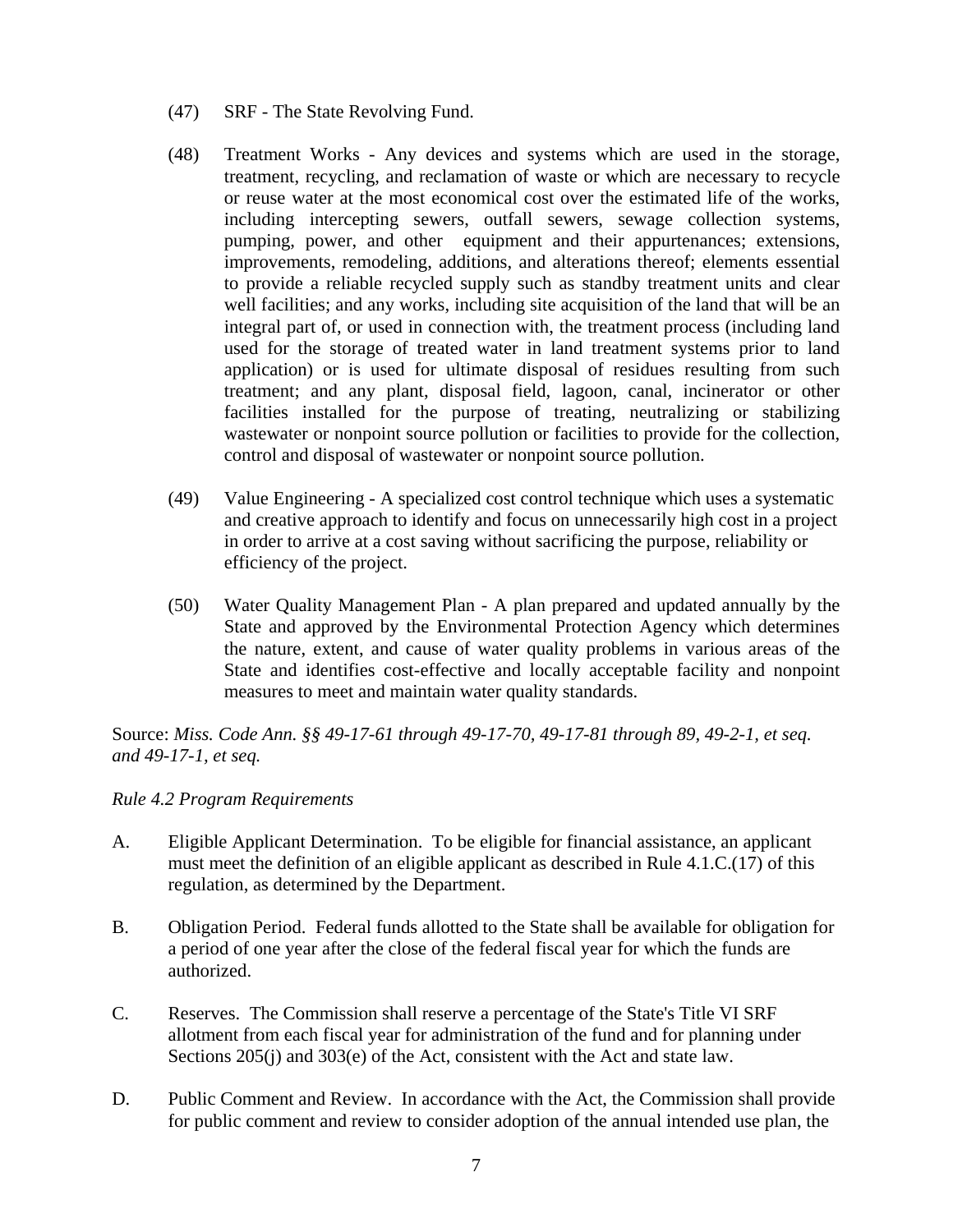priority list, and the priority system. After adoption by the Commission, modifications to these documents may be adopted by the Commission as provided for in the Intended Use Plan without further public comment and review.

- E. Types of Assistance. The fund may be used for the following purposes, subject to that established in the Intended Use Plan for a given fiscal year.
	- (1) To make loans on the condition that:
		- (a) Such loans are made at or below market interest rates, at terms not to exceed 20 years.
		- (b) Monthly principal and interest payments will commence as further described in Rule 4.3.H. of this regulation, and all loans will be fully amortized not later than 20 years after project completion.
		- (c) The recipient of a loan will establish a dedicated source of revenue for repayment of loans.
		- (d) The fund will be credited with all payments of principal and interest on all loans.
	- (2) To refinance the debt obligation of eligible applicants at or below market rates when such debt obligations were incurred and construction began on or after March 7, 1985; and where such projects have complied with all applicable Title II requirements of the Act, crosscutting federal laws and executive orders, and this regulation. The prospective loan recipient agrees that by pursuing such a refinancing arrangement, he does so at his own risk, and thereby relieves the Commission, the Department, and the Department staff of all responsibility and liability should costs later be determined unallowable for any reason or should such funding not become available for any reason.
	- (3) As a source of revenue or security for the payment of principal and interest on revenue or general obligation bonds issued by the state if the proceeds of the sale of such bonds will be deposited in the fund, and provided such authority is established in state law.
	- (4) For the reasonable costs of administering the fund and conducting activities under Title VI of the Act.
	- (5) To earn interest on fund accounts.
- F. State Capitalization Grant Application. After the Commission adopts the Intended Use Plan, including the Priority System and Priority List, the Executive Director or his designee shall submit these items with an application for the capitalization grant for that fiscal year to EPA.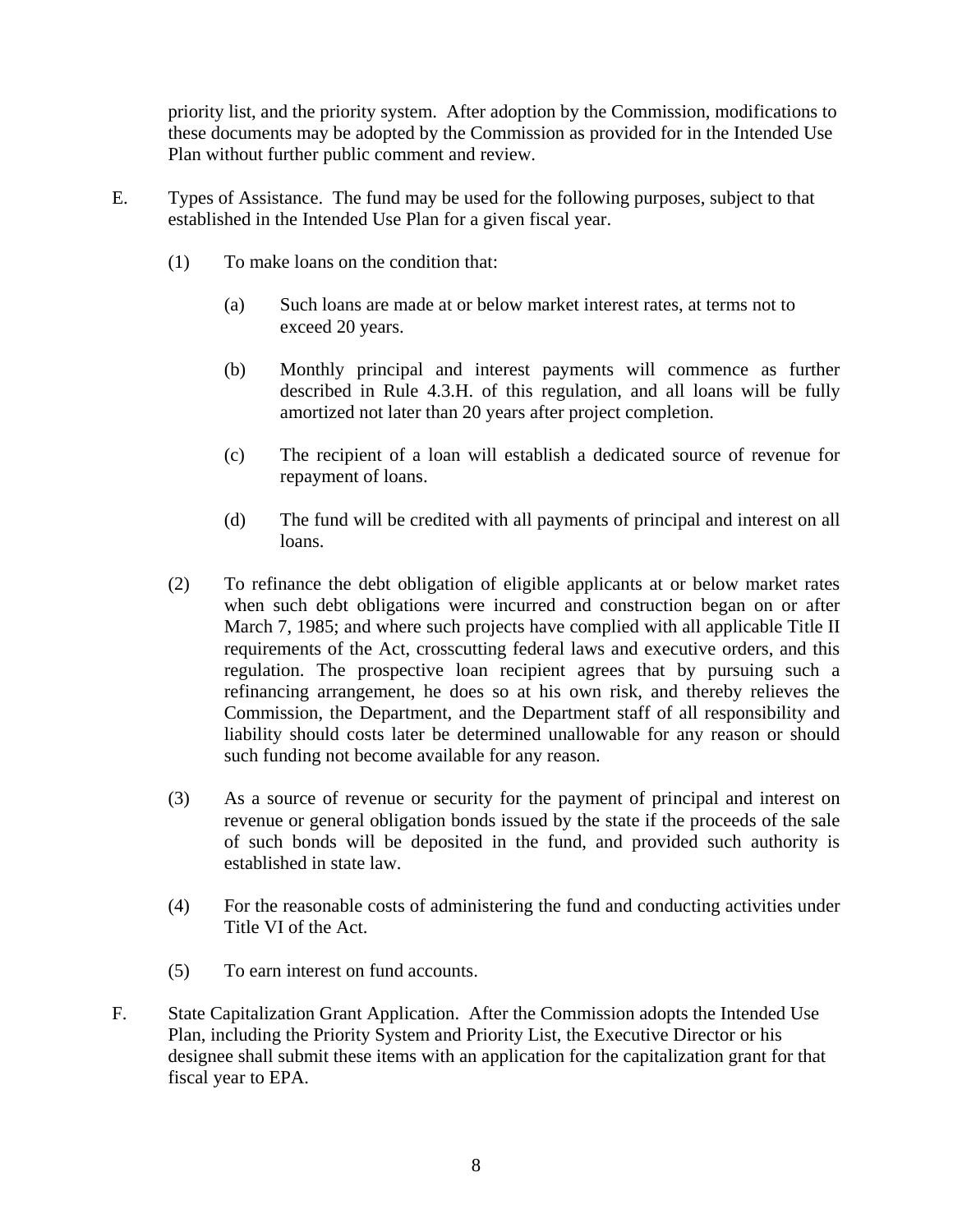- G. Federal Title II Requirements. All projects which receive loan assistance from the fund and which will be constructed in whole or in part before fiscal year 1995 with funds directly made available by capitalization grants must meet the Title II requirements under Sections 201(b), 201(g)(1), 201(g)(2), 201(g)(3), 201(g)(5), 201(g)(6), 201(n)(1), 201(o), 204(a)(1), 204(a)(2), 204(b)(1), 204(d)(2), 211, 218, 511(c)(1) and 513 of the Act. Current EPA regulations promulgated under these sections of the Act will apply, except as noted below. These requirements will be superceded by any subsequent federal law or regulation if so specified by that law or regulation. The Department may establish state procedures accepted by EPA. In applying these EPA regulations, the word "Department" shall be substituted for the word "EPA" or "Regional Administrator" and the words "loan recipient" shall be substituted for the word "grantee". A summary of these Title II requirements and the applicable regulations is as follows:
	- (1) (Section 201(b), which requires that projects apply best practicable waste treatment technology (see 40 CFR 35.2005(b)(7): Definition of BPWTT; 40 CFR 35.2030(b)(2): Facilities Planning);
	- (2) Section  $201(g)(1)$ , which limits assistance to projects for secondary treatment, advanced treatment or any cost-effective alternative, new interceptors and appurtenances, and infiltration-inflow correction. This section retains the Governor's discretionary set-aside by which a State can use up to 20 percent of its allotment for other projects within the definition of treatment works in Section 212(2), and for certain non-point source control and groundwater protection purposes, as defined in section 319 of the Act (40 CFR 35.2015(b)(2)(ii-iv): State Priority System and Project Priority List);
	- (3) Section 201(g)(2), which requires that alternative technologies be considered in project design (40 CFR 53.2030: Facilities Planning);
	- (4) Section  $201(g)(3)$ , which requires that applicants show that the related sewer collection system is not subject to excessive infiltration or inflow (40 CFR 35.2030(b)(4): Facilities Planning; 40 CFR 35.2120: Infiltration/Inflow);
	- (5) Section  $201(g)(5)$ , which requires that applicants study innovative and alternative treatment technologies and take into account opportunities to construct revenue producing facilities and to make more efficient uses of energy and resources (40 CFR 35.2030: Facilities Planning);
	- (6) Section  $201(g)(6)$ , which requires that the applicant analyze potential recreation and open space opportunities in the planning of the proposed facility (40 CFR 35.2030(b)(5): Facilities Planning);
	- (7) Section  $201(n)(1)$ , which provides that funds under Section 205 may be used for water quality problems due to discharges of combined sewer overflows, which are not otherwise eligible, if such discharges are a major priority in a State (40 CFR 35.2015(b)(2)(iv): State Priority Systems--categories of need and 35.2024(a): Combined Sewer Overflows);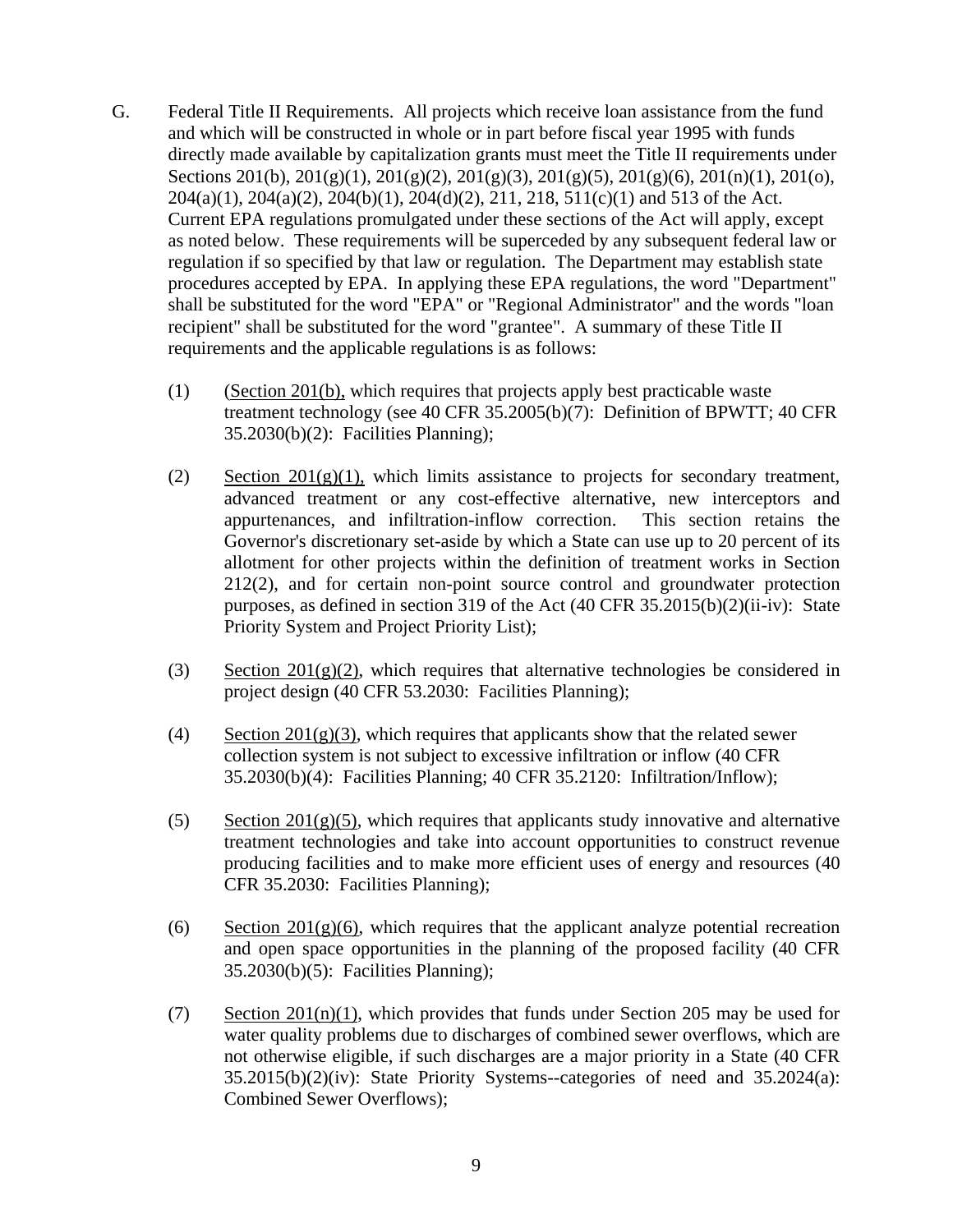- (8) Section 201(o), which calls on the Administrator ("State" under a capitalization grant) to encourage and assist communities in the development of capital financing plans;
- (9) Section 204(a)(1) and (2), which require that treatment works projects be included in plans developed under Sections 208 and 303(e) (40 CFR 35.2102: Water Quality management Plans);
- (10) Section 204(b)(1), which requires that communities develop user charge systems and have the legal, institutional, managerial and financial capability to construct, operate, and maintain the treatment works (40 CFR 35.2208: Adoption of Sewer Use Ordinance and User Charge System; 35.2130: Sewer Use Ordinance; 35.2140: User Charge System; 35.2214: Grantee Responsibilities; 35.2122: Approval of User Charge System and proposed Sewer Use Ordinance; 35.2110: Access to Individual Systems; and 35.2206(a):
- (11) Section 204(d)(2), which requires that, one year after the date of completion of construction and initiation of operation the owner/operator of the treatment works must certify that the facility meets design specifications and effluent limitations included in its permit  $(40 \text{ CFR } 35.2218(c), (d), (e)(1)$  and  $(e)(2)$ : Project Performance); except that the provisions of 40 CFR 35.2032(c) will not apply;
- (12) Section 211, Federal regulation concerning collection systems (40 CFR 35.2116) do not apply, and are replaced by the following:
	- (a) SRF assistance may be provided for sewage collection systems, provided such assistance
		- (1) is for replacement or major rehabilitation of an existing collection system and is necessary to the total integrity and performance of the waste treatment works servicing such a community, or
		- (2) is for a new collection system in an existing community with sufficient existing or planned capacity to adequately treat such collected sewage and is consistent with Section 201 of the Act. For the purposes of this regulation, the term "existing community" means those residences, public buildings, and businesses that are correctly documented as existing in the approved SRF facilities plan. If assistance is awarded, the loan recipient must cause the existing buildings to be connected to the collection system within the time specified in the loan agreement;
- (13) Section 218, which assures that treatment systems are cost-effective and requires that projects of over \$10 million include a value-engineering review (40 CFR 35.2030(b)(3): Cost Effectiveness, Facilities Planning, and 35.2114:Value Engineering); except that the provisions of Rule 4.3.B.(2) of this regulation supercede these federal regulations where applicable;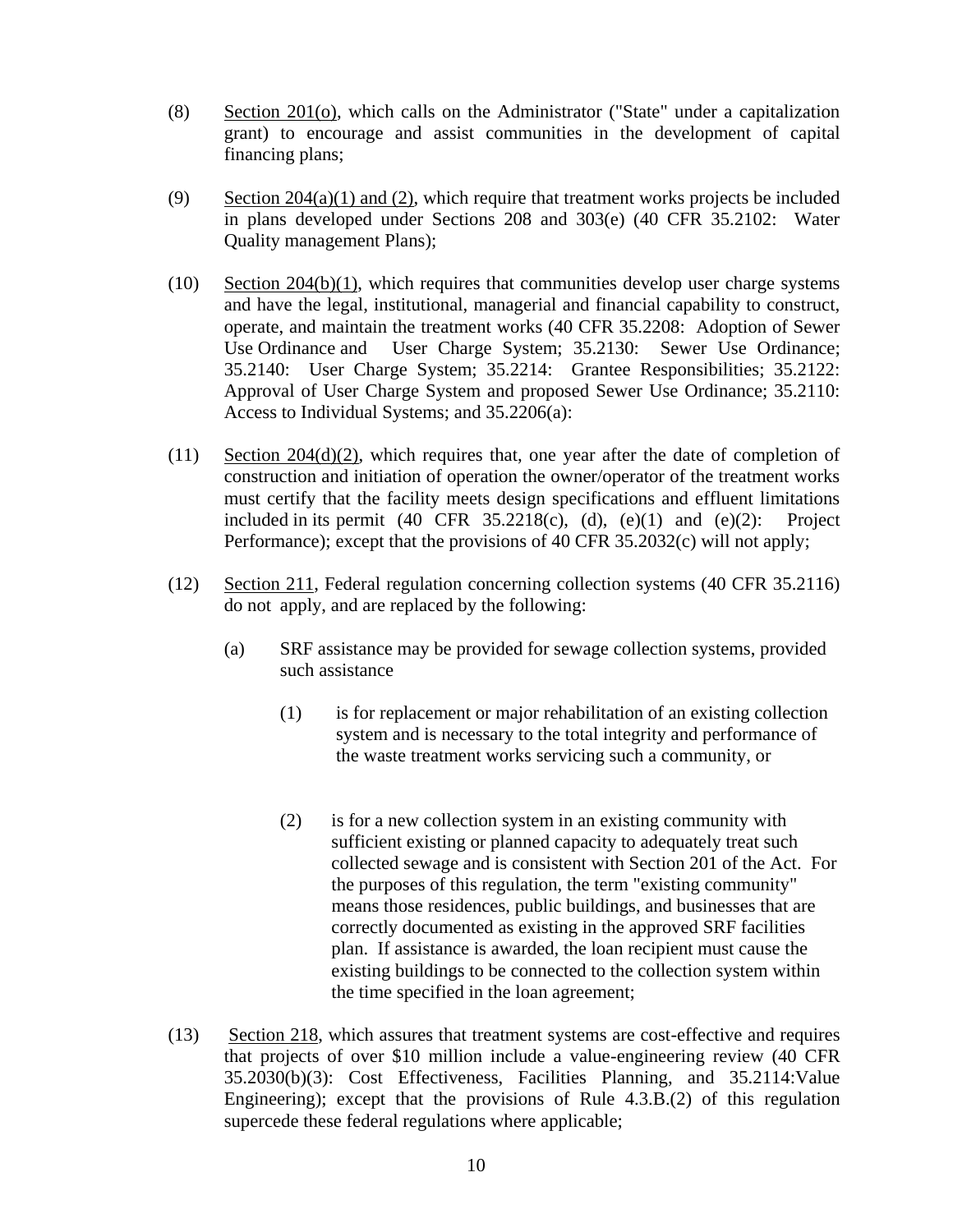- $(14)$  Section  $511(c)(1)$ , which applies the National Environmental Policy Act to projects receiving Title II grants (40 CFR 35.2113: Environmental Review). The state environmental review requirements, which comply with this federal law, are discussed in greater detail in Appendix C;
- (15) Section 513, which applies Davis-Bacon labor wage provisions to treatment works construction (see 29 CFR Part 5). Wages paid for the construction of treatment works must conform to the prevailing wage rates established for the locality by the U.S. Department of Labor under the Davis-Bacon Act (Section 513, applies 40 U.S.C. 276, et seq.).
- H. Intended Use Plan. Each fiscal year for which funds are available in the SRF, the Commission shall establish an intended use plan which shall be subjected to public comment and review prior to adoption by the Commission. The intended use plan will include the following items:
	- (1) A description of both the short and long term goals and objectives of the fund.
	- (2) A list of projects for construction of treatment works which are included on the fundable portion of the Priority List and a list of activities eligible for assistance under Sections 319 and 320 of the Act. The list of projects will include the following items:
		- (a) Name of the recipient.
		- (b) Facility description.
		- (c) Project treatment/use categories.
		- (d) Treatment requirements.
		- (e) Terms of financial assistance.
	- (3) Assurances for meeting the requirements of Section 602(b) of the Act:
		- (a) The Department will enter into binding commitments equal to at least 120% of the capitalization grant payments within one year after the receipt of the grant payment.
		- (b) All funds will be expended in an expeditious manner.
		- (c) All capitalization grant funds will first be used toward compliance with the enforceable requirements of the Act, including the municipal compliance deadline of July 1, 1988, in accordance with EPA guidance.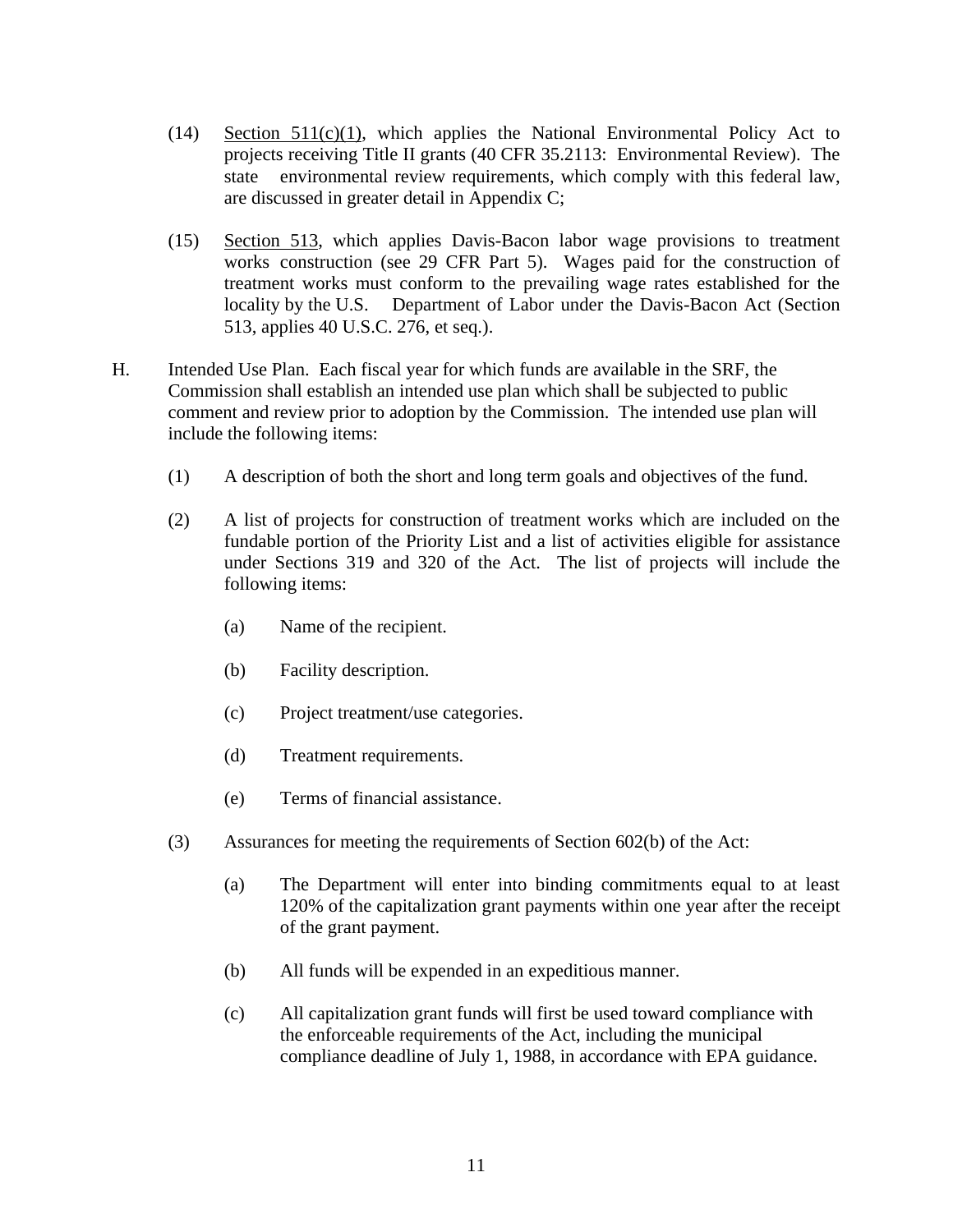- (d) All projects funded with funds directly made available by capitalization grants will meet the Federal Title II requirements as described in Rule 4.2.G. of this regulation.
- (4) The Priority System which describes the method of ranking projects, the method for distribution of funds, and project action deadlines which all fundable projects must meet or be subject to bypass from the priority list.
- I. SRF Financing. The SRF has been established to provide low interest loans to assist and encourage communities to construct wastewater treatment and collection facilities required to improve water quality and public health. Types of assistance are itemized in Rule 4.2.E. of this regulation. Basic SRF financing requirements are as follows:
	- (1) All eligible applicants requesting SRF assistance shall meet the following requirements in order to receive such assistance.
		- (a) The applicant's project must be on the fundable portion of the current year's Priority List.
		- (b) The applicant must enter into legal and binding commitments with the Commission and the State Tax Commission to secure financing.
		- (c) Terms of any SRF assistance will be as established in the Intended Use Plan for the projects to be funded in each fiscal year, and will be further established in the SRF loan agreement and repayment agreement.
		- (d) The applicant must complete an application, and must secure approvals of all documents required by the Department.
		- (e) The applicant must comply with the requirements of the Water Quality Act of 1987 and all applicable state laws, requirements and regulations.
		- (f) The applicant must establish a dedicated source of funds for repayment of the loan.
		- (g) The applicant must not be in violation of, or delinquent on, any provision of a previously awarded SRF loan agreement and repayment agreement.
	- (2) Payments from the fund to the loan recipient shall be made no more often than monthly, generally as construction is progressing. Except for program administration expenses, funds will not be disbursed from the construction fund without first entering into a legal and binding commitment with the Commission. Project payments are further described in Rule 4.3.G.
- J. Responsibility. The applicant (or loan recipient) is responsible for the proper planning, design, construction, operation, maintenance, replacement, performance, and fiscal integrity of the project. The Department's approval of any document does not relieve the applicant (or loan recipient) or any others of any liabilities or responsibilities.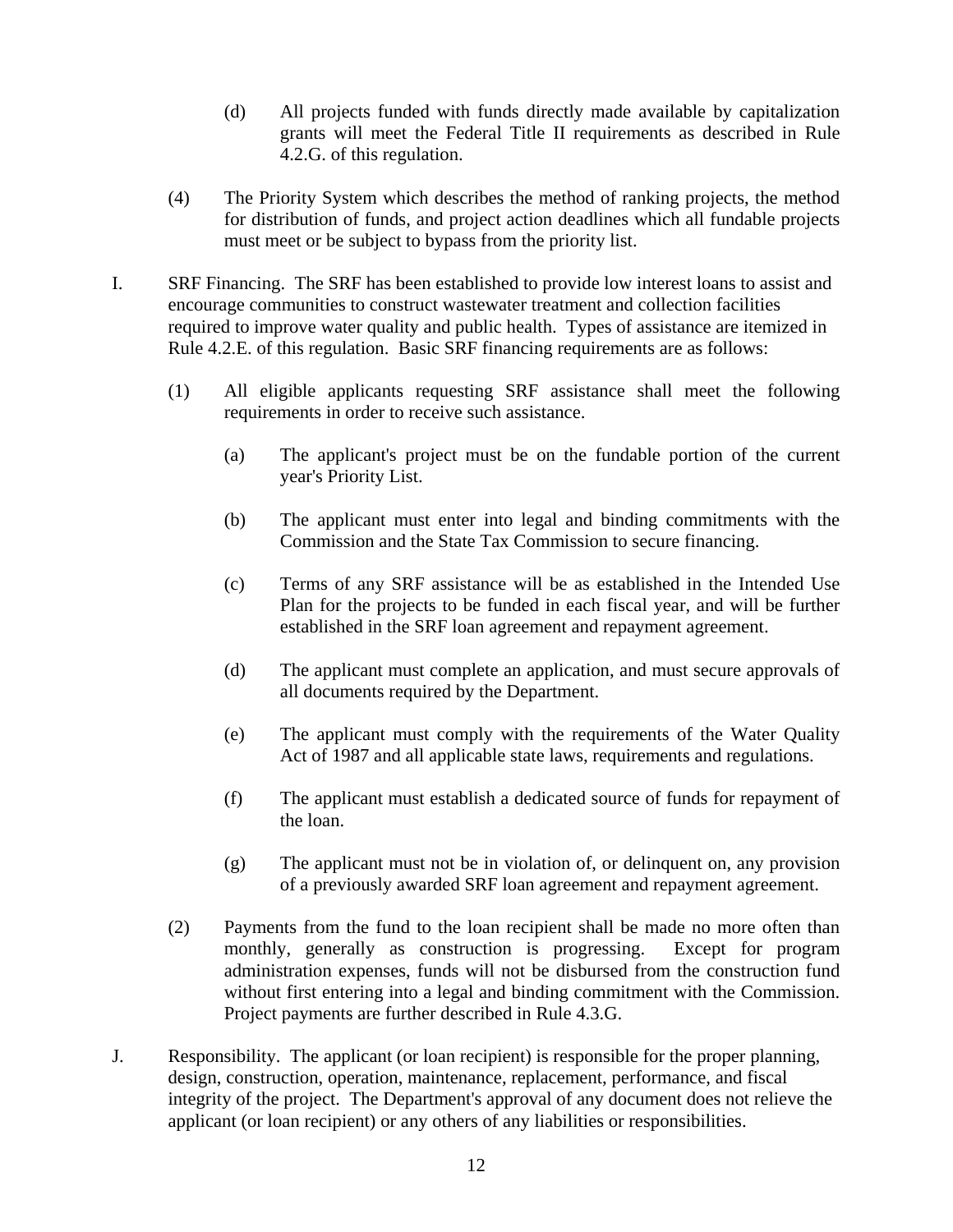Department approval of any document is for administrative purposes only and does not establish or convey any such liability or responsibility.

K. Other Approvals. The applicant (or loan recipient) shall obtain approval of all necessary documents from each state, local, and federal agency having jurisdiction over or funding in the project, if so required by that agency.

Source: *Miss. Code Ann. §§ 49-17-61 through 49-17-70, 49-17-81 through 49-17-89, 49-2-1, et seq. and 49-17-1, et seq.*

*Rule 4.3 Project Requirements*. Until such time as the State satisfies the Title II funding limitations described in Rule 4.2.G. of this regulation, all wastewater projects (as described in Section 212 of the Act) funded by the SRF must comply with the Title II requirements of Rule 4.2.G. and the crosscutting requirements in Appendix H. In addition, the following project requirements also apply:

- A. Facilities Planning.
	- (1) Preplanning Conference. Potential applicants and/or their consulting engineer shall request and attend a preplanning conference with the Department staff as early in the planning process as practical. During the conference the staff will provide information, advice, instruction, and guidance on the scope of work and level of effort needed to define eligible projects, in order to ensure that the applicant expeditiously complies with the facilities planning requirements dictated by the Act and State regulations. All facilities plans must be prepared by or under the responsible supervision of a professional engineer, registered under Mississippi law.
	- (2) Contents of Facilities Plan. All facilities plans must contain that described in the Department's guidance for SRF facilities plans, including all updates, and as may be required by Department staff pursuant to review of the facilities plan. The facilities plan must also be prepared in accordance with Appendices A, B, C, H, I, K, M, and N of this regulation. Should an applicant desire to omit or modify a portion of the facilities plan as required by the Department's guidance for SRF facilities plans, approval by the Department staff must be obtained prior to completion and submission of the facilities plan. The facilities plan must also include a financial capability analysis in accordance with Department guidance. The facilities plan must bear the seal of the registered professional engineer responsible for preparation of this document.
	- (3) Environmental Review Process. Prior to approval of the facilities plan, the Department staff will complete the appropriate portions of the environmental review procedure described in Appendix C of this regulation, based upon the evaluation of environmental impacts of the selected alternative as described in the facilities plan.
	- (4) Approval of Facilities Plan. The Department staff will approve the facilities plan after completing the appropriate environmental review procedure and after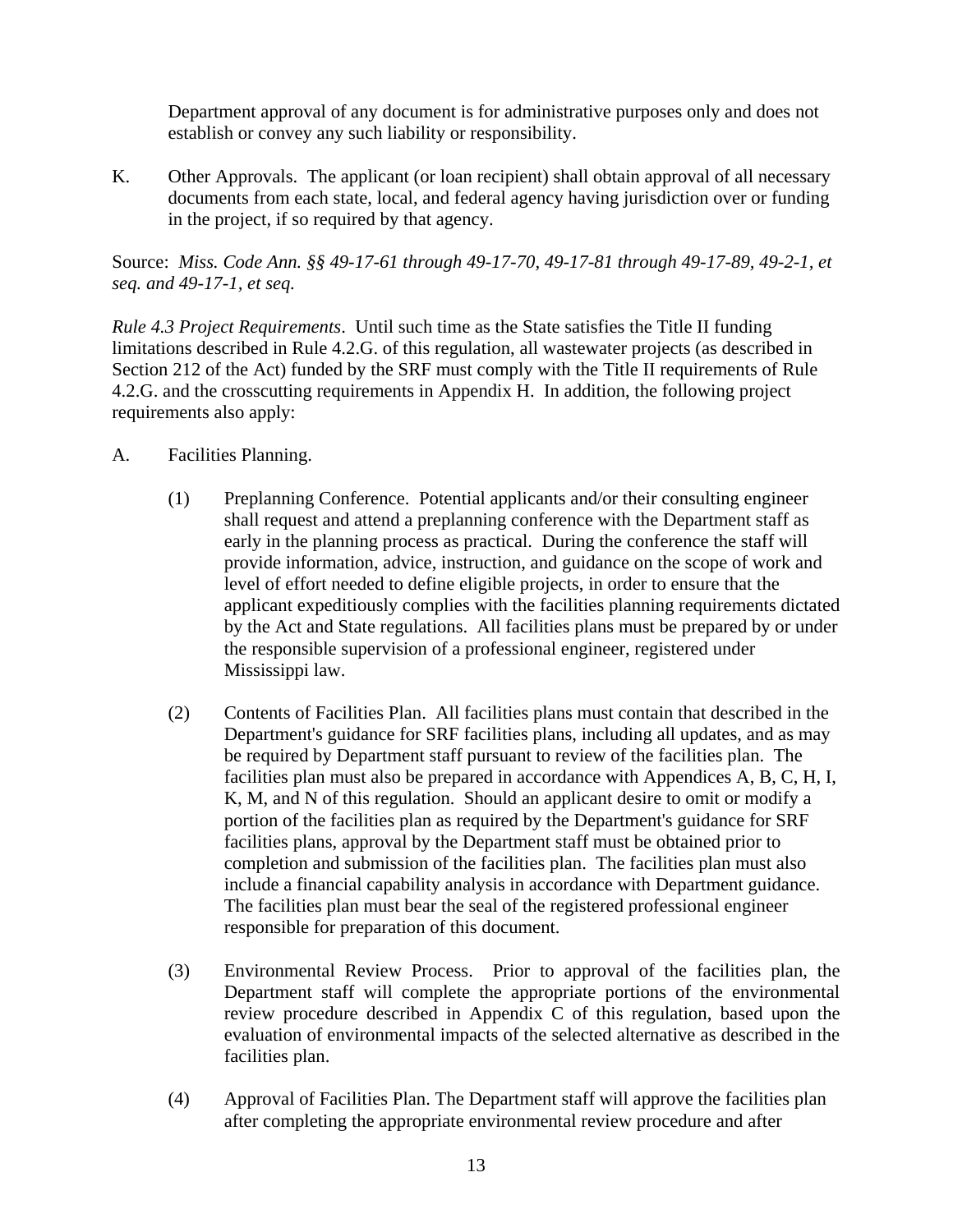determining that all facilities planning requirements have been met and are approvable.

- B. Engineering Design.
	- (1) Predesign Conference. Potential applicants and/or their consulting engineer shall request and attend a predesign conference with Department staff as early in the design process as practical. all plans, specifications and contract documents must be prepared by or under the responsible supervision of a professional engineer registered under Mississippi law.
	- (2) Value Engineering.
		- (a) Applicability. The applicant shall conduct value engineering during the design of the project, if he estimated cost of building the treatment works is more than \$5 million. Value engineering for projects of less than \$5 million may be conducted at the discretion of the applicant. Applicants who conduct value engineering may receive an additional design allowance, as described in Appendix B, as a part of the loan award.
		- (b) Guidance. The applicant shall utilize the Department's guidance on the scope and performance of the value engineering analysis.
	- (3) Plans, Specifications and Contract Documents.
		- (a) General Requirements. The applicant shall prepare plans, specifications and contract documents on all appropriate elements of the project. These documents shall conform to Department requirements, to Appendices A, C, D, E, F, H, I, K, L, M, and N of this regulation, and to the technical requirements of the Departmental document, "State of Mississippi Requirements for the Design of Municipal Wastewater Treatment Facilities," or its successor. Other recognized engineering publications may be used for unit processes or technologies not described in the "Requirements."

Plans, specifications, and contract documents must also conform to such contract language, conditions, and forms as may be required by Department staff. The plans and specifications shall incorporate the accepted recommendations of any value engineering performed in accordance with this regulation. The plans, specifications, and contract documents must bear the seal of the registered professional engineer responsible for preparation of these documents.

- (b) Contents. The plans, specifications, and contract documents shall contain the following:
	- (1) Provisions assuring compliance with these regulations and all relevant federal and state laws.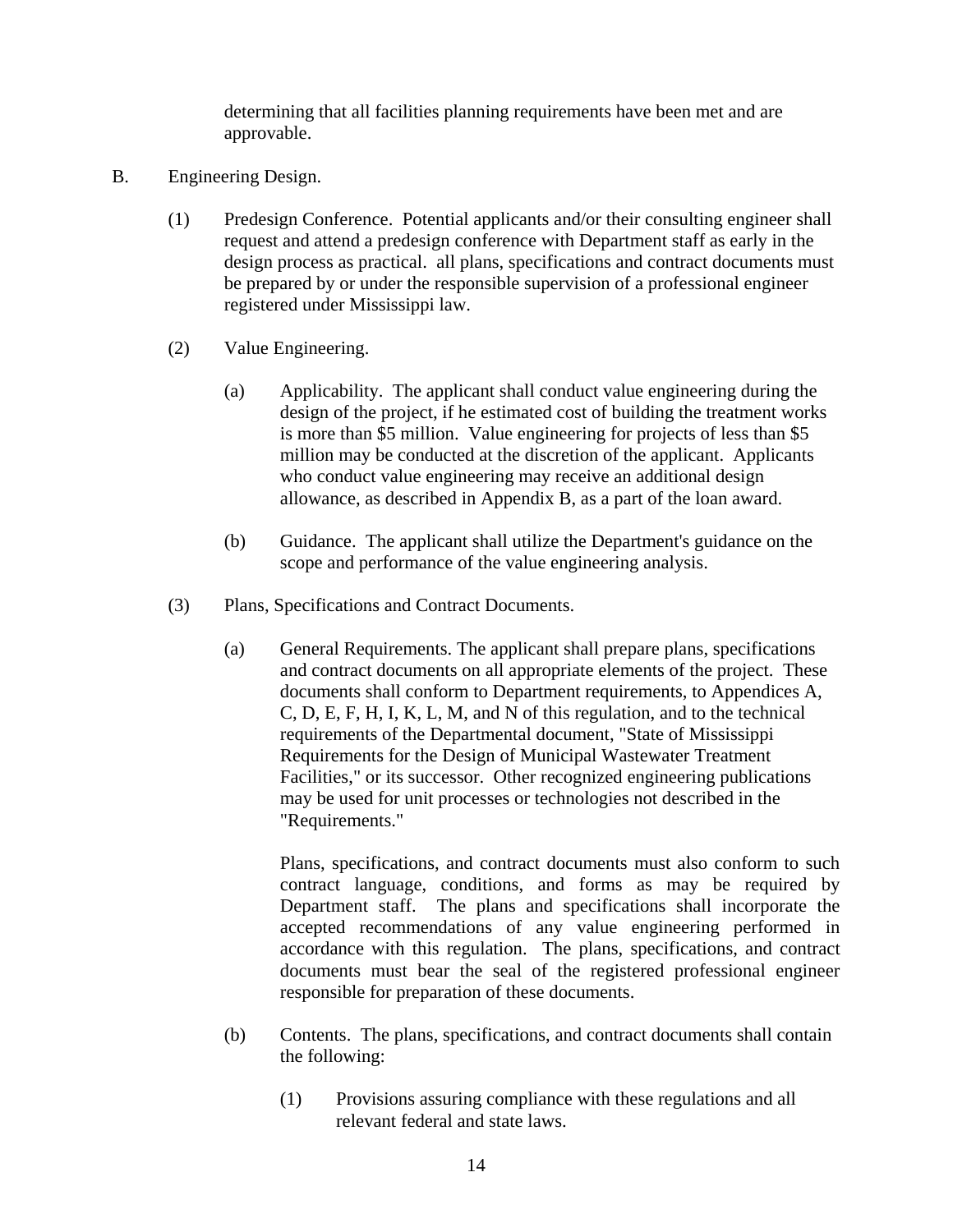- (2) Forms by which the bid bond, performance bond and payment bonds will be provided.
- (3) Until such time as the State satisfies the Title II funding limitations described in Rule 4.2.G. of this regulation, provisions requiring the successful contractor and subcontractors to pay all laborers and mechanics employed on the project not less than the prevailing wage rates, as determined by the United States Secretary of Labor, in accordance with the federal Davis-Bacon Act (40 U.S.C. 276, et seq.).
- (4) A contractor's assurance form to be executed by the contractor which shall warrant compliance by the contractor with all applicable federal laws and regulations and all law of the State of Mississippi and all regulations and published policies of the Commission.
- (5) If determined to be necessary by the applicant, provisions providing for the applicant to retain a certain percentage of the progress payments otherwise due to the contractor until the building of the project is substantially complete, in accordance with state law.
- (6) Provisions requiring the contractor to obtain and maintain the appropriate insurance coverage.
- (7) Provisions giving authorized representatives of the Department access to all such construction activities, books, records, documents and other evidence of the contractor for the purpose of inspection, audit and copying during normal business and/or working hours.
- (8) Provisions for compliance with the MBE/WBE requirements as described in Appendix E of this regulation.
- (9) Those conditions, specifications and other provisions provided by or required by the Department staff.
- (c) Related Submittals. The following documents, if applicable to the project, must also be submitted prior to, or along with the plans, specifications, and contract documents; or at other times may be required by the Priority System:
	- (1) A completed NPDES permit application.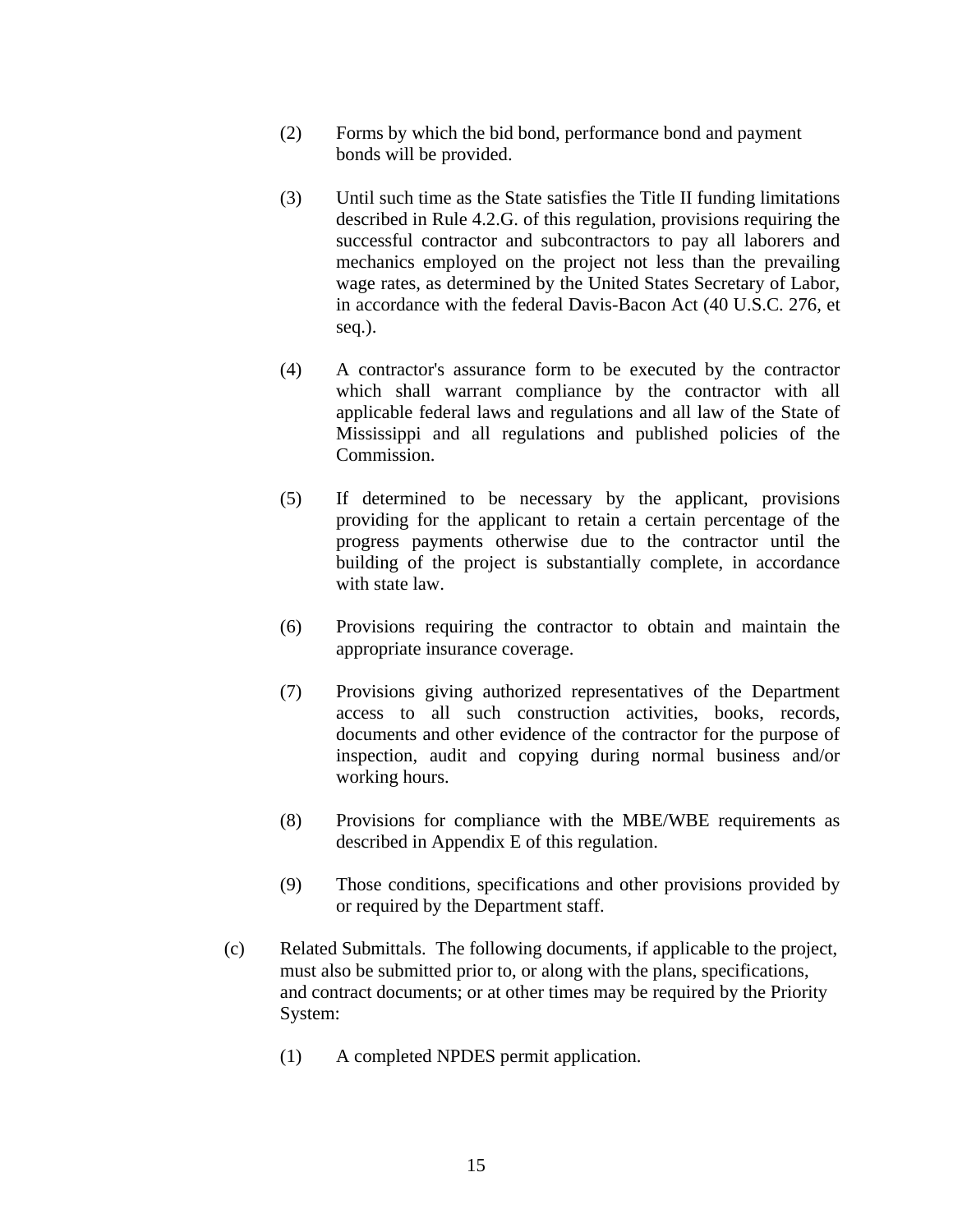- (2) A completed Section 404 and/or Section 10 permit application, or a letter from the Corps of Engineers which states that such permits are not needed.
- (3) A completed solid waste disposal permit application.
- (4) Approved archaeological/cultural resource surveys, or a letter from the Mississippi Department of Archives and History which states that such surveys are not needed.
- (5) Approved vegetative/wildlife surveys, or a letter from the Mississippi Natural Heritage Program which states that such surveys are not needed.
- (4) Approval of Plans and Specifications.
	- (a) Department Approval. The Department staff will approve the plans, specifications, and contract documents upon determining that these documents:
		- (1) Conform to the requirements listed in this regulation;
		- (2) Are consistent with all relevant federal and state laws;
		- (3) Pass a biddability, operability, and constructability review by the Department staff;
		- (4) Are consistent with the facilities planning documents and environmental determinations required by this regulation; and
		- (5) Are otherwise approvable pursuant to review by the Department staff.
- C. Application for SRF Loan.
	- (1) Preapplication Conference. Potential applicants and/or their consulting engineer shall request and attend a preapplication conference with Department staff as early in the application process as practical.
	- (2) Contents of Application. All documents listed below must be complete and approvable when submitted to the Department staff.

An original and one copy of the SRF loan application shall be submitted to the Department staff. Only forms provided by the Department staff may be used, and they must not be altered. The SRF loan application may request assistance only for costs that are allowable in accordance with Appendices A and B of this regulation, and may include a construction contingency, as determined by the Department staff, in the project budget. The application amount shall include any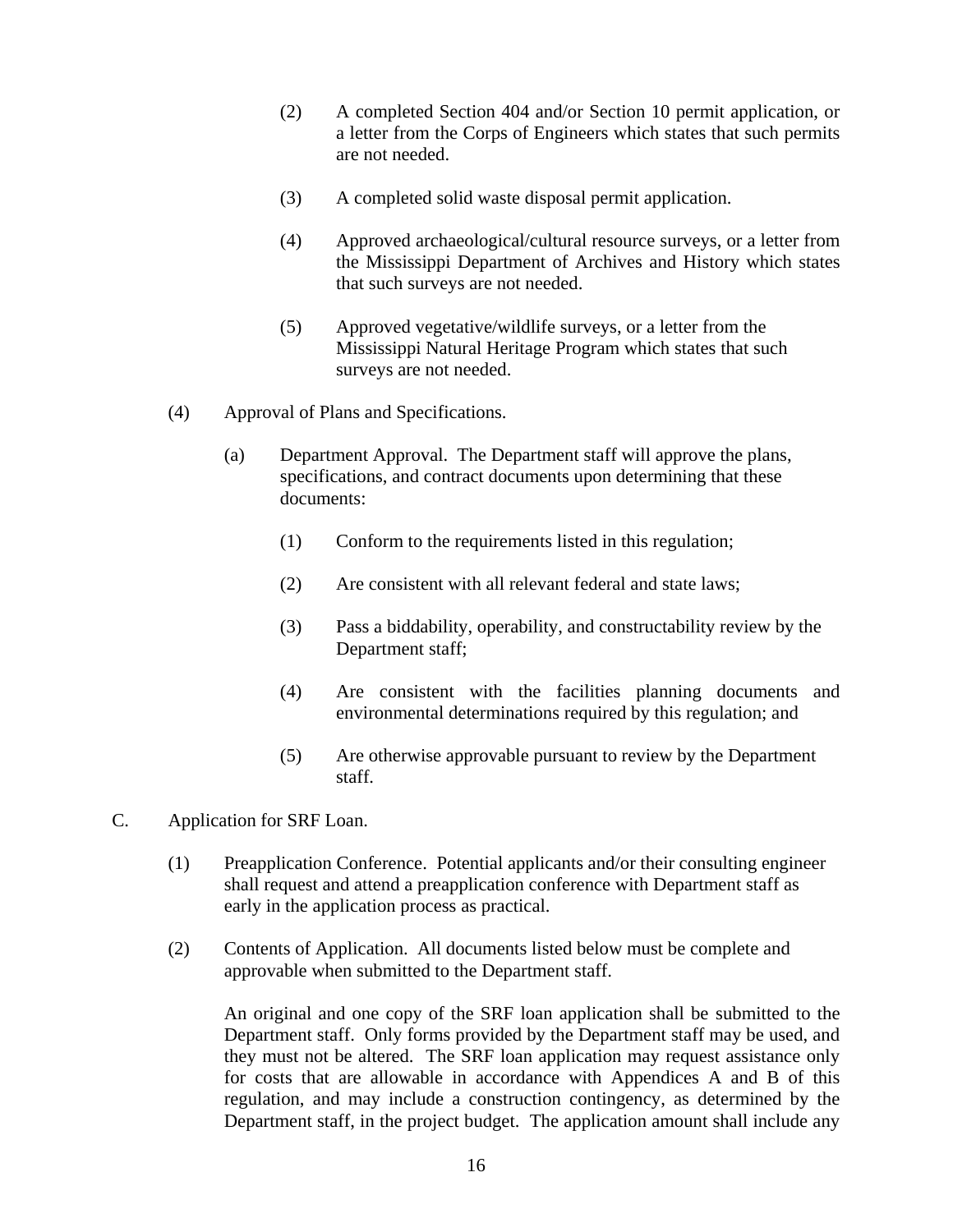administration fee charged to the loan recipient by the Department, as established in the Intended Use Plan under which the project is funded. A complete application shall conform to this regulation, including all Appendices, and shall include the following:

- (a) A completed SRF loan application form.
- (b) A draft user charge system and ordinance. The user charge system shall be designed to produce adequate revenues required for operation, maintenance, replacement, retirement of existing debt and repayments of the State Revolving Fund Loan for the project and shall identify the dedicated source of funds, the basis of payment, and user charges for each user class.
- (c) A draft sewer use ordinance. The sewer use ordinance shall prohibit new connections of inflow sources, shall require that new sewers and connections are properly designed and constructed, shall prohibit combined sewers, shall prohibit the introduction of toxics or other pollutants in amounts or concentrations that endanger public safety or physical integrity of the treatment works, cause violation of effluent or water quality limitations, or preclude the selection of the most cost effective alternative for wastewater treatment and sludge disposal.
- (d) A complete procurement package for all eligible engineering, inspection, architectural, administrative and legal services included in the SRF loan application. Procurement packages for the facilities planning and engineering design are not to be submitted. All procurement actions related to the SRF Loan project shall comply with state law and Appendix D of this regulation, and a certification from the applicant to this effect shall be included in all procurement packages.
- (e) (1) For all loan ineligible real property and easements (including power and other utilities), completion of the appropriate requirements of the federal Uniform Relocation Assistance and Real Property Acquisition Policies Act, and certification forms from both the loan applicant and the Title Counsel which indicate that all such loan ineligible real property and easements for the entire project have been secured by at least one of the following actions:
	- (a) Clear title
	- (b) Execution by both parties of a bonafide option to purchase or lease.
	- (c) Initiation of condemnation by filing such action in court.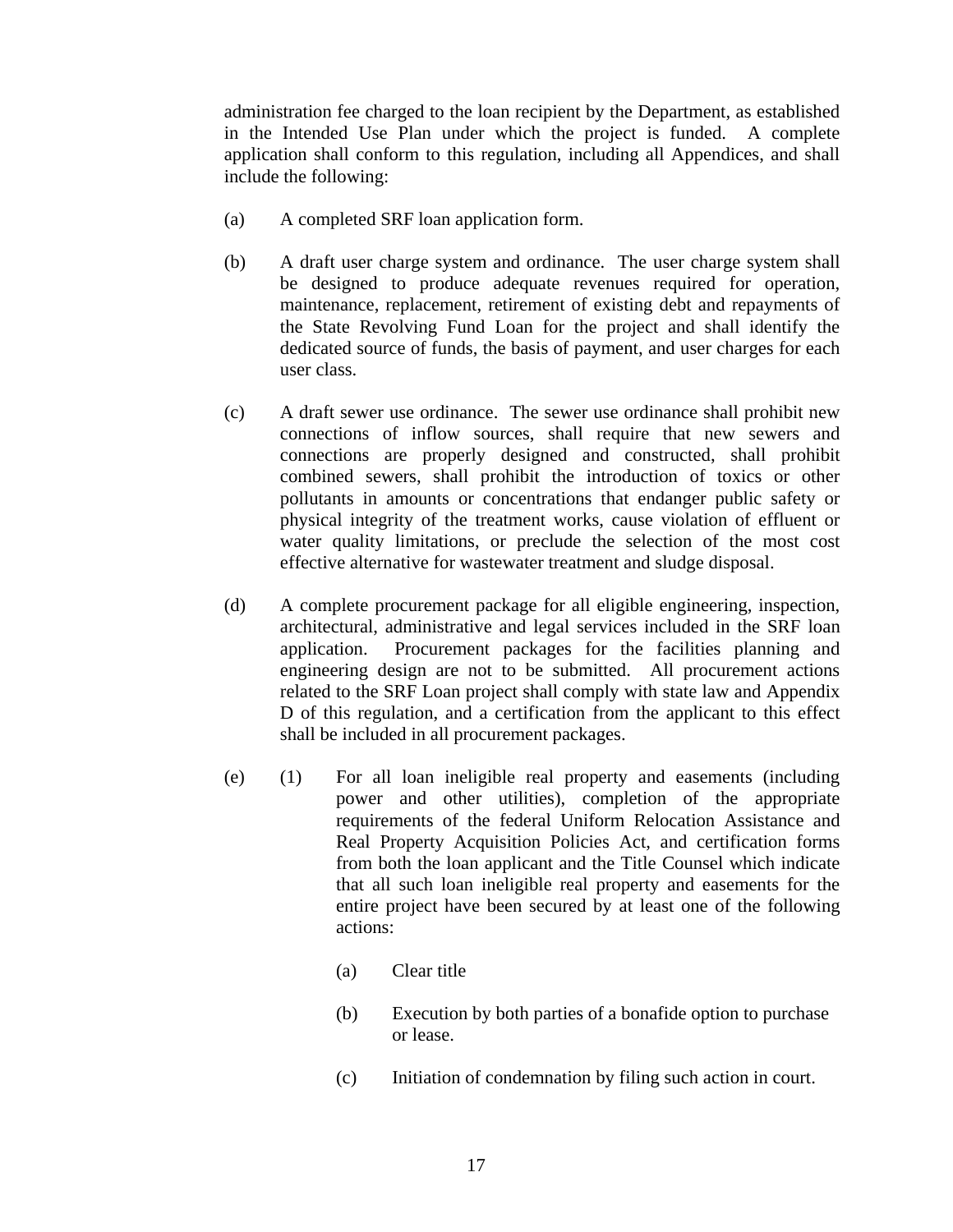Prior to loan award, clear title certification forms from both the loan applicant and the Title Counsel must be submitted for all loan ineligible real property and easements (including poser and other utilities).

- (2) For all loan eligible real property, such as for land treatment projects, completion of the appropriate requirements of the federal Uniform Relocation Assistance and Real Property Acquisition Policies Act, and a written request to the Department staff for approval of the purchase price of all such loan eligible real property. Prior to loan award, the applicant must secure approval of the purchase price by the Department staff and must submit and executed bonafide option to purchase.
- (f) A statement of the amount of all necessary local funds for the project and a certification form from the loan applicant which states that all local funds necessary for the project have been secured, or will be secured within 90 days after loan award, and a statement to this effect from the funding source. If local funds will be raised by a local bond issue, a certified copy of the authorizing resolution and an approvable bond issuance schedule may be submitted in lieu of a statement from a funding source.
- (g) A completed financial capability analysis using the most recent design level cost estimates in Rule 4.3.C.(2)(l).
- (h) Completion of the intergovernmental review process as described in Appendix K of this regulation, and the final comment letter from the State Clearinghouse, and all other intergovernmental review agency comments received.
- (i) A certification form from the loan applicant and the loan applicant's legal counsel, stating that (1) the loan applicant has authority under federal and state laws and regulations to receive SRF loan assistance, to collect user charges through an approved user charge system, to enforce the user charge system and sewer use ordinance, to repay the loan under the terms of the loan agreement, to comply with all other terms of the loan agreement, to own, operate, maintain and replace the facilities to be constructed with SRF loan funds, and that (2) there are no restrictions under federal or state laws or regulations regarding indebtedness which may prevent the loan applicant from executing the SRF loan agreement and implementing the project.
- (j) A certified copy of a resolution by the loan applicant's governing body which (1) authorizes the submission of the application, and (2) designates an authorized representative or office for executing the application and to be the authorized representative on the project.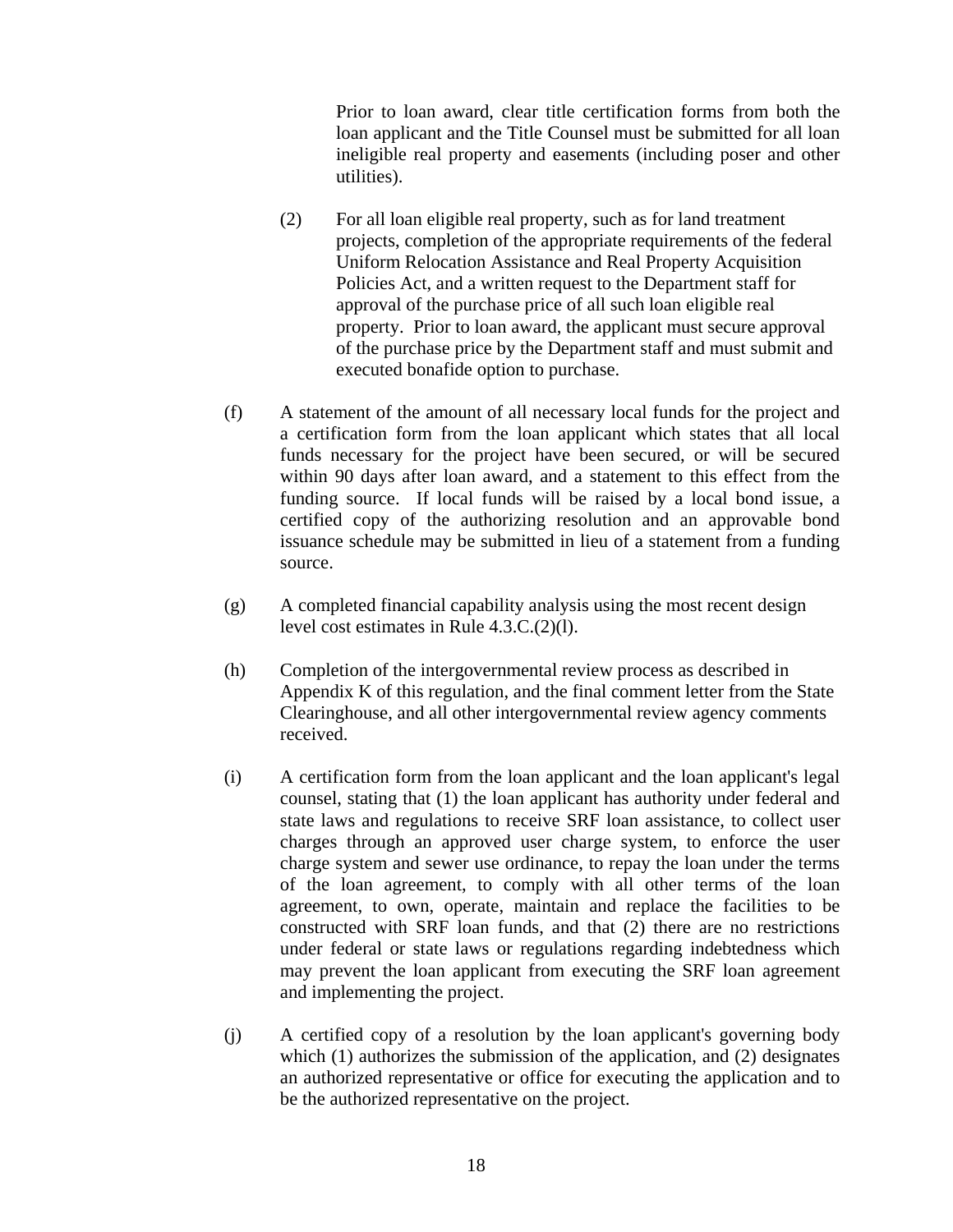- (k) A copy of all actual or proposed interlocal agreements related to the project. Such agreements must be executed by all appropriate parties and must be approved by Department staff prior to loan award.
- (l) A copy of the bid forms from the plans and specifications filled out with the consulting engineer's cost estimates. The construction costs shown on the application must match those on the bid forms.
- (m) A certification regarding debarment, suspension and other responsibility matters, in accordance with Appendix F of this regulation.
- (n) All other forms, documents, and supporting information required by the Department staff.

## D. Award of SRF Loan

- (1) Upon determination by the Department staff that (a) all applicable requirements of this regulation and applicable state and federal laws have been met, (b) all applicable documents have been approved, (c) all applicable permits have been issued or will be issued, (d) the project is on the fundable portion of the current year priority list and has not been bypassed by the Commission, and (e) funds are available for the amount of the SRF loan application, the Executive Director, or his designee, shall execute and transmit an SRF loan offer (includes an offer letter, loan agreement and initial repayment agreement) to the loan recipient. In addition to the estimated allowable project costs as described in Appendices A and B of this regulation, the loan offer may include a construction contingency, as determined by the Department staff, in the project budget. This contingency may be reduced after receipt of construction bids as described in Rule 4.3.D.5. below.
- (2) Upon receipt of the SRF loan offer, the loan recipient must completely execute and return it to the Department staff, along with a certified copy of a resolution by the loan recipient's governing body authorizing acceptance of the loan offer, within the timeframe established in the SRF loan offer. The loan offer becomes void if not executed and returned within the timeframe specified, unless extended by the Executive Director or his designee.
- (3) Upon return of the executed SRF loan offer to the Department staff, any administration fee established in the loan agreement will be processed accordingly and such fee will be paid to an appropriate Department administration fund.
- (4) Upon return of the executed SRF loan offer to the Department staff, the loan recipient must then advertise the project for construction bids within the timeframe established in the loan agreement. All procurement actions by the loan recipient must comply with state law and Appendix D of this regulation.
- (5) Upon receipt of construction bids, the loan recipient must then submit (a) the completed MBE/WBE documentation as required by Appendix E of this regulation, (b) the completed bid package, and (c) a completed loan agreement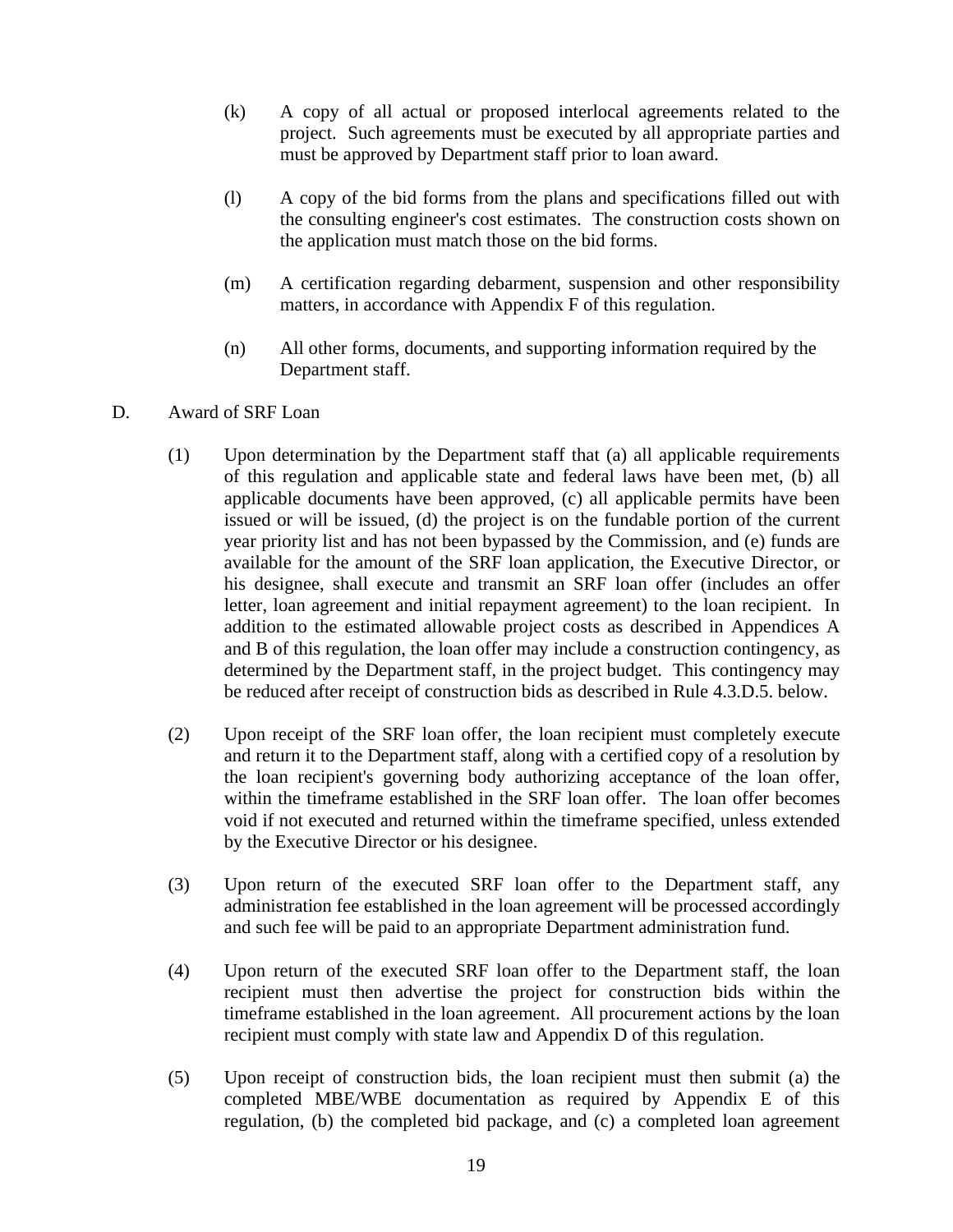amendment request (to reflect as-bid construction costs, a construction contingency as determined by the Department staff, and final allowances) to the Department staff within the timeframes established in the loan agreement.

- (6) Upon receipt of the completed MBE/WBE documentation, bid package and completed loan agreement amendment request from the loan recipient, the Department staff will review these documents, determine whether any request for an increased loan amount is justified, eligible, and that funds are available and, after determining that all documents are approvable, will transmit to the loan recipient an authority to award the construction contracts and an amended SRF loan offer, which includes in the project budget (a) the approved as-bid amounts for construction, (b) the final allowance amounts for facilities planning, engineering design, and construction phase services in accordance with Appendix B of this regulation, and (c) a construction contingency as determined by the Department staff. After execution of the amended SRF loan offer, the SRF loan amount may not be increased except for funding of a subsequent segment of a segmented project as identified in the Intended Use Plan for a later fiscal year. Any increased project costs in excess of the amended SRF loan amount must be paid by the loan recipient from sources other than SRF loan funds.
- E. Construction Phase
	- (1) Awarding Construction Contracts and Preconstruction Conference. Upon receipt of the authority to award the construction contracts and issue the notice to proceed, the loan recipient must do so and must transmit a copy of the executed construction contracts and the notice to proceed to the Department staff within the timeframe specified in the loan agreement.

The loan recipient shall be responsible for assuring that every appropriate procedure and incidental legal requirement is observed in advertising for bids and awarding the construction contracts. The plans, specifications, and executed contract documents shall not vary from those approved by the Department staff.

The loan recipient shall arrange and hold a preconstruction conference and shall allow attendance and participation by the Department staff.

(2) Observation During Construction. During all times that construction work is being performed, the loan recipient shall provide for full-time observation of the project by the consulting engineer and shall require the consulting engineer's assurance that the work is being performed in a satisfactory manner in accordance with the SRF loan agreement and the approved plans, specifications and contract documents, approved change orders, and in accordance with sound engineering principles and building practices. Less than full-time observation may be allowed when properly justified and approved by the Department staff.

The Department staff is authorized to observe the building of any project at any time in order to assure that plans, specifications and contract documents are being followed and that the project is being built in accordance with sound engineering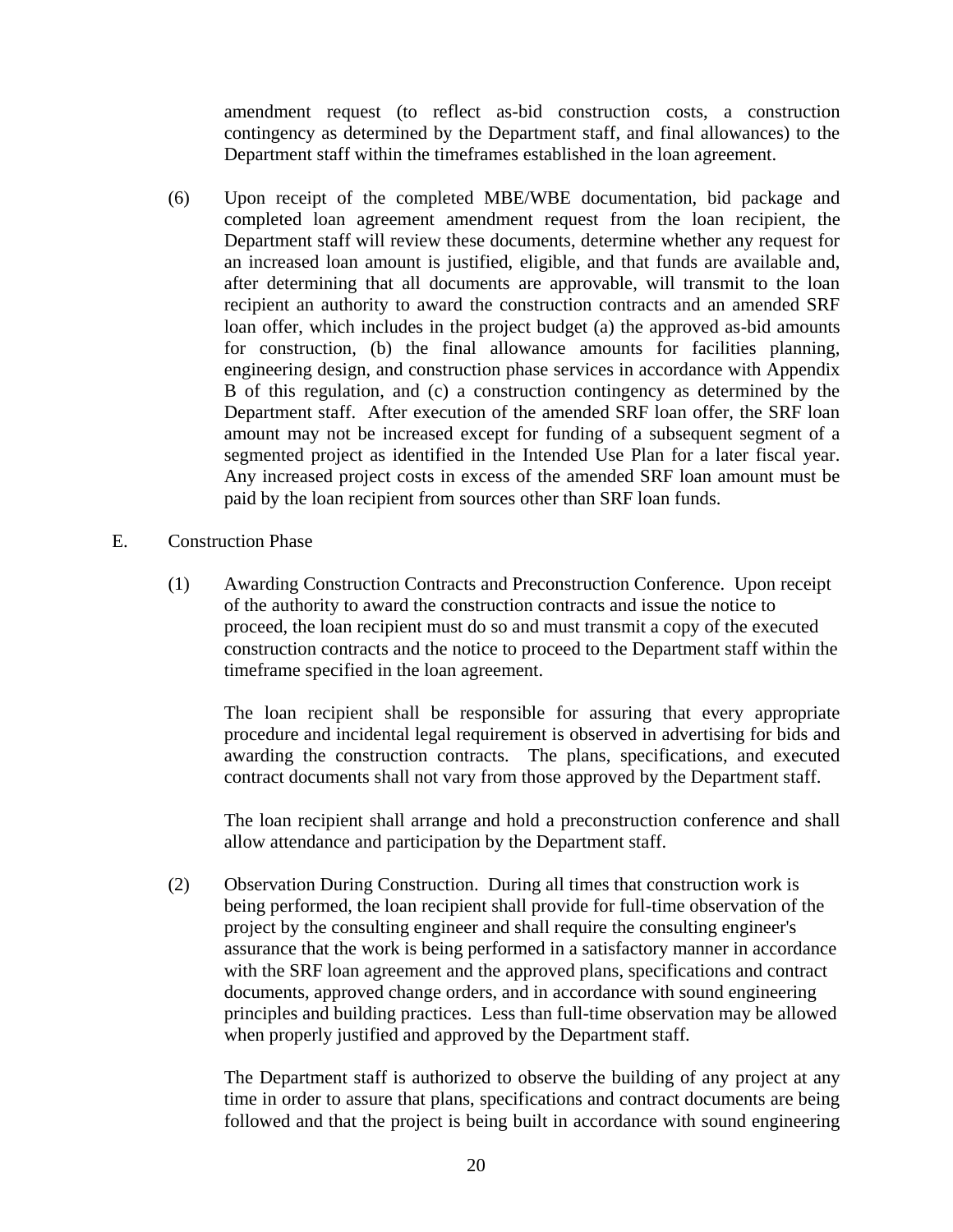principles and building practices. A representative may be stationed at the building site by the Department staff to report on the manner and progress of the building or to report conditions relating to the equipment or materials furnished and the compliance by the contractor with approved plans, specifications and contract documents for the project. Such observation shall not subject the Department to any action for damages of other liability. Such observation will not release the contractor from any requirements of the contract documents or the consulting engineer from determining compliance with the requirements of the contract documents or the loan recipient rom insuring compliance with the terms of the loan agreement.

The contractor, consulting engineer and loan recipient shall furnish the Department staff with every reasonable facility for determining whether the work as performed is in accordance with the requirement and intent of the plans, specifications and contract documents. The Department staff is authorized to review and require submission of daily logs, record drawings, field notes, and any other document prepared by any party in relation to the SRF project.

- (3) Observation of Materials and Equipment. The Department staff is also authorized to observe all equipment and materials furnished, including observation of the preparation or manufacture of the equipment and materials to be used.
- (4) Construction Deficiencies
	- (a) In the event construction procedures, materials or equipment are determined by the Department staff to be substandard, otherwise unsatisfactory, and/or not in conformity with approved plans and specifications, the Department staff may order the loan recipient to take such action through the consulting engineer in the manner provided for in the construction contract to correct any such deficiency.
	- (b) The Department staff may immediately begin withholding SRF loan payments should such substandard or unsatisfactory construction work, materials, or equipment become evident and may require the loan recipient to repay any previously paid amounts related to such work, within 30 days of such notification. Interest may be charged on such delinquent repayments after expiration of the 30-day period at the rate established in Rule 4.3.G(6) of this regulation. Alternatively, the Department staff may withhold such amounts from subsequent payment requests.
	- (c) In those instances of dispute between the loan recipient or consulting engineer and the Department staff as to whether material or equipment furnished or work performed conforms with the terms of the construction contract, the Executive Director or his designee may order the loan recipient to reject unsatisfactory construction work, materials or equipment and/or initiate other action provided for in the construction contract, including suspension of work where necessary, until all disputed issues are resolved in accordance with the terms.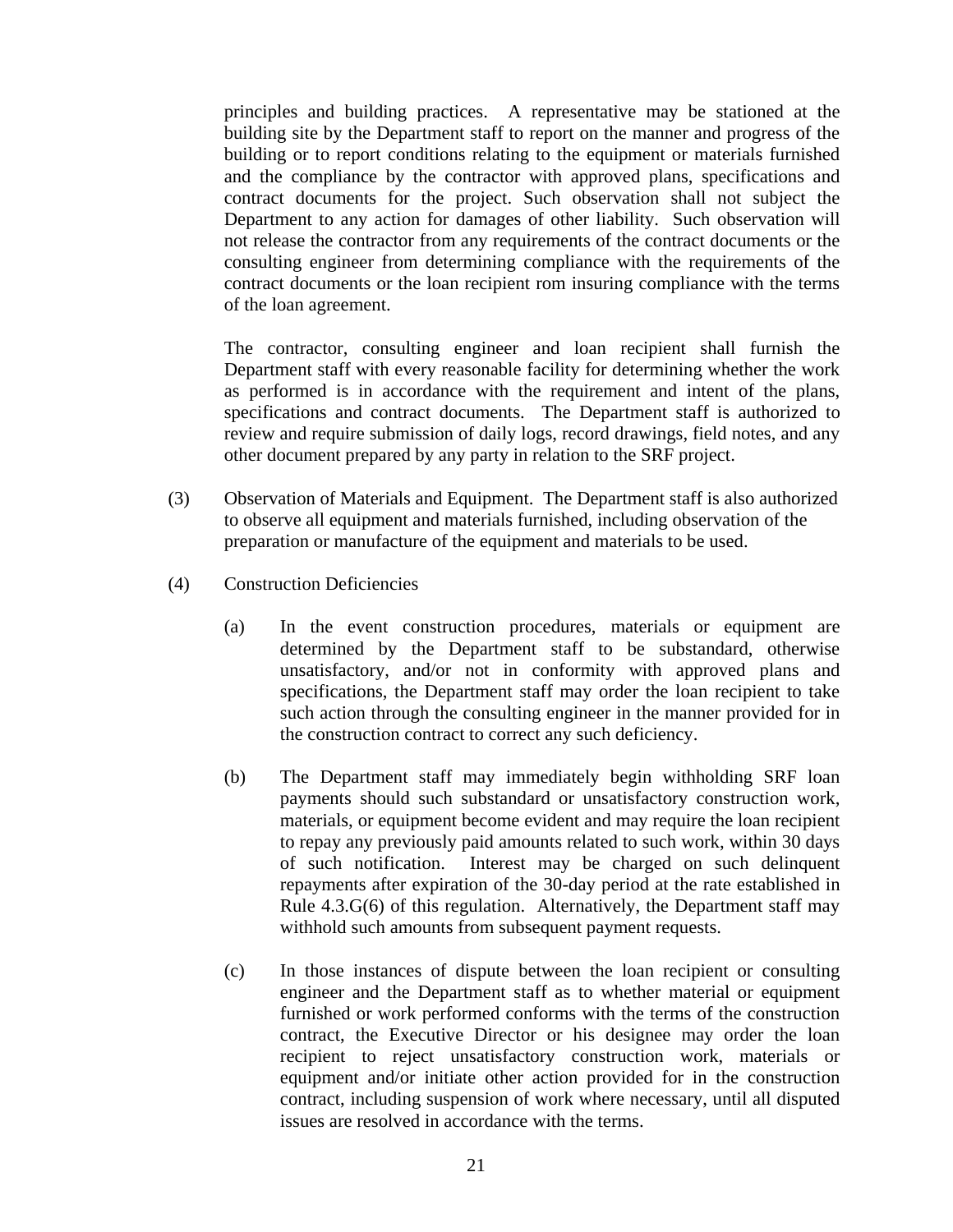- (d) In addition to normal testing procedures required of the loan recipient, should questions arise concerning the construction work, materials or equipment, the Department staff may require the loan recipient to perform reasonable additional tests of construction materials, equipment or processes which the Department staff determines to be necessary during the construction of the project. All tests, whether for the Department staff or the consulting engineer, shall conform to current American Water Works Association, American Association of State Highway and Transportation Officials, or American Society of Testing and Materials published procedures, or similar criteria. The Department staff shall specify which tests are applicable, if not described in the approved plans, specifications, and contract documents. Samples for testing shall be furnished free of cost, if so requested, to the Department staff upon request on the construction site.
- (5) Change Orders. The loan recipient, consulting engineer and construction contractor shall comply with the EPA publication Management of Construction Change Orders. If after the construction contract has been executed it becomes apparent that changes in such plans, specifications or contract documents are necessary or appropriate, a proposed change order and justification shall be submitted to the Department staff for approval, well in advance of the construction change when possible. Approval of change orders may be secured from the Department either before or after such work is initiated, at the discretion of the loan recipient. The Department staff may identify eligible costs and may approve the change order to the previously approved engineering plans, specifications and contract documents including but not limited to additions or deletions of work to be performed pursuant to the contract. Such change order shall not change, vary or alter the basic purpose or effect of a project, shall be technically adequate, the costs shall be justified and reasonable, and eligible/ineligible costs shall be appropriately separated.

All requests for change order approvals shall contain (a) sufficient information and justification, (b) applicable plans or drawings, (c) construction contractor's cost breakdowns, (d) the consulting engineer's analysis of the cost breakdown, and (e) a memorandum of negotiations to enable the Department staff to review the change order. Engineering computations and sketches shall also be included if necessary to justify the change.

Justification for contract time extensions included in a change order shall be prepared but need not be submitted to the Department unless the total time extensions for the contract exceed 25% of the original contract time, in which case justification for all time extensions shall be submitted to the Department for review and approval. Construction work which occurs after the date representing a 25% time extension to the original contract time is not allowable, unless approved as such by the Department staff pursuant to review of the justification for all time extensions.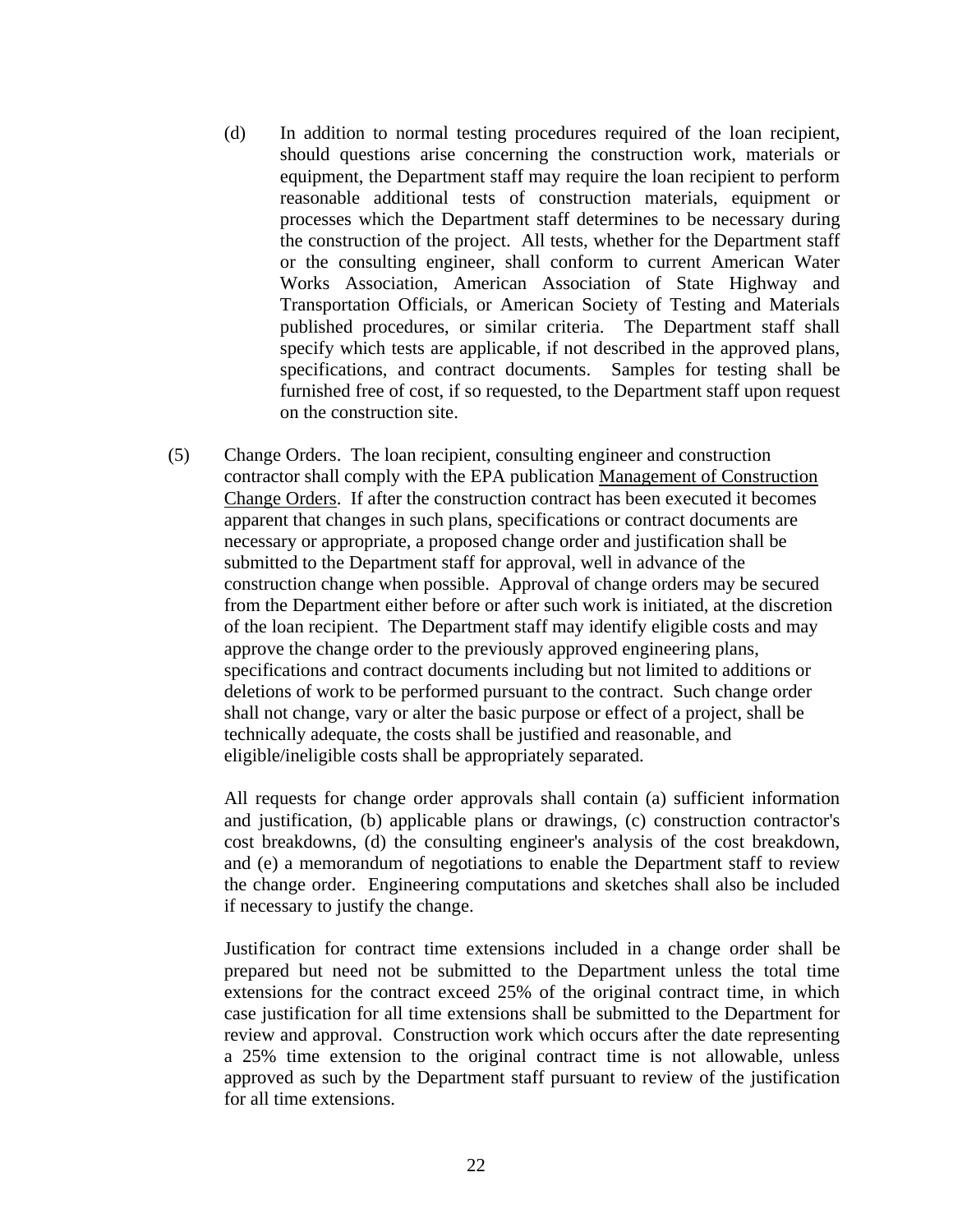- (6) Contractor Bankruptcy or Default. In the event of a contractor bankruptcy or default, any agreements entered into with the bonding company (other than the bonding company serving as general contractor or fully bonding another contractor acting as their agent) shall be submitted for approval of the Department staff. The loan recipient shall be responsible for assuring that every appropriate procedure and incidental legal requirement is observed in advertising for bids and re-awarding a construction contract, if this course of action is taken.
- (7) Construction Phase Submittals, Approvals, and Actions. The following submittals, approvals and actions will be required during the construction phase of the project. The Department staff may establish other timeframes within the loan agreement when properly justified.
	- (a) Within 90 days after loan award, (1) proof of applicable flood insurance shall be submitted, (2) all construction related contracts shall be advertised for bids and proof of such shall be submitted and (3) all local funds necessary for the project shall be secured and proof of such shall be submitted.
	- (b) Within 14 days after receipt of bids, the loan recipient shall submit all MBE/WBE, EEO and related documents.
	- (c) Within 21 days after receipt of bids, the loan recipient shall submit all bid packages.
	- (d) Within 60 days after receipt of bids, the loan recipient shall execute and submit all construction related contract documents and shall issue and submit a notice to proceed on all such contracts.
	- (e) By the date initially established in the loan agreement (which is based upon approximately 50% of contract time), the loan recipient shall submit for review (1) a completed operation and maintenance manual for all facilities to be constructed in whole or in part with SRF loan funds and (2) a plan of how the loan recipient will insure that operators are hired and certified in accordance with state law by the date in f. below.
	- (f) By the date initially established in the loan agreement (which is based upon approximately 90% of contract time), the loan recipient shall (1) enact the approved user charge system and sewer use ordinance, (2) secure approval of the operation and maintenance manual, (3) hire and operators and (4) submit their names and submit the operator certification numbers for the operators certified in accordance with state law.
	- (g) Within 5 days after construction completion of each construction contract, the loan recipient shall submit a determination of construction completion and shall request a final construction inspection by the Department staff. The determination of construction completion shall be made by the consulting engineer and the loan recipient. The final construction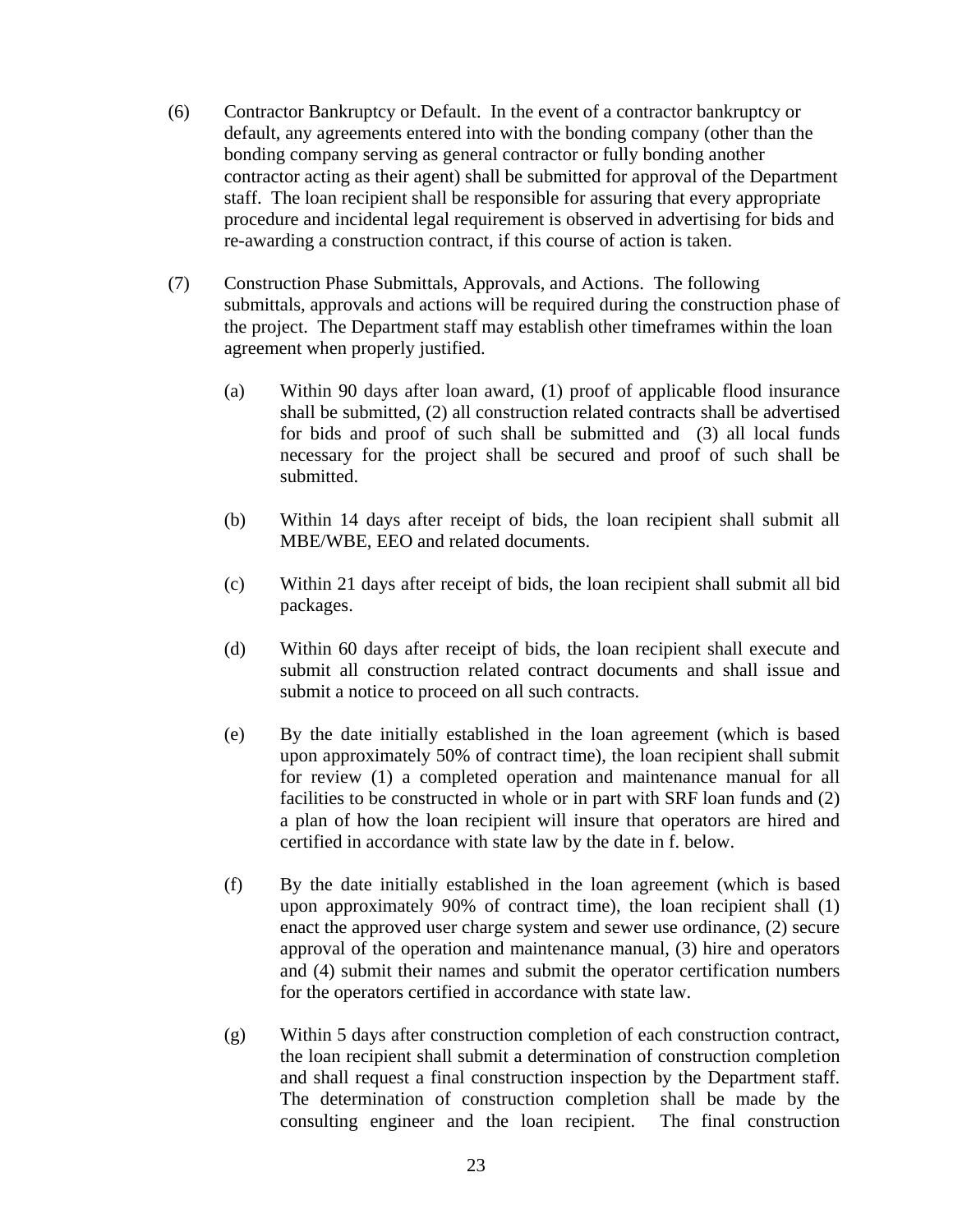inspection may be delayed by the Department staff pursuant to review of the loan recipient's request and justification for such delay. Should the Department staff decide that the determination of construction completion and request for final construction inspection are being unreasonably delayed, a final construction inspection may be immediately performed by the Department staff.

- (h) Within 30 days after the final construction inspection performed by the Department staff, the loan recipient shall submit final payment requests, approvable summary change orders for all construction contracts, a complete set of as-built plans for the entire project funded in whole or in part with SRF loan funds, and all other administrative forms and documents required by the loan agreement. Payment requests submitted after this date are not allowable, regardless of when the costs were incurred.
- (i) Any other submittals or actions required by the loan agreement shall be performed when so required and are subject to review and approval by the Department staff.
- (8) Retainage. The loan recipient may retain progress payments to any party under contract with the loan recipient, consistent with state law. Any such retained amounts may not be requested or paid to the loan recipient from SRF loan funds.
- F. Post Construction Phase
	- (1) Following final payment of SRF loan funds to the loan recipient, or upon expiration of any deadlines established by the loan agreement or the Department staff, the Department staff or other designated parties may perform an audit of the SRF loan project for the purpose of determining compliance with the SRF loan agreement and to determine final allowable costs, payments made thus far, and any additional payments due the loan recipient or repayments due the State.
	- (1) Upon completion of the SRF audit (or, if an audit is not performed, following final payment of SRF loan funds to the loan recipient, or upon expiration of any deadlines established by the loan agreement or the Department Staff), the Department staff will transmit to the loan recipient a copy of the audit and a final determination of allowable costs and payments due the loan recipient or repayments due the State. This final determination will also establish a 30-day appeal deadline, as required by 3. below, and will require repayment of any overpayments with an interest penalty to begin accruing on the appeal deadline. the interest penalty will be as established in Rule 4.3.G.(6) of this regulation.
	- (2) Within 30 days after the date of the above final determination, the loan recipient may submit a written appeal the final determination, including a written justification of the reason for the appeal and supporting documentation for any disputed costs of the final determination; otherwise, the final determination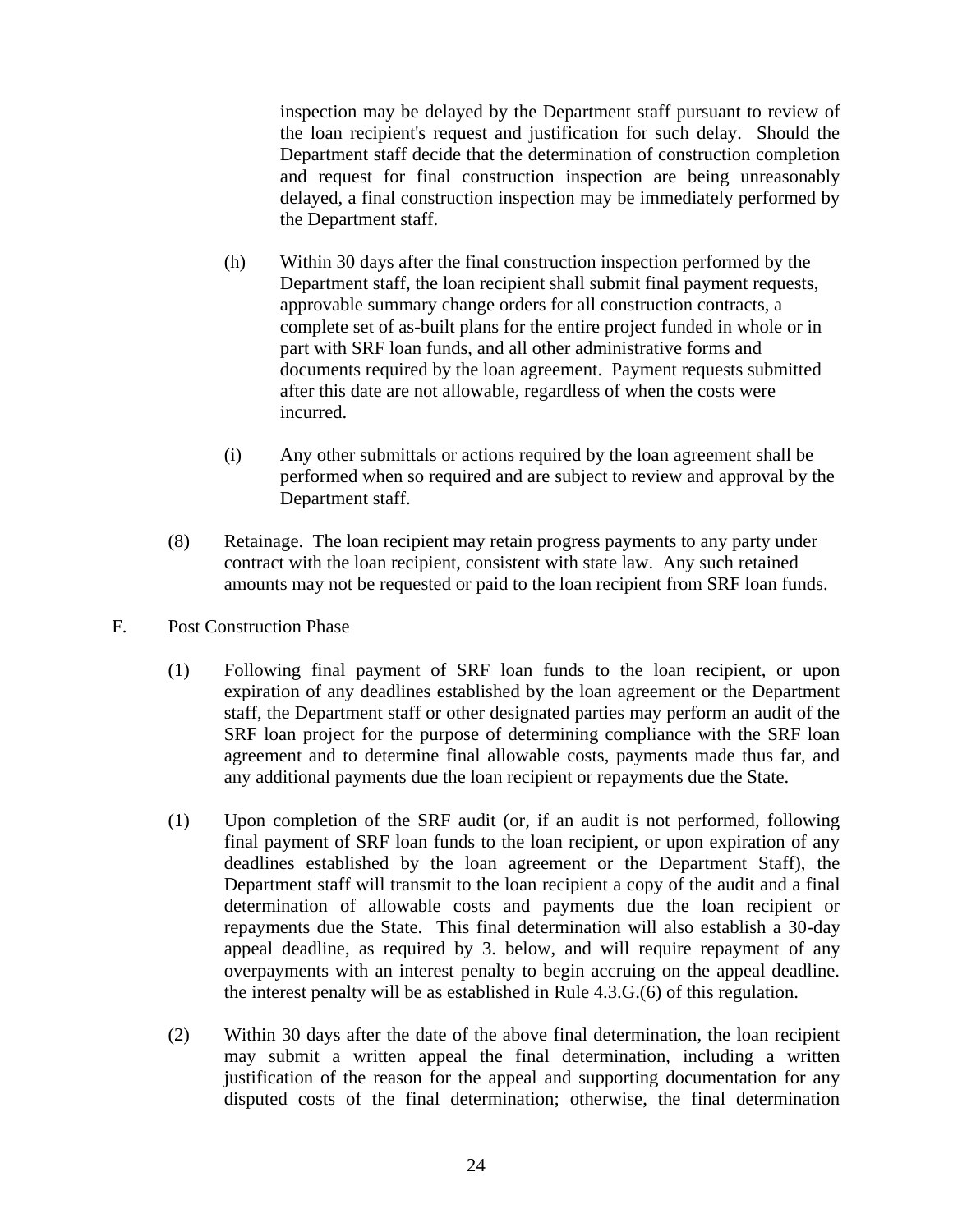allowable costs will become the final allowable costs for purposes of SRF loan payments and the SRF loan repayment agreement.

- (3) Should an appeal be submitted in accordance with paragraph (3) above, the disputes procedures established in Appendix G of this regulation will be followed in order to resolve the dispute and establish the final allowable costs.
- (5) Upon expiration of the final determination appeal period, or upon resolution of a dispute of the final determination, the Department staff will transmit to the loan recipient a final SRF loan repayment agreement between the loan recipient and the State Tax Commission as established by state law. The loan recipient shall execute and submit to the Department the final loan repayment agreement within the deadline established by the Department.
- (6) Upon receipt of an executed final repayment agreement from the loan recipient, the Department staff will transmit the repayment agreement to the State Tax Commission for execution and return to the Department staff.
- (7) Upon receipt of the executed final repayment agreement from the State Tax Commission, the Department staff will transmit a copy to the loan recipient, and repayment of the SRF loan will commence under the terms of the repayment agreement.
- (8) On the date one year after initiation of operation of the project, which is defined as the date of the final construction inspection performed by Department staff, the loan recipient shall submit a certification that the project meets all of the project performance standards, in accordance with the SRF loan agreement and department requirements. If the loan recipient cannot certify that all project performance standards are being met, a negative certification shall be submitted on this date along with a corrective action report and an approvable schedule for meeting the project performance standards. all certifications shall be submitted on forms established by the Department staff. Failure to submit such certifications or to implement corrective actions in a timely manner may result in the Department staff determining all or a portion of the loan award unallowable and requiring repayment of such unallowable amounts within 30 days of such determination.
- G. Payments to SRF Loan Recipients. Payments from the SRF may be made to SRF loan recipients under the following conditions:
	- (1) Payments may be requested by and may be made only to loan recipient, in accordance with the SRF loan agreement and the loan recipient's contracts for services and construction for work performed within the project scope and budget period, unless specifically allowed other by the SRF loan agreement.
	- (2) Payments may be requested and paid no more often than on a monthly basis.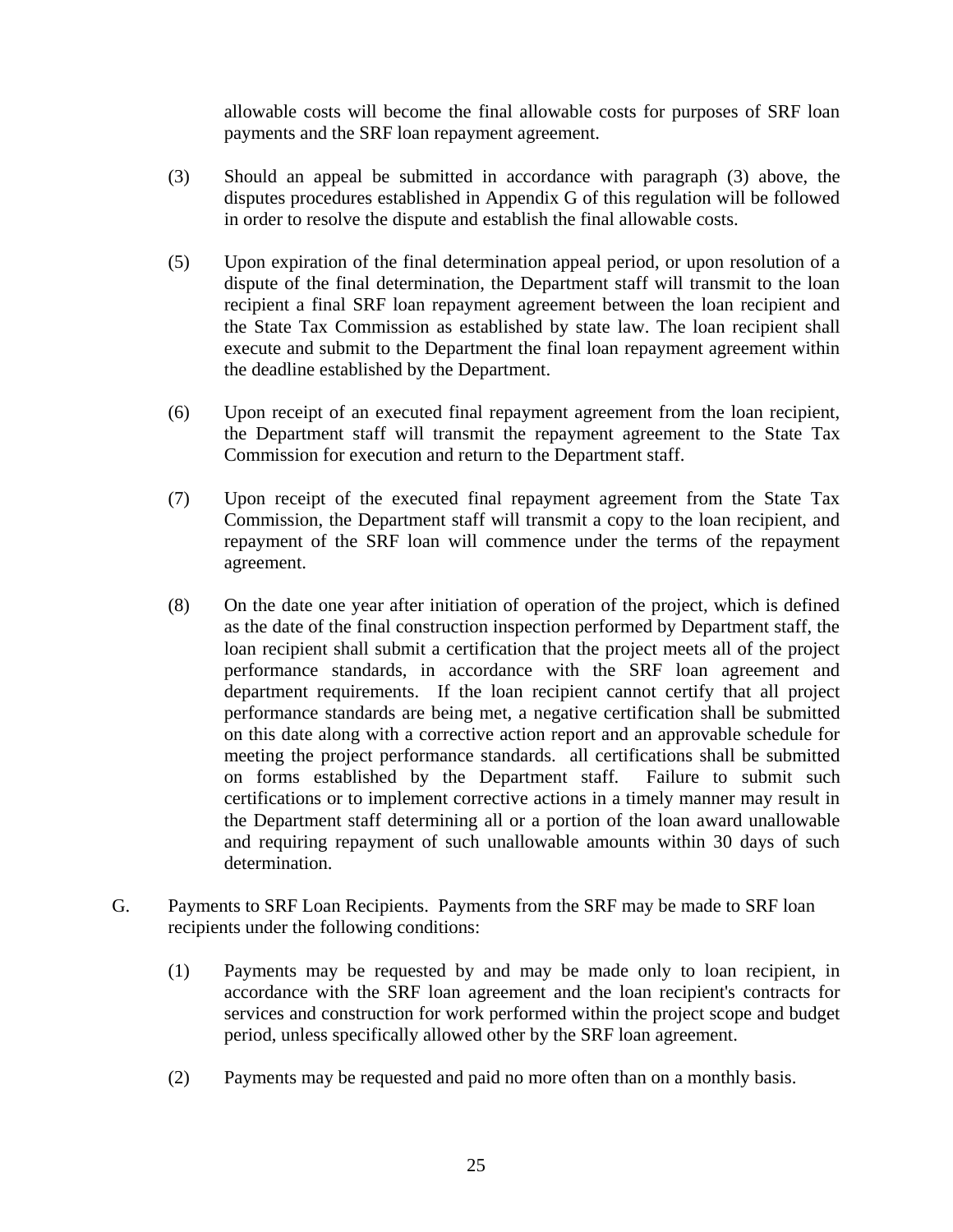- (3) The loan recipient shall deduct from all SRF payment requests the amount of funds provided or to be provided from all other state and federal agency funding sources for allowable SRF project costs.
- (4) Payment requests shall be submitted by the loan recipient to the Department staff and shall include the following:
	- (a) SRF payment request form
	- (b) Invoices for all allowable costs for which payment is requested, except that invoices need not be submitted for payment of the facilities planning and design allowance, as determined by Appendix B of this regulation and need not be submitted for any administrative fee included in the loan agreement.
	- (c) Any other documents required by the loan agreement.
- (5) The timing of SRF payments will be as follows, provided the loan recipient is in compliance with the requirements of this regulation and all provisions of the SRF loan agreement:
	- (a) Upon execution of the SRF loan agreement, 50% of the estimated facilities planning and design allowance, as determined by Appendix B of this regulation, may be requested and paid.
	- (b) Upon execution and submittal of all construction contracts within the project scope and upon issuance and submittal of the notice to proceed on all such contracts, the remainder of the final facilities planning and design allowance may be requested and paid.
	- (c) Payments for the construction phase services allowance, as determined by Appendix B of this regulation, may be requested and paid based upon incurred allowable costs. Such requested payment amounts are subject to verification by the Department staff. No more than 85% of the total construction phase services allowance will be paid pending submission of the determination of construction completion, performance of the final construction inspection by department staff, submission of the final pay request, submission of approvable summary change orders on all construction contracts, submission of as-built plans on all construction contracts, and compliance with all other applicable provisions of the SRF loan agreement. Upon completion of these actions, the remainder of the construction phase services allowance may be requested and paid.
	- (d) Payments for allowable construction work may be requested and paid based upon in-place work or delivered materials and equipment as specified in the construction contract, and as supported by invoices and verified as accurate by the consulting engineer and the loan recipient, less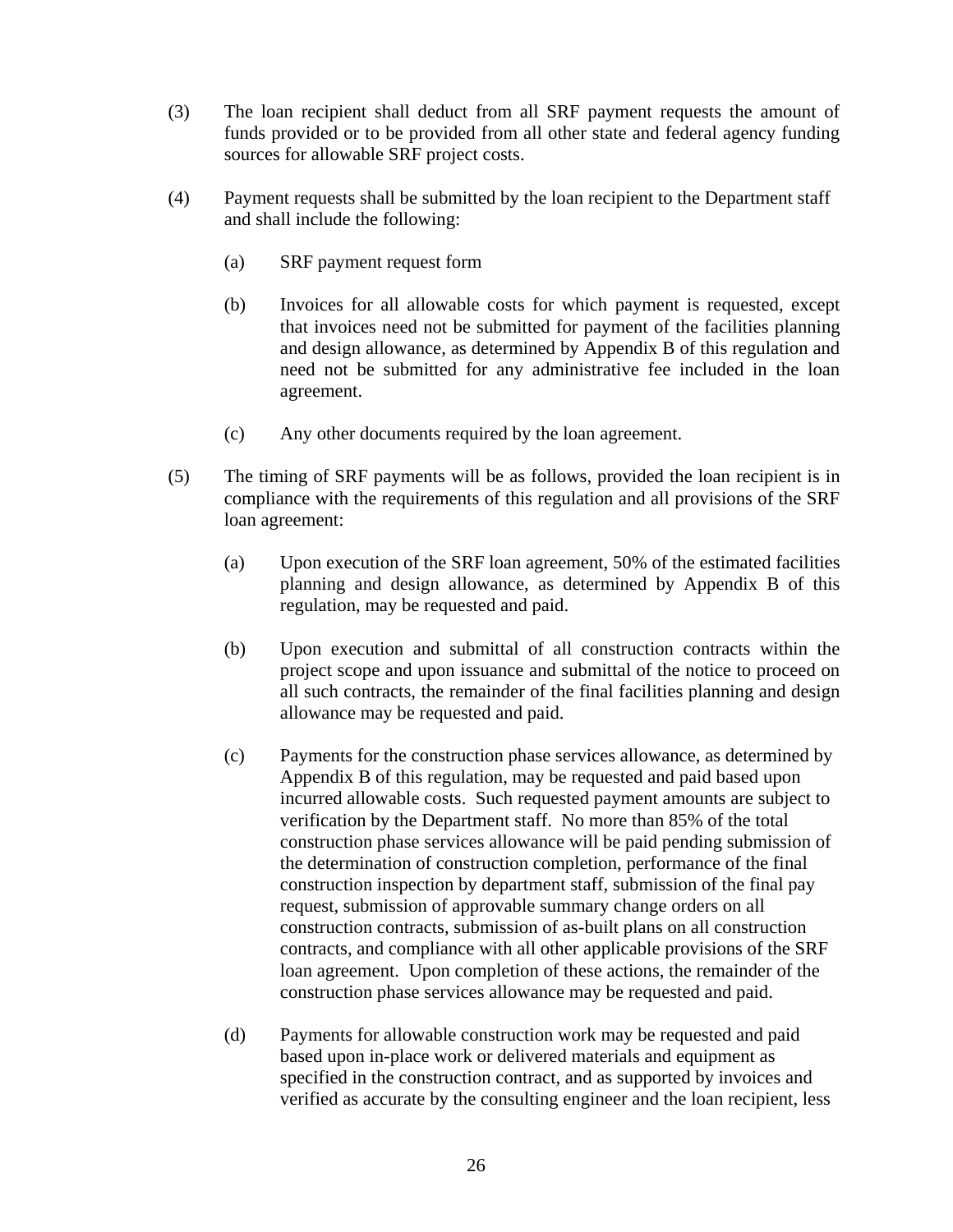any retainage. Such requested payment amounts are subject to verification by the Department staff.

- (e) Payments for eligible land may be requested and paid immediately after loan agreement execution, provided the Department has approved the purchase price and provided the loan recipient has submitted a bonafide option to purchase within 30 days after purchase of the loan eligible real property, clear title certification forms from both the loan recipient and the title counsel shall be submitted to the Department.,
- (6) Any payments made to the loan recipient which are at any time determined by Department staff to be for costs not in accordance with the SRF loan agreement, for ineligible or unallowable costs, or for related to waste, fraud, abuse or illegal acts under state of federal law, shall be repaid to the SRF fund with 30 days of such notification by the Department staff. Interest may be charged on such delinquent repayments after expiration of the 30-day period at a rate of ten (10) percent per annum, compounded monthly. Alternatively, the Department staff may withhold such amounts form subsequent payment requests.
- H. SRF Loan Repayment Requirements. All SRF loan repayment agreements will be processed under the following requirements:
	- (1) Interest on paid amounts will commence on the original construction contract completion date.
	- (2) The amount of interest accrued between the original construction contract completion date and the initiation of the repayment process will be added to the final allowable project costs to determine the principal amount to be repaid by the loan recipient.
	- (3) The term of the loan will be from the time of transmittal of the final loan repayment agreement to the loan recipient to the date 20 years after project completion. Project completion is defined as the date of the final construction inspection by the Department staff.
	- (4) Repayments are to be made on a monthly basis through state sales tax withholding or submission of monthly payments in accordance with state law and shall commence no sooner than 90 days after and no later than one year after the final construction inspection by the Department staff.
	- (5) The repayment interest rate and frequency of interest compounding will be established in SRF loan agreement and repayment agreement.
	- (6) Should a loan recipient desire to prepay the SRF loan prior to expiration of the repayment period, the remaining principal to be repaid will be calculated assuming all previous repayments included a fixed principal amount equal to the total loan amount divided by the number of repayments in the repayment agreement.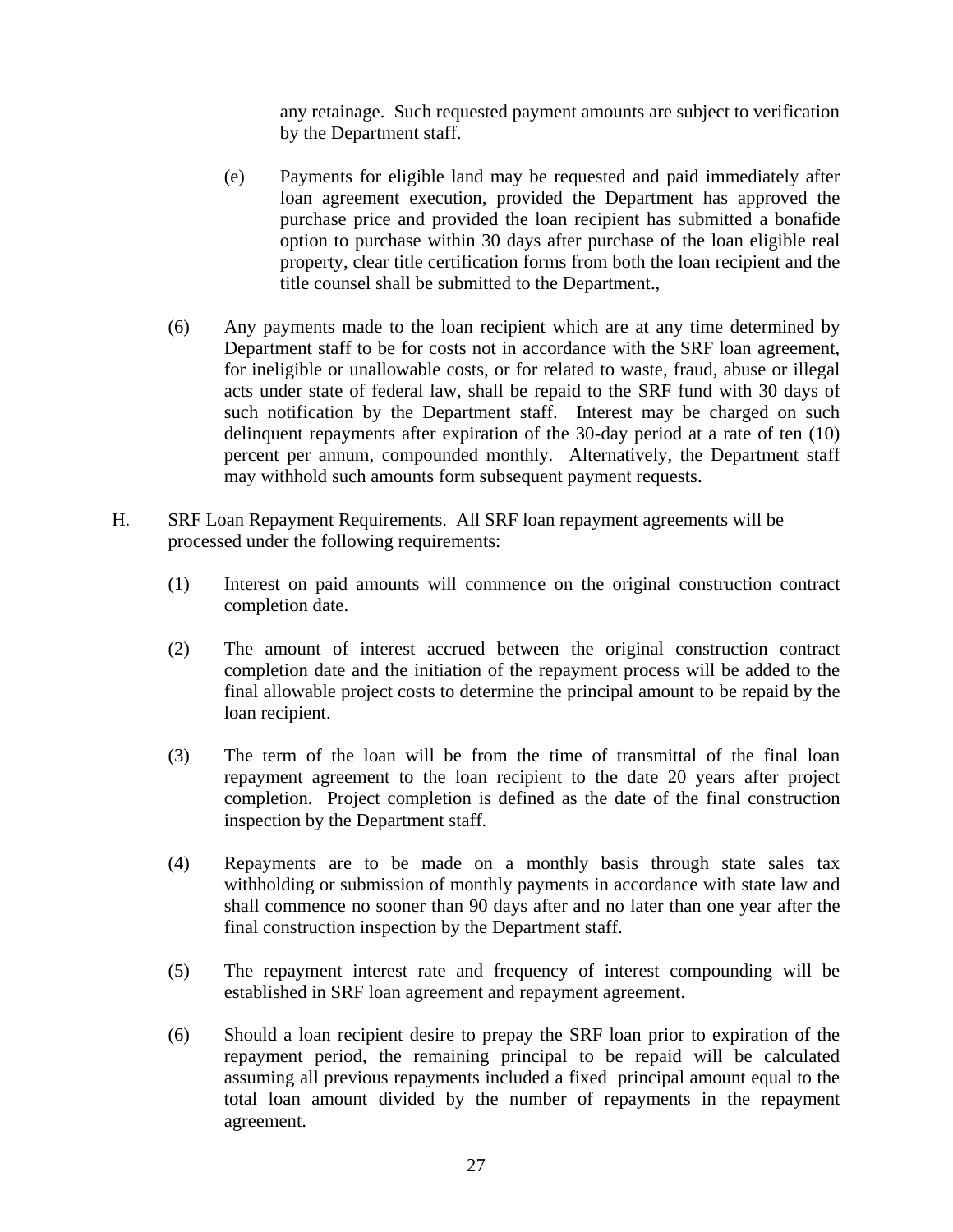Source: *Miss. Code Ann, §§ 49-17-61 through 49-17-70, 49-17-81 through 49-17-89, 49- 2-1, et seq., and 49-17-1, et seq.*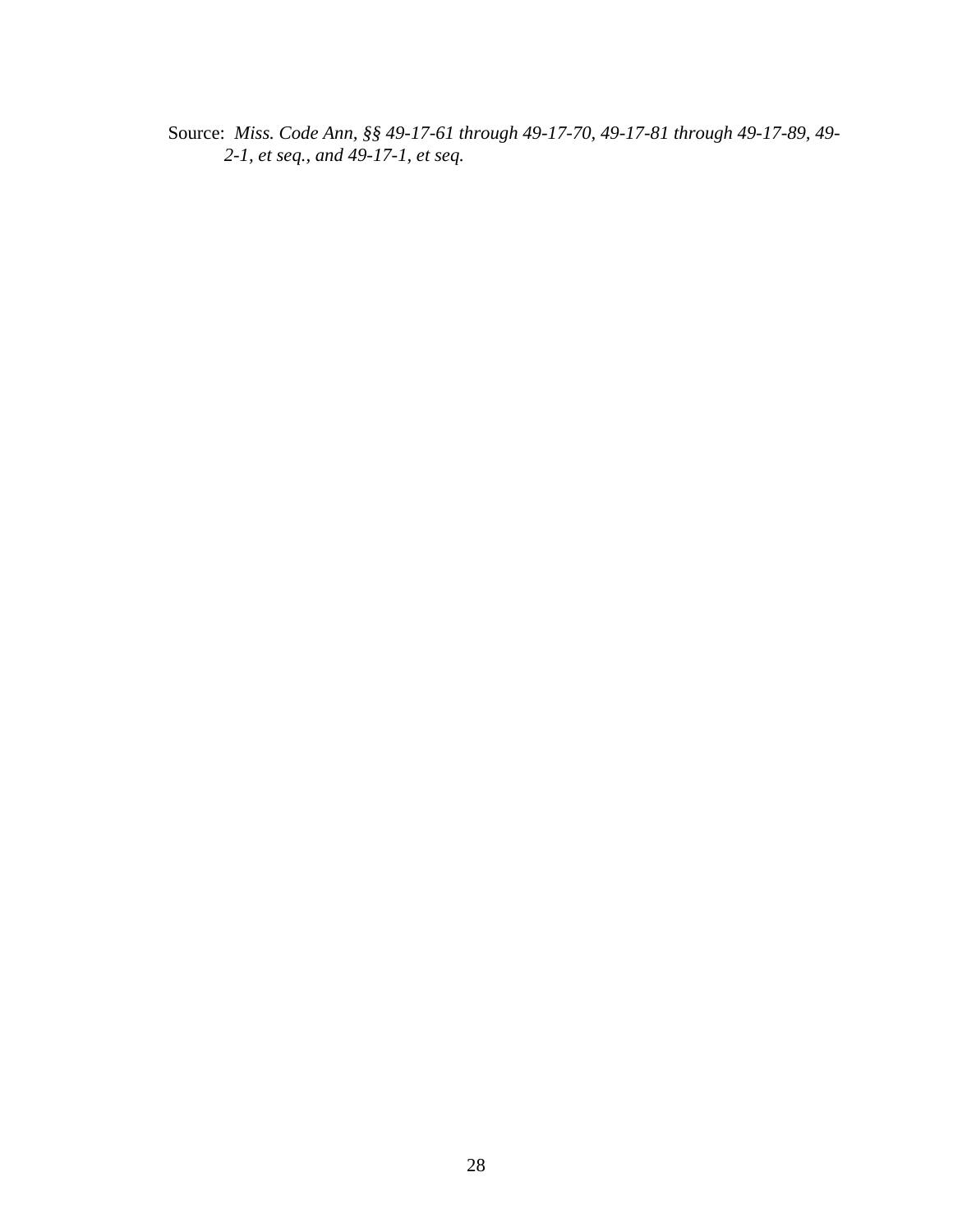## APPENDIX A

## Determination of Eligible and Allowable Costs

Eligible and allowable costs under SRF loan agreements will be as described in the EPA publication Handbook of Procedures, Chapter IX, with the following exceptions:

- 1. Federal procurement requirements do not apply. State law applies as further described in Appendix D of this regulation.
- 2. Reserve capacity within the design period (up to 20 years) is an eligible cost. Reserve capacity for interceptors, pumping stations, and force mains within a design period of up to 40 years is an eligible cost.
- 3. On wastewater collection projects which provide sewers to unsewered residences, public buildings and businesses, the service line between the public sewer and the point five (5) feet from the outside wall of residences and public buildings are eligible. Service lines for businesses are eligible between the public sewer and the property line of the business.
- 4. Construction work and construction related work which occurs by the date representing a 25% time extension to the original construction contract time is eligible. Construction work and construction related work which occurs after this date is eligible only to the extent approved by the Department staff pursuant to a review of the justification for all time extensions.
- 5. Costs for facilities planning and design are allowable up to the amount of the allowance determined by Appendix B, Table 1 of this regulation. Costs for construction phase services are allowable up to the amount of the allowance determined by Appendix B, Table 2 of this regulation, and as supported by invoices for costs incurred in accordance with the contracts for such services and to the extent such services are allocable to the SRF project.
- 6. On sewer system rehabilitation projects, the rehabilitation of service lines for residences and public buildings is eligible between the public sewer and the point five (5) feet from the outside wall of residences and public buildings. Such rehabilitation on service lines for businesses is eligible between the public sewer and the property line of the business.
- 7. Eligible costs include costs for the implementation of a non-point source management program established under Section 319 of the Act, and for development and implementation of an estuary conservation and management plan under Section 320 of the Act. Eligible and allowable costs will be determined in accordance with this Appendix.
- 8. Eligible costs include the costs of planning, design and construction of publicly owned and operated wastewater treatment and transportation facilities for the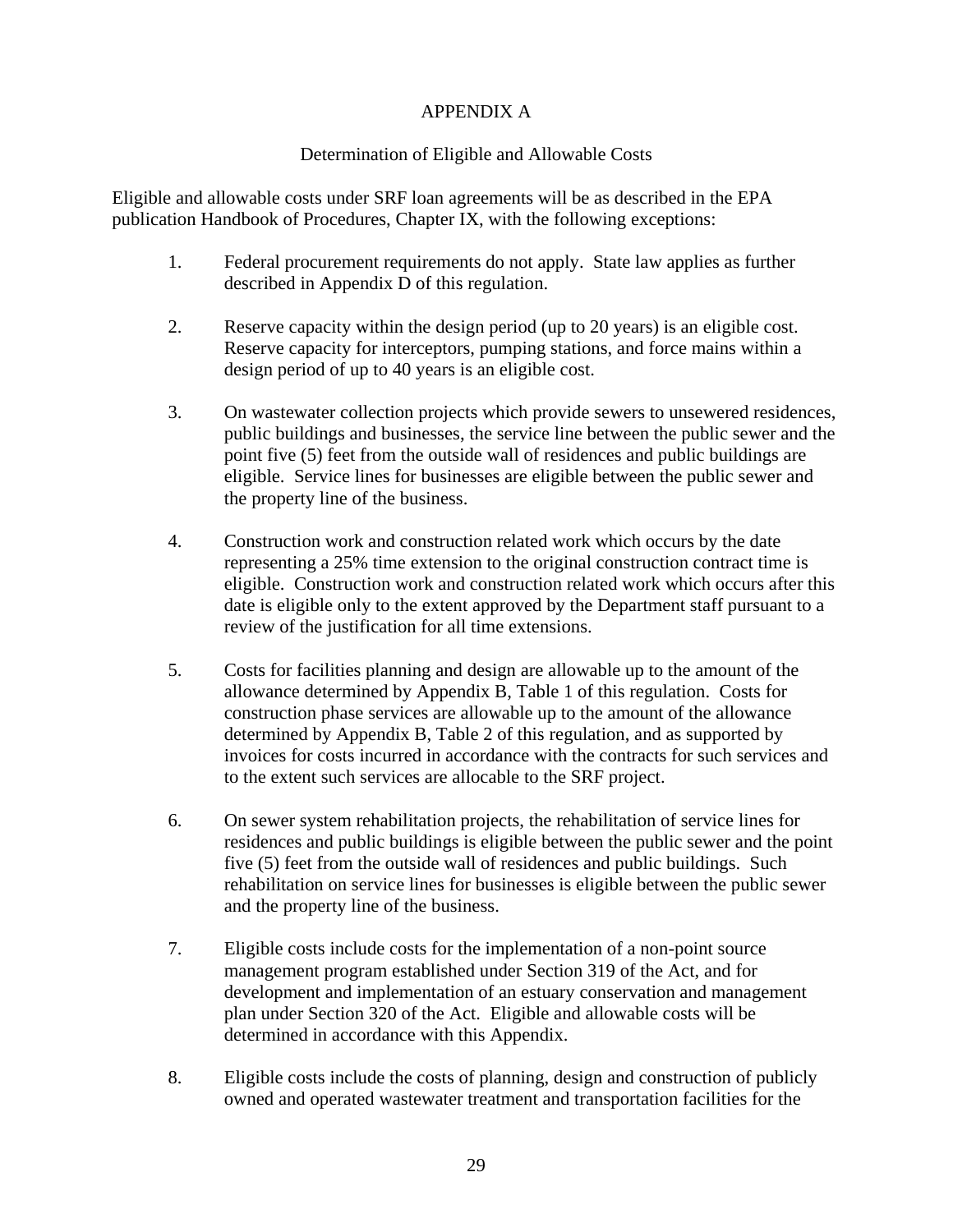purpose of serving industrial users. Eligible and allowable costs will be determined in accordance with this Appendix.

- 9. Eligible costs include the costs of planning, design, and construction of treatment and transportation facilities for control of pollutant discharges from a separate or combined storm sewer system. Eligible and allowable costs will be determined in accordance with this Appendix.
- 10. Eligible costs will be determined without regard to any previous EPA grant or SRF loan funding provided for facilities to be replaced, upgraded, or rehabilitated, except as described in Rule  $4.2 \text{J}(1)(g)$ .
- 11. Eligible costs include any administration fee charged to the loan recipient by the Department, as established in the Intended Use Plan under which the project is funded.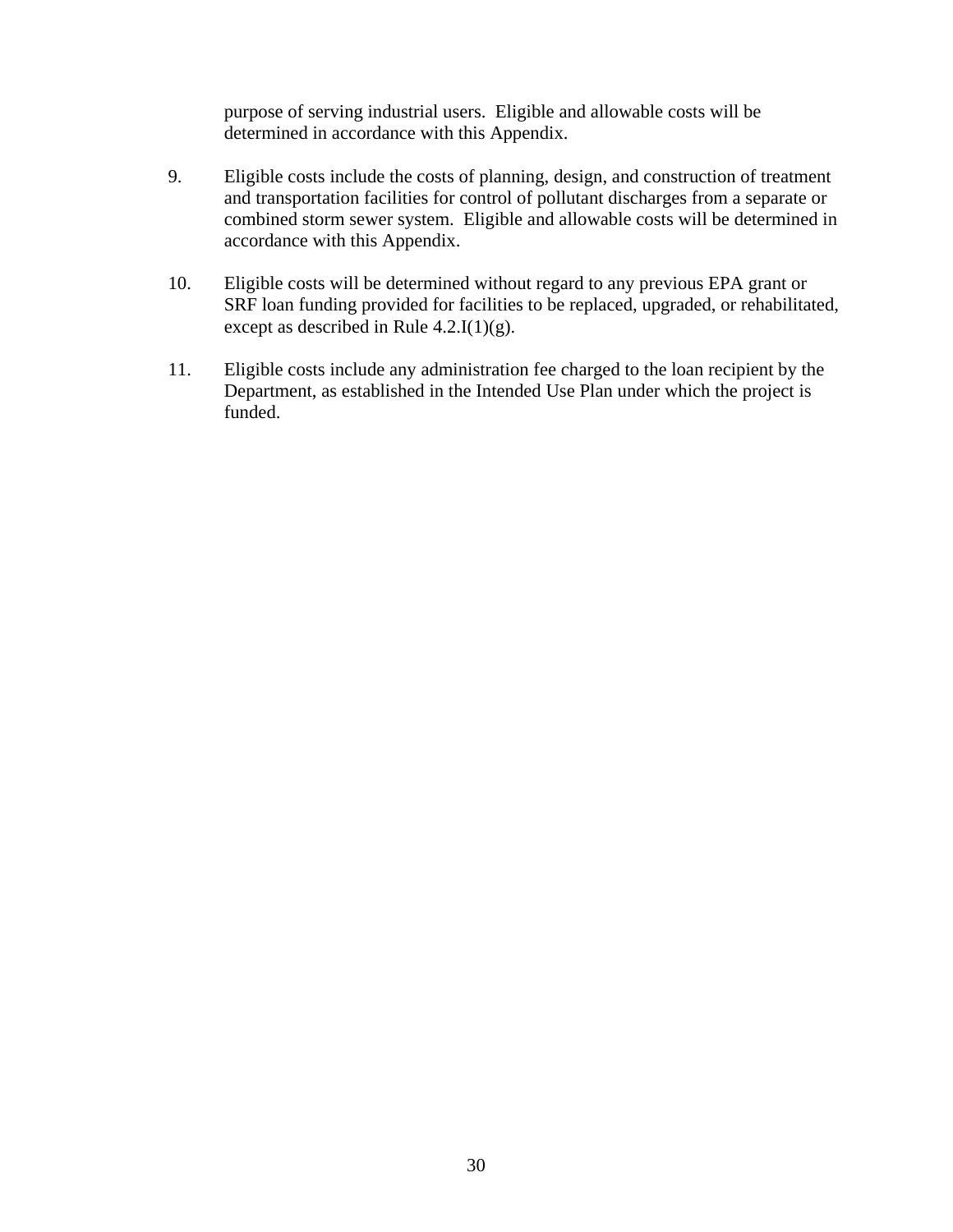## APPENDIX B

## Allowance for Facilities Planning, Design and Construction Phase Services

The allowance for facilities planning and design will be determined using Table 1 of this Appendix. Projects for which the loan recipient must acquire easements or real property in accordance with the federal Uniform Relocation and Real Property Acquisition Policies Act may receive an additional 1% above the percentages shown in Table 1 for the planning and design allowance. Projects for which a value engineering study is conducted may receive an additional 1% above the percentages shown in Table 1 for the planning and design allowance.

The allowance for construction phase services (includes costs for construction engineering, resident observation, project administration, legal work, and all other costs for work, other than construction, performed in relation to the project) will be determined using Table 2 of this Appendix.

The estimated and final allowances will be determined in accordance with this Appendix and Tables 1 and 2. All allowance percentages will be calculated to four decimal places using linear interpolation. The amount of the allowance is computed by applying the resulting allowance percentage to the initial allowable building cost. The initial allowable building cost is the initial allowable cost of erecting, altering, remodeling, improving, or extending a treatment works, whether accomplished through subagreement or force account. Specifically, the initial allowable building cost is the allowable cost of the following:

- a. The initial award amount of all prime subagreements for building the project.
- b. The initial amounts approved for force account work performed in lieu of awarding a subagreement for building the project.
- c. The purchase price of eligible real property.

The estimated allowances are to be based on the estimate of the initial allowable building cost. The final allowances will be determined one time only for each project, based on the initial allowable building cost, and will not be adjusted for subsequent cost increases or decreases.

The allowance Tables are not intended to be used to determine the compensation for facilities planning services, design services, or construction phase services. Compensation for these services should be based upon the nature, scope, and complexity of the services required by the community. The actual compensation justified for a particular project may be more or less than the amount of the allowance for these services.

Following execution of the SRF loan agreement, the loan recipient may request and receive payment for the facilities planning and design allowance and the construction phase services allowance in accordance with the procedures described in Rule 4.3.G. of this regulation. Advances of allowances will not be provided.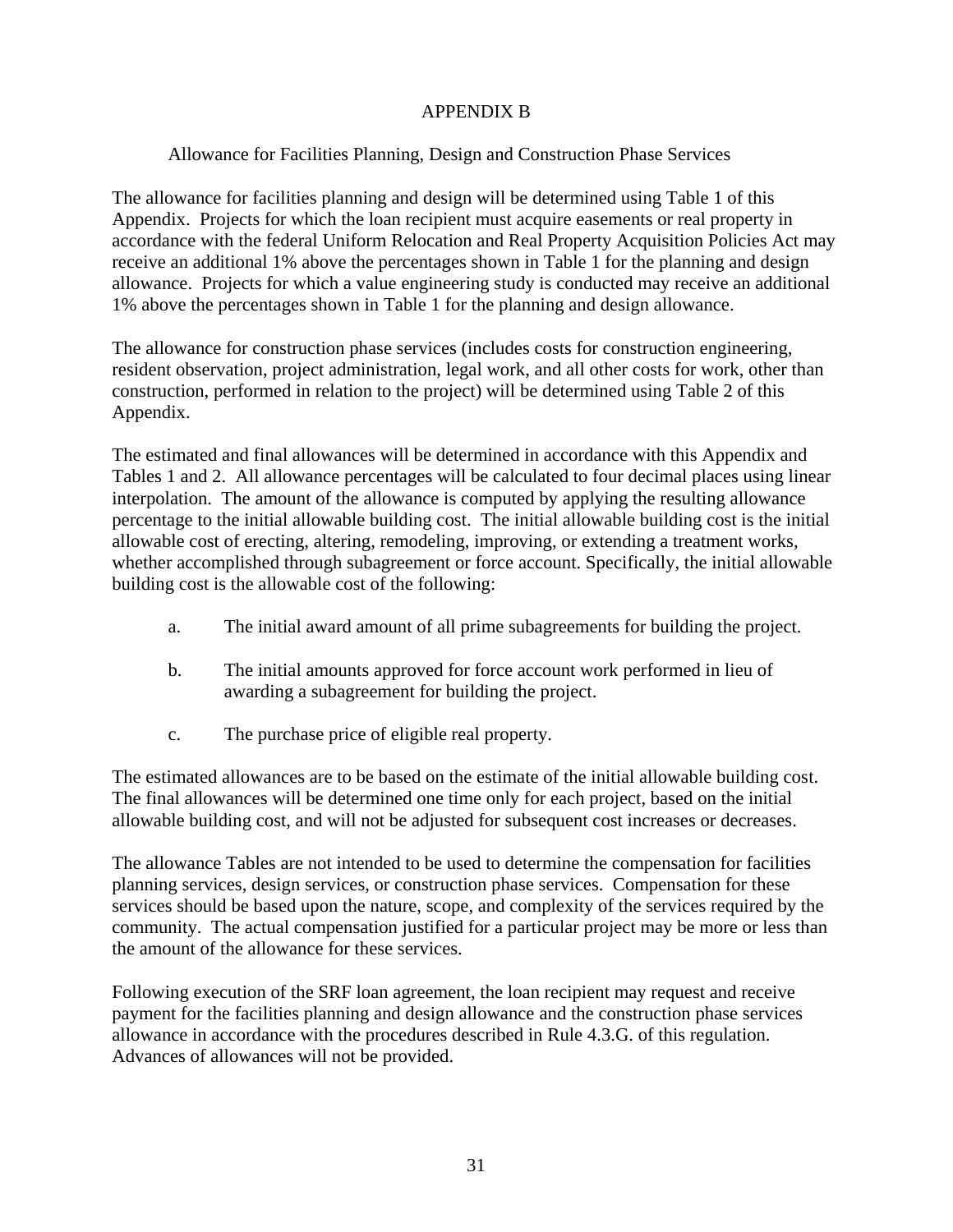# Table 1

| Allowable             | Allowance as a Percentage |
|-----------------------|---------------------------|
| <b>Building Cost</b>  | of Building Cost          |
|                       |                           |
| \$<br>100,000 or less | 14.4945%                  |
| \$<br>120,000         | 14.1146%                  |
| \$<br>150,000         | 13.6631%                  |
| \$<br>175,000         | 13.3597%                  |
| \$<br>200,000         | 13.1023%                  |
| \$<br>250,000         | 12.6832%                  |
| \$<br>300,000         | 12.3507%                  |
| \$<br>350,000         | 12.0764%                  |
| \$<br>400,000         | 11.8438%                  |
| \$<br>500,000         | 11.4649%                  |
| \$<br>600,000         | 11.1644%                  |
| \$<br>700,000         | 10.9165%                  |
| \$<br>800,000         | 10.7062%                  |
| \$<br>900,000         | 10.5240%                  |
| \$<br>1,000,000       | 10.3637%                  |
| \$<br>1,200,000       | 10.0920%                  |
| 1,500,000<br>\$       | 9.7692%                   |
| 1,750,000<br>\$       | 9.5523%                   |
| 2,000,000<br>\$       | 9.3682%                   |
| \$<br>2,500,000       | 9.0686%                   |
| \$<br>3,000,000       | 8.8309%                   |
| \$<br>3,500,000       | 8.6348%                   |
| \$<br>4,000,000       | 8.4684%                   |
| \$<br>5,000,000       | 8.1975%                   |
| \$<br>6,000,000       | 7.9827%                   |
| 7,000,000<br>\$       | 7.8054%                   |
| 8,000,000<br>\$       | 7.6550%                   |
| 9,000,000<br>\$       | 7.5248%                   |
| \$10,000,000          | 7.4101%                   |
| \$12,000,000          | 7.2159%                   |
| \$15,000,000          | 6.9851%                   |
| \$17,500,000          | 6.8300%                   |
| \$20,000,000 or more  | 6.6984%                   |

# Allowance for Facilities Planning and Design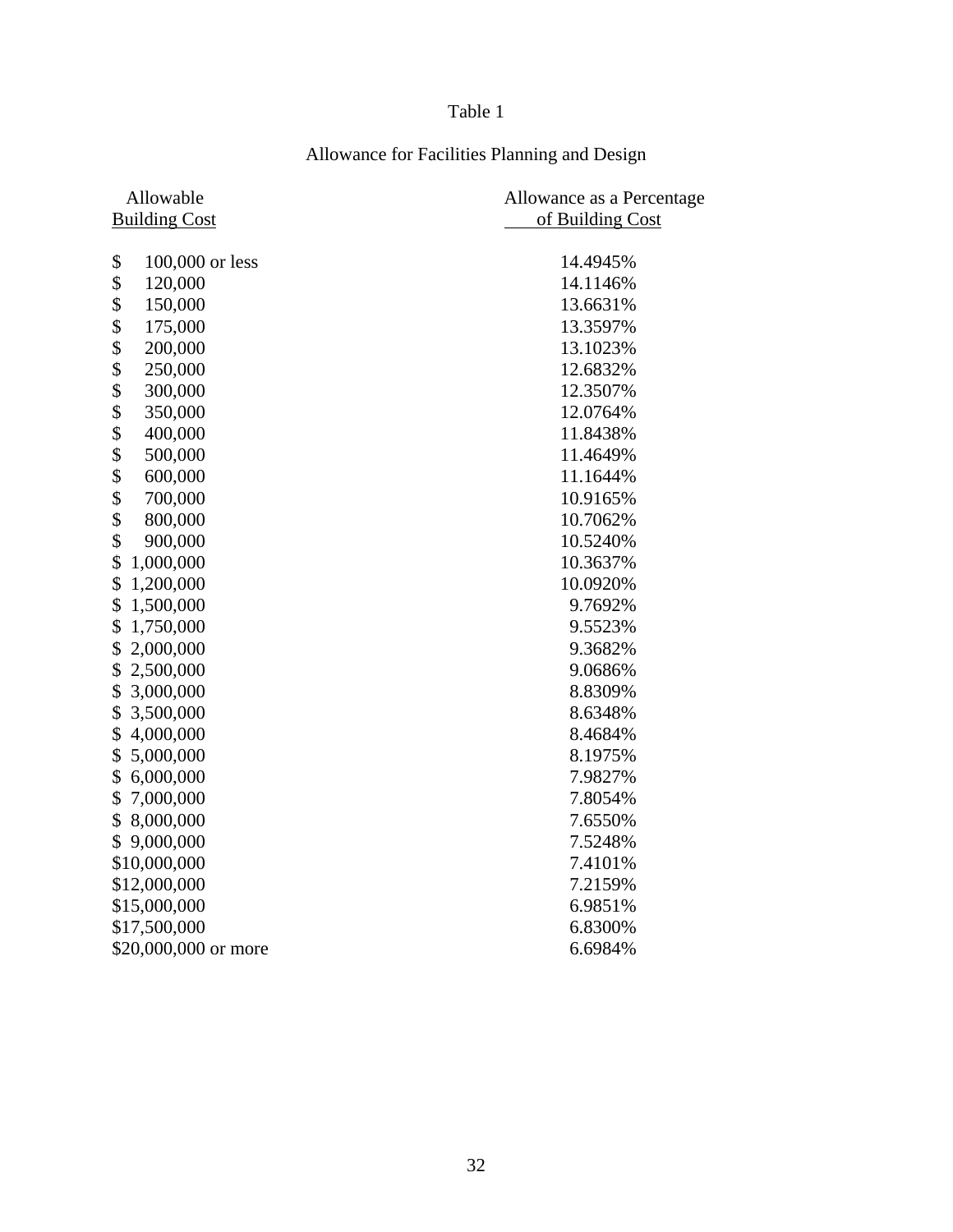# Table 2

# Allowance for Construction Phase Services

| Allowable             | Allowance as a Percentage |
|-----------------------|---------------------------|
| <b>Building Cost</b>  | of Building Cost          |
| \$<br>100,000 or less | 23.0000%                  |
| \$<br>200,000         | 19.5000%                  |
| \$<br>300,000         | 17.5000%                  |
| \$<br>400,000         | 16.0000%                  |
| \$<br>500,000         | 14.8000%                  |
| \$<br>600,000         | 14.0000%                  |
| \$<br>700,000         | 13.3000%                  |
| \$<br>800,000         | 12.7000%                  |
| \$<br>900,000         | 12.1000%                  |
| 1,000,000<br>\$       | 11.7000%                  |
| 1,250,000<br>\$       | 10.8000%                  |
| 1,500,000<br>\$       | 10.1000%                  |
| 1,750,000<br>\$       | 9.7000%                   |
| 2,000,000<br>\$       | 9.5000%                   |
| 2,500,000<br>\$       | 9.1000%                   |
| 3,000,000<br>\$       | 8.9000%                   |
| 3,500,000<br>\$       | 8.8000%                   |
| 4,000,000<br>\$       | 8.6000%                   |
| 5,000,000<br>\$       | 8.3000%                   |
| 6,000,000<br>\$       | 8.1000%                   |
| 7,000,000<br>\$       | 7.9000%                   |
| 8,000,000<br>\$       | 7.8000%                   |
| 9,000,000<br>\$       | 7.7000%                   |
| \$10,000,000          | 7.6000%                   |
| \$20,000,000 or more  | 6.6000%                   |
|                       |                           |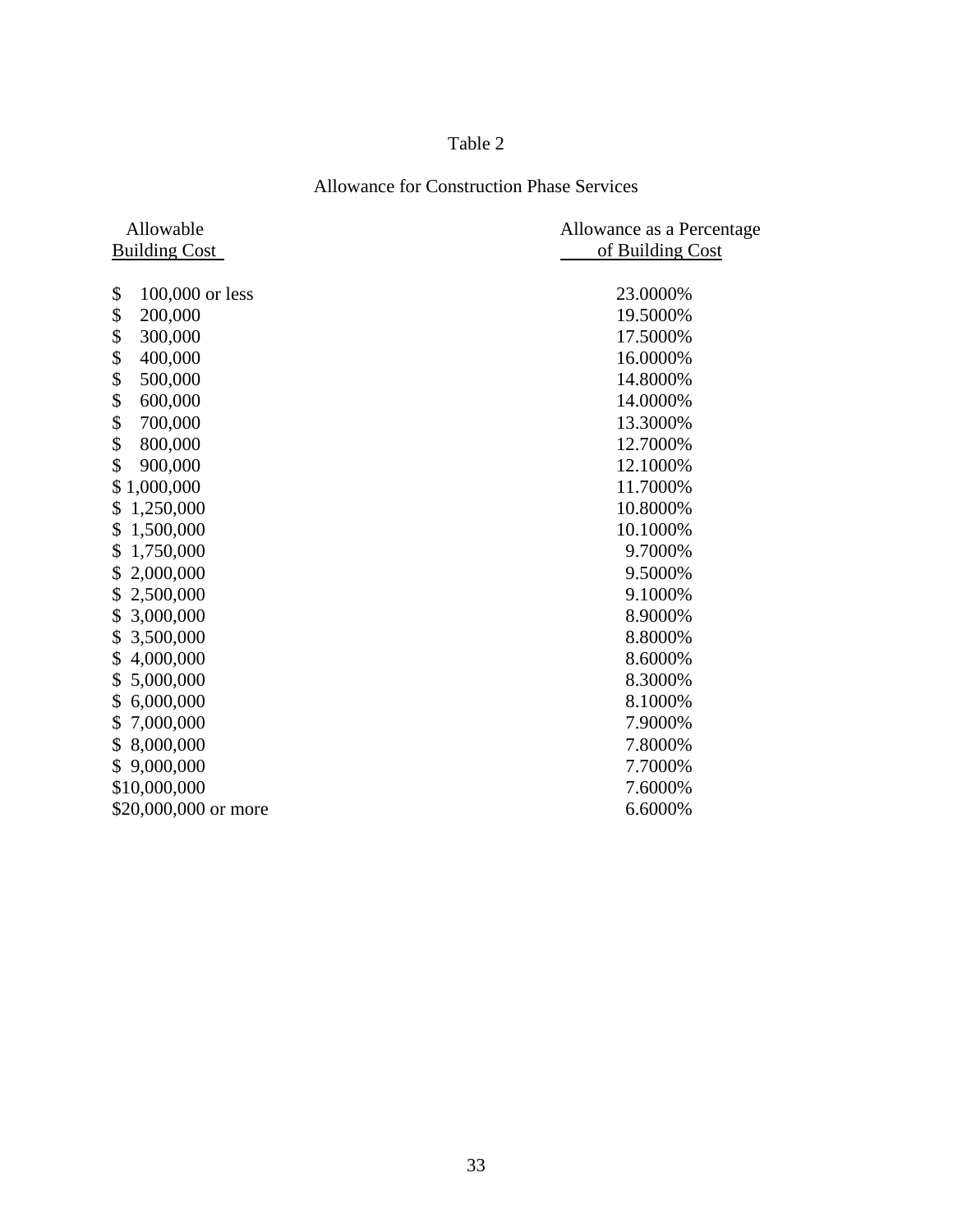## APPENDIX C

## Environmental Review Process

#### Introduction

Each project which receives SRF funding will undergo a review to determine whether there will be any significant adverse environmental impacts. It should be recognized that wastewater treatment projects nearly always have a substantial beneficial impact.

For any project, one or more of the following environmental actions will be taken by the Department:

- a. Categorical Exclusion
- b. Finding Of No Significant Impact on the Environment
- c. Amendment to a Finding of No Significant Impact on the Environment
- d. Environmental Impact Statement
- e. Reaffirmation of an Environmental Action
- f. No Action

#### Categorical Exclusion

A project will receive categorical exclusion (CE) from environmental review if it meets all of the following criteria:

- a. The project will not create a new discharge or result in a significant relocation of an existing discharge.
- b. The project will not substantially increase the volume of discharge or load of pollutants to the receiving stream.
- c. The project will not have a significant adverse effect on the environment.
- d. The action will not adversely affect cultural resources, habitats of endangered or threatened species, or environmentally important natural resource areas.
- e. The action is cost effective and should cause no significant public controversy.

It is expected that most projects which include only sewer system rehabilitation will receive a CE.

The CE will be issued to the appropriate contact agencies and will be published in the Jackson Clarion-Ledger and an appropriate local newspaper. See Attachment 1.

The Department will generally wait 30 days after issuing a CE before funding a project. However, funding may be awarded immediately after issuing a CE, if necessary.

The Department may revoke a CE at any time if significant adverse information becomes available.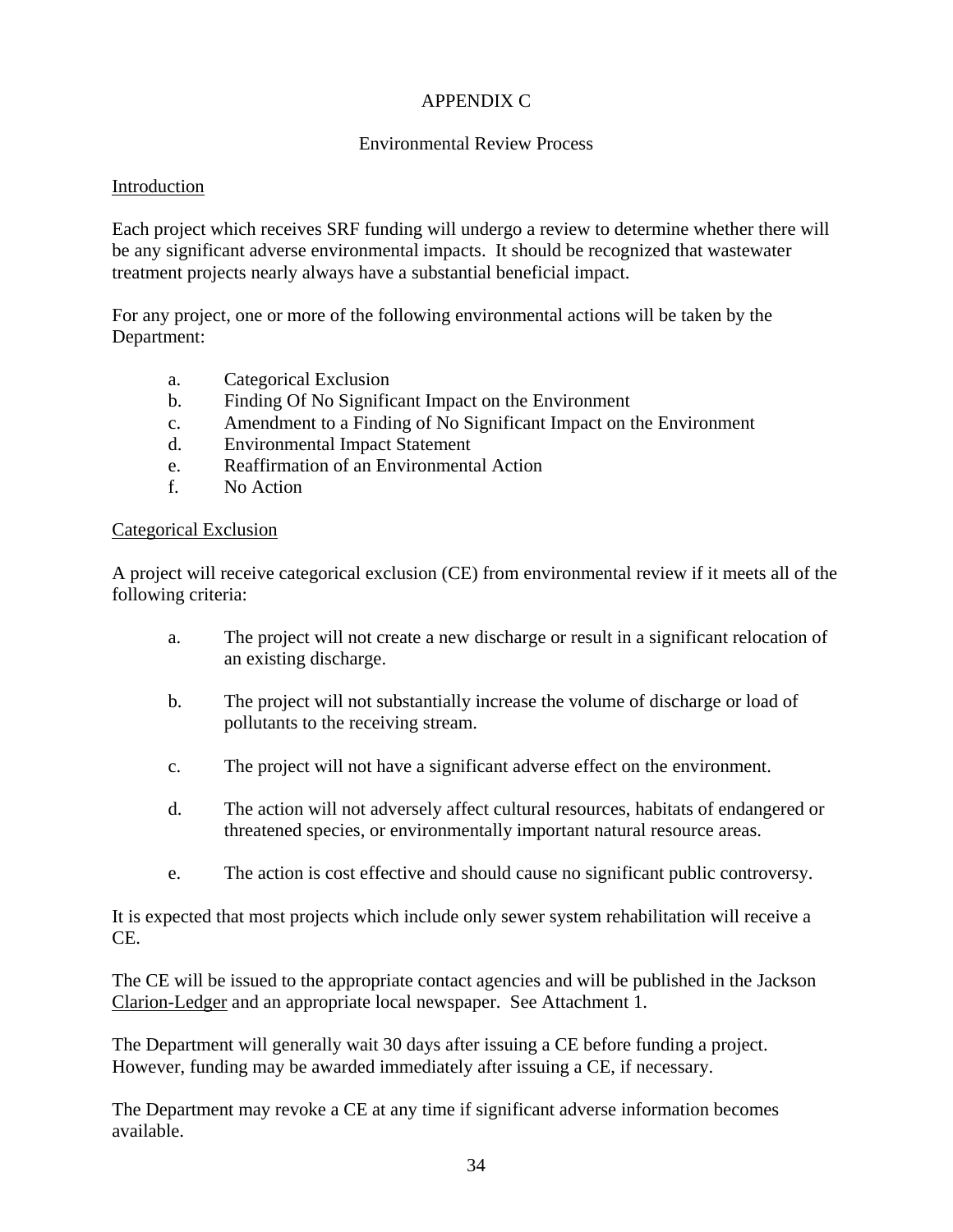## Finding of No Significant Impact on the Environment

If a project will not have any significant adverse environmental impact but does not qualify for a CE, a finding of no significant impact (FONSI) will be issued, along with an environmental assessment (EA). See Attachments 2 and 3.

The emphasis of the EA will be to summarize the need for the project (i.e., why the "no action" alternative is not acceptable) and to discuss the environmental impacts of the chosen alternative. The EA is not intended to be a summary of the facilities plan. The EA will not include a list of items eligible for funding.

All alternatives that were studied will be listed, but only the no action alternative and the chosen alternative will be described in detail. The reasons for choosing the chosen alternative will be discussed.

The FONSI will be issued to the appropriate contact agencies and will be published in the Jackson Clarion-Ledger and an appropriate local newspaper. See Attachment 2.

The Department will generally wait 30 days after issuing a FONSI before funding a project. However, a facilities plan may be conditionally approved and a loan agreement may be conditionally offered immediately after issuing the FONSI, if necessary. In such a case, no funds will be transferred to the loan recipient and authority to award construction contracts will not be given until the 30 day period has expired and all substantial adverse comments have been addressed. There will be no exceptions.

## Amendment to a Finding of No Significant Impact on the Environment

FONSI amendments are occasionally needed to describe changes to proposed facilities that have already been described in a FONSI. Attachment 2 shows the amendment format. The EA that accompanies the amendment will describe the changes, the reasons for the changes, and any new impacts on the environment due to the changes. The EA amendment is intended to be read in conjunction with the original EA and is not a self supporting document. The original EA will be reissued with the EA amendment in those cases where it is deemed to be necessary to assure clarity.

The 30 day period requirement will be the same as for a FONSI.

#### Environmental Impact Statement

If the Department determines that an environmental impact statement (EIS) is needed, it will be prepared in accordance with EPA regulation 40 CFR Part 6.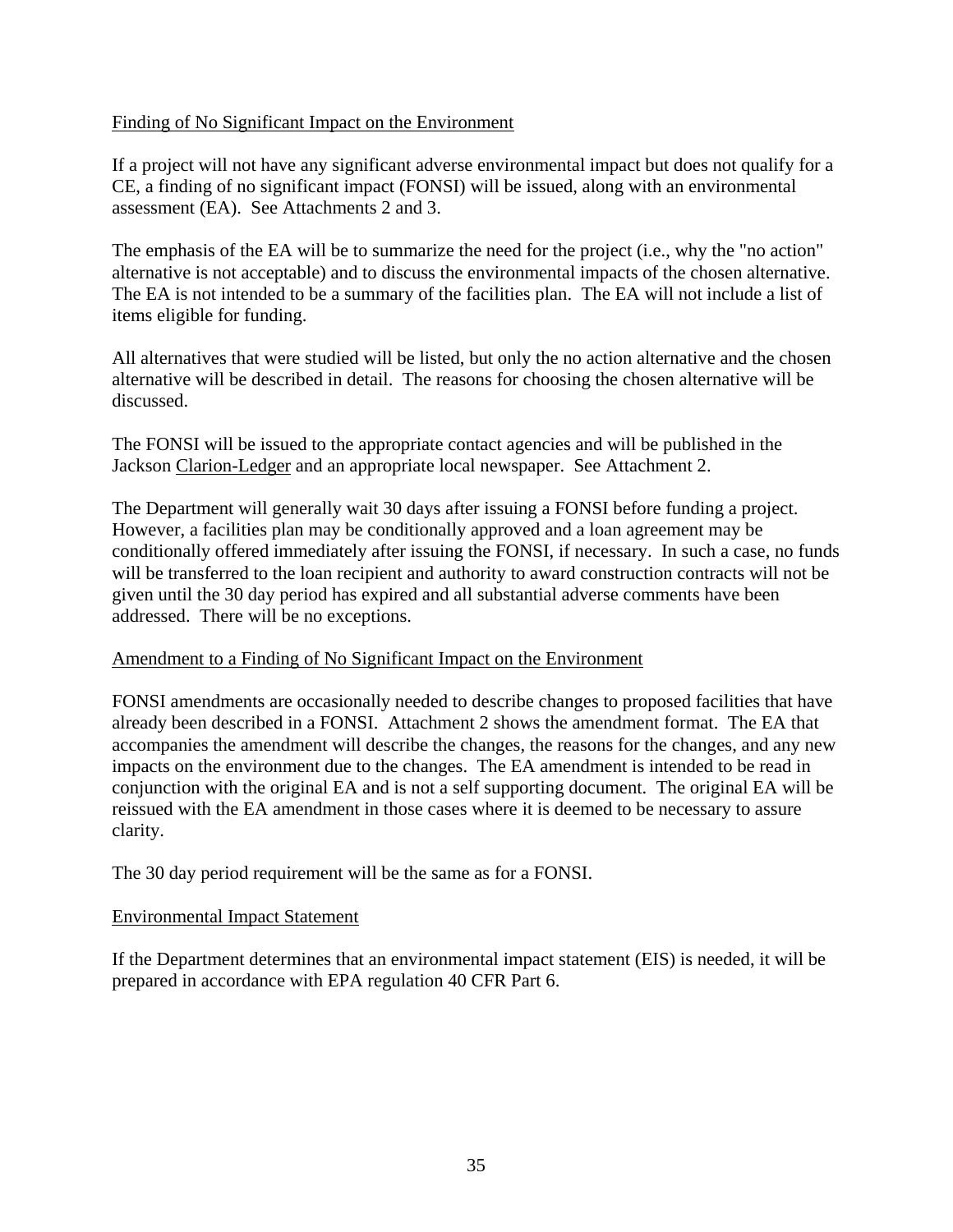## Reaffirmation of an Environmental Action

If five years will have passed between the issuance of a CE, FONSI, Amendment to a FONSI, or an EIS and the award of SRF funding, the environmental impact of the project will be reevaluated.

If there have been no significant changes, the Department will issue a reaffirmation of the environmental action. See Attachment 4. The 30 day period requirement will be the same as for a CE.

If the original environmental action cannot be reaffirmed, the Department will issue a FONSI or an Amendment, as appropriate. The 30 day period requirement will be the same as for a FONSI.

A reaffirmation will not be required when a FONSI is over five years old but the most recent Amendment is less than five years old.

## No Action

All SRF projects will receive a CE, FONSI, or EIS. If one of those documents has been issued and there are then significant changes in the project, those changes will be described in an Amendment. Some changes are minor, however, and the Department may determine that a separate Amendment will not be needed. Such changes include, but are no limited to:

- a. Addition of sewer system rehabilitation.
- b. Changes in the size of pump stations, interceptors, or collectors.
- c. Minor changes in the size of unit processes.
- d. Minor rerouting of sewer lines when the new route i) will be mostly on public property, and ii) will not adversely affect cultural resources, habitats of endangered or threatened species, or environmentally important natural resource areas. All affected property owners must be notified by the loan recipient.
- e. Changes in the average monthly user charge.

#### Public Participation

A loan recipient will be encouraged to hold a public hearing when the alternatives have been determined but before a chosen alternative has been selected and will be required to hold a public hearing before the facilities plan has been fully adopted. The hearings shall be advertised in the Jackson Clarion-Ledger and an appropriate local newspaper at least 30 days before the hearing. The recipient is also encouraged to notify local television and radio stations.

Topics to be discussed at the hearing include the facilities to be built, why they are needed, where they will be built, how much they will cost, the average monthly user charge, and the environmental impact.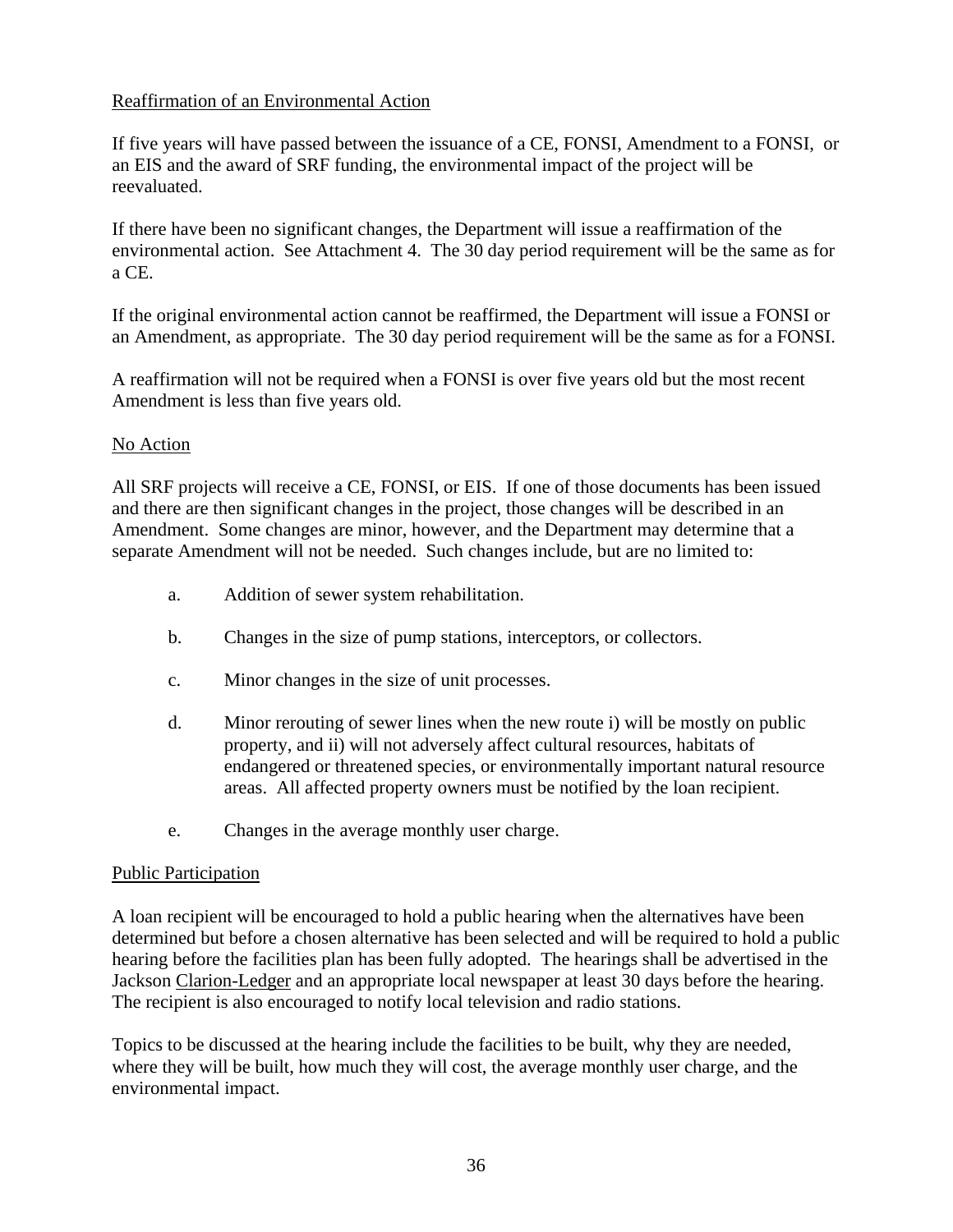If a project change is significant enough to require a FONSI amendment, a new public hearing will be required.

The recipient shall notify the public if the average monthly user charge will be substantially greater (about 20% or more) than was presented at the public hearing. Notification may be made in the newspaper or by a new public hearing.

### Contact Agencies

Copies of all environmental actions will be sent to the appropriate contact agencies listed in Attachment 3; other agencies will be contacted as needed. Comments from those agencies and from the public will be carefully evaluated before finalizing any environmental action.

#### Resolution of Adverse Comments

Adverse comments received as a result of the environmental review process will be addressed in the following manner:

- a. The Department staff will first require the loan recipient to resolve the adverse comments, subject to Department staff approval.
- b. If the loan recipient is unable to resolve the adverse comments and secure approval, the Department staff will render a decision concerning the adverse comments.
- c. Should the loan recipient or the party which originally made the adverse comments desire to appeal the above decision, a request for an informal hearing must be received by the Department within 30 days after the date of such decision. Upon receipt of such a request, an informal hearing will be held with staff members, as designated by the Head of the Office of Pollution Control, and the affected parties. The Office Head, or his designee, will render a decision on the appeal as a result of the informal hearing.
- d. Should the loan recipient or the party which originally made the adverse comments desire to appeal the above informal hearing decision, a request for a formal hearing by the Department of Environmental Quality must be received by the Department within 30 days after the date of such decision. Upon receipt of such a request, the Commission on Environmental Quality will hold a formal hearing to consider the matter, and will render a decision.
- e. Appeals of the above formal hearing decision may be made to the Chancery Court in accordance with state law.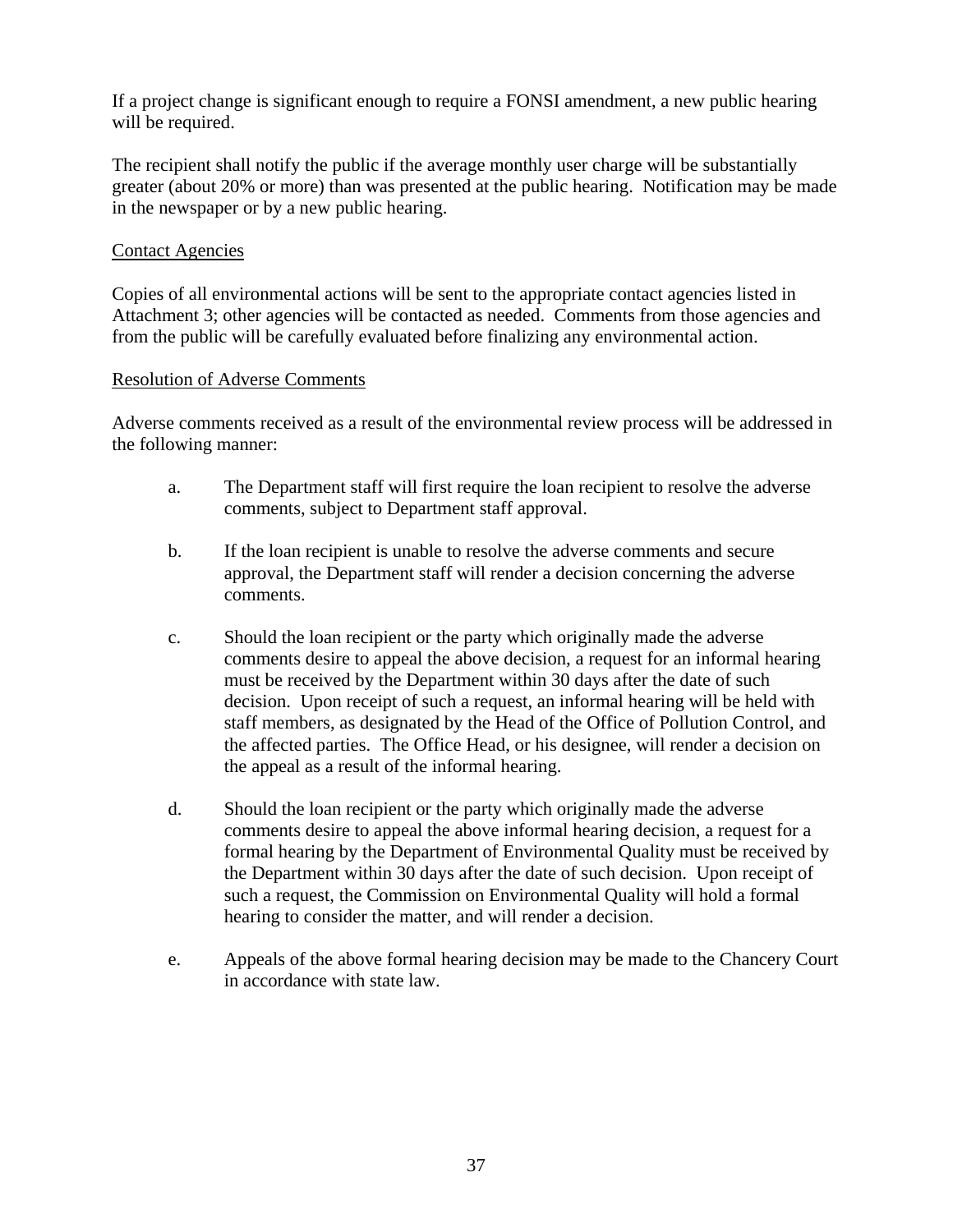## CATEGORICAL EXCLUSION FROM ENVIRONMENTAL REVIEW

### (1) Recipient, Loan Number

## (2) Date

All projects funded under the Mississippi Water Pollution Control Revolving Fund Act undergo a review to determine whether the proposed project will have a significant impact on the environment. In making this determination, it is assumed that all of the facilities and actions recommended in the facilities plan will be implemented.

The proposed project includes:  $*(3)$  new collectors, new interceptors, sewer system rehabilitation, upgrading or expanding the existing treatment plant facilities.

The Mississippi Office of Pollution Control has determined that the proposed project meets the criteria for receiving a categorical exclusion from further environmental review. However, this determination can be revoked if significant adverse information becomes available. If you have any comments regarding the proposed project, please send them to Mr. Mark Smith, Office of Pollution Control, P.O. Box 2261, Jackson, MS 39225, phone (601) 961-5171 no later than (4) date.

Sincerely,

 Charles H. Chisolm Office Head

Note: \*(3) - Include as needed.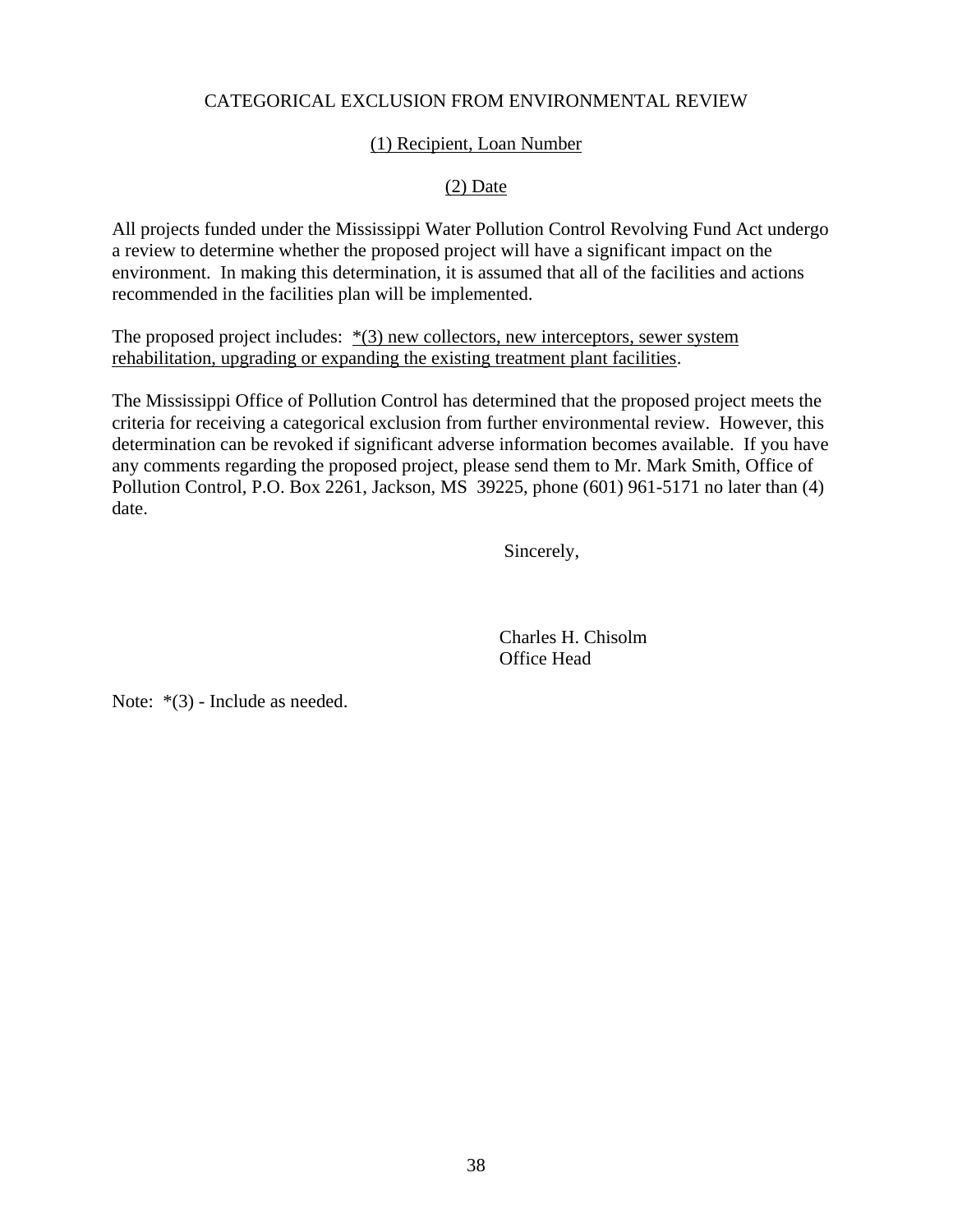## FINDING OF NO SIGNIFICANT IMPACT ON THE ENVIRONMENT \*(1) AMENDMENT

## (2) Recipient, Loan Number

#### (3) Date

All projects funded under the Mississippi Water Pollution Control Revolving Fund Act undergo a review to determine whether the proposed project will have a significant impact on the environment. In making this determination, it is assumed that all of the facilities and actions recommended in the facilities plan will be implemented.

The proposed project includes: \*(4) new collectors, new interceptors, sewer system rehabilitation, upgrading or expanding the existing treatment facilities, building new treatment facilities.

The Mississippi Office of Pollution Control has determined that the proposed project will not have a significant adverse impact on the environment and consequently is issuing this finding of no significant impact. However, this issuance can be revoked if significant adverse information becomes available. An environmental assessment is available on request. If you have any comments regarding the proposed project, please send them to Mr. Mark Smith, Office of Pollution Control, P.O. Box 2261, Jackson, MS 39225, phone (601) 961-5171 no later than (5) date.

Sincerely,

 Charles H. Chisolm Office Head

Note: \*1 - Include if needed. \*4 - Include as needed.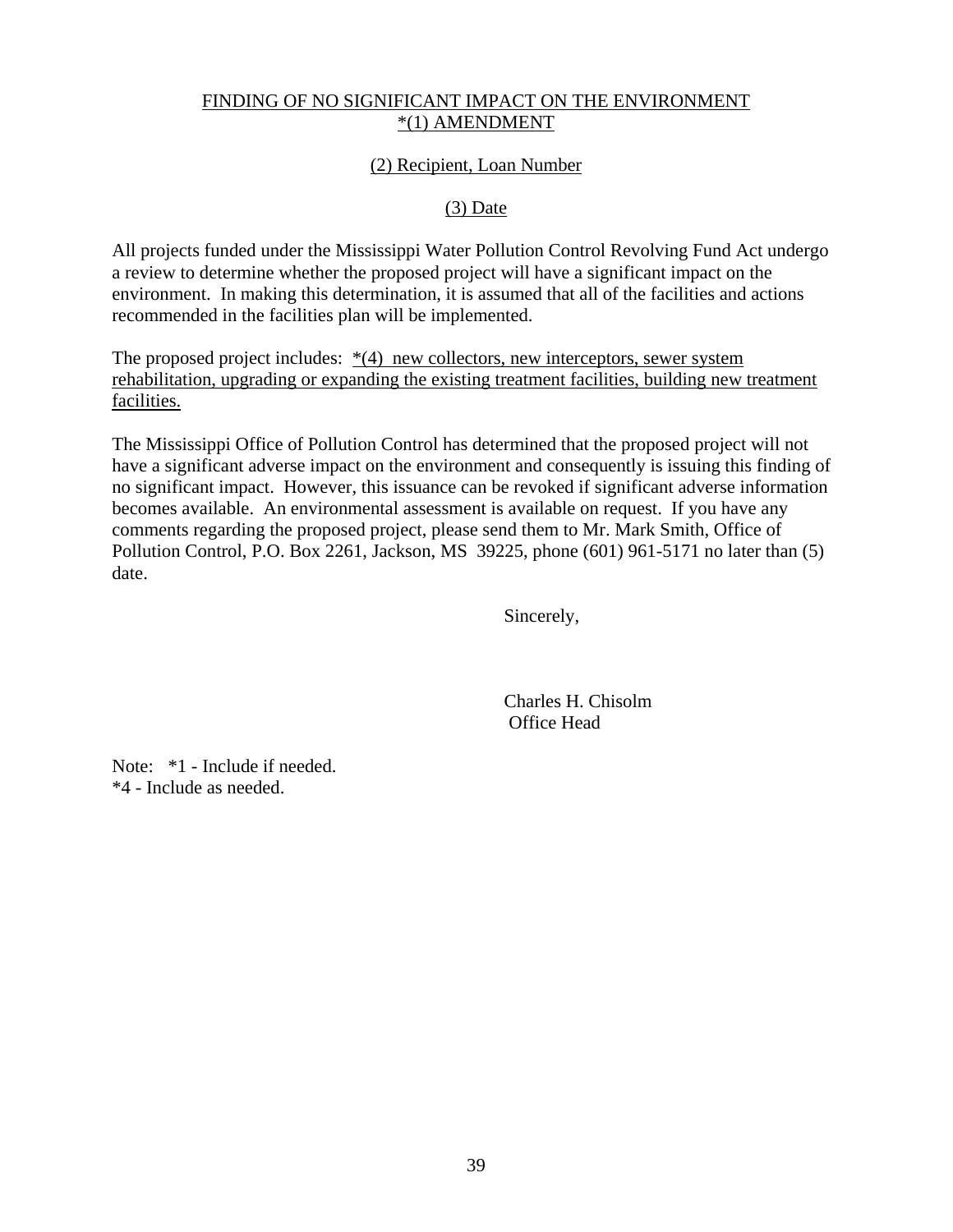## ENVIRONMENTAL ASSESSMENT

## Recipient , Loan Number

## A. Summary Data

1. Facilities to be Built New collectors, new interceptors, sewer system rehabilitation, upgrading or expanding existing treatment plant, building new treatment plant

## 2. Population and Flow

|    |                                                                                                                                                                                                        | Current<br>(19)<br>$\lambda$             | Design<br>(20) |
|----|--------------------------------------------------------------------------------------------------------------------------------------------------------------------------------------------------------|------------------------------------------|----------------|
|    | Population in planning area<br>Other pop. equivalent (specify)<br>Total equivalent population                                                                                                          |                                          |                |
|    | Domestic wastewater flow, mgd<br>Industrial wastewater flow, mgd<br>$I/I$ , mgd<br>Other flow (specify), mgd<br>Total flow, mgd                                                                        |                                          |                |
| 3. | <b>Project Costs</b><br>Total project cost:<br>\$<br>\$<br>Loan eligible cost:                                                                                                                         |                                          |                |
| 4. | <b>Funding Sources</b><br>\$\$\$\$\$<br><b>SRF</b> loan amount:<br>Monthly payment on SRF loan:<br>Other sources (specify):<br>Other monthly payments:<br>Total monthly payments:                      |                                          |                |
| 5. | <b>User Charges</b><br>Average monthly user charge, based on<br>\$<br>for debt retirement<br>\$<br>for OM&R<br>\$<br>total<br>Median annual household income: \$<br>Average annual user charge will be | gallons per month:<br>% of median income |                |
| 6. | <b>NPDES Effluent Limits</b>                                                                                                                                                                           | Summer                                   | Winter         |
|    | Flow, mgd<br>BOD5, mg/l<br>$NH3-N$ , mg/l                                                                                                                                                              |                                          |                |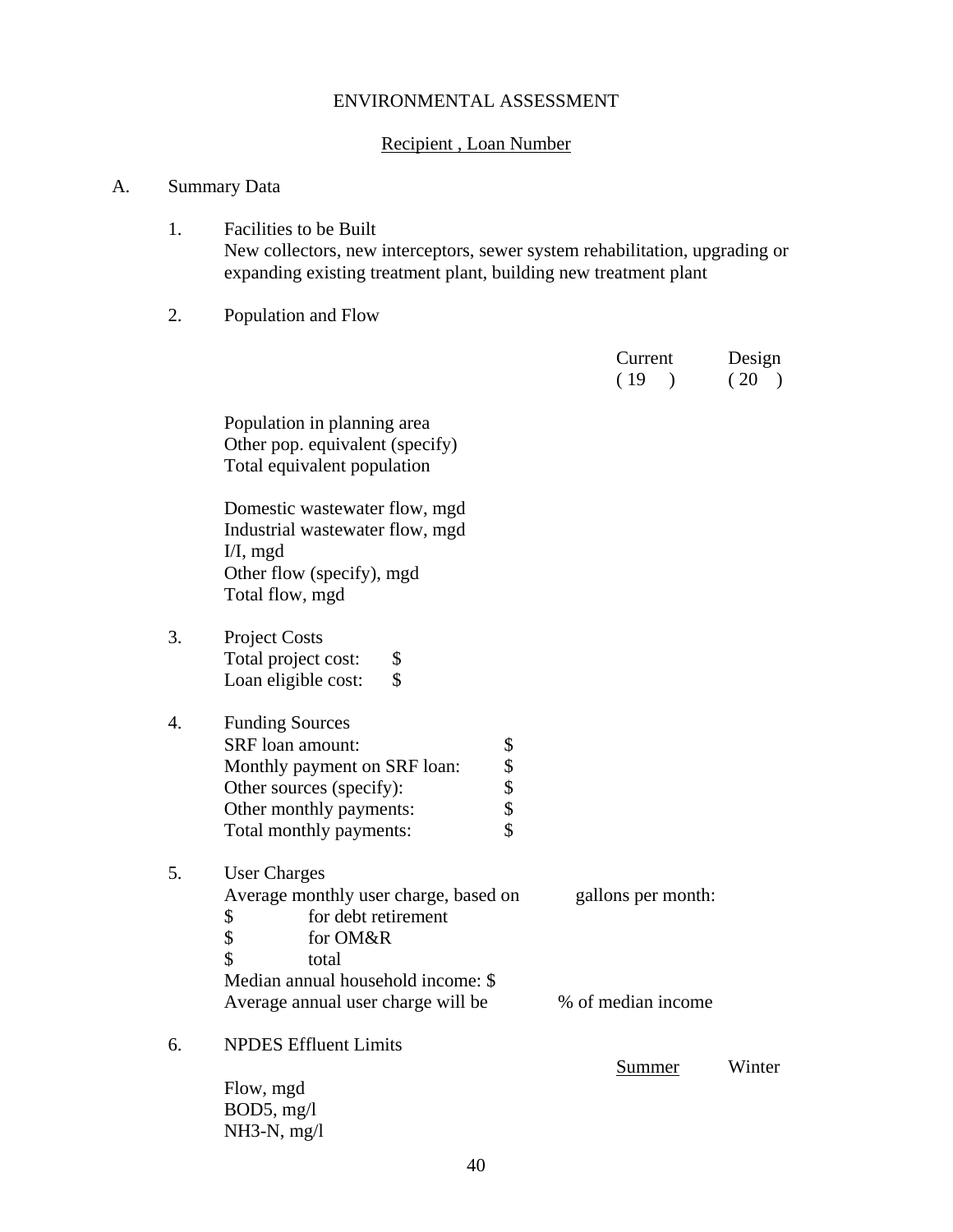DO, mg/l Residual Cl2, mg/l SS, mg/l FC, number/100 ml Receiving stream:

#### B. Maps

Include a map or maps showing the location of the existing and proposed WWTP and major interceptors. Maps showing the location of individual collection lines will not usually be included. A schematic diagram of the WWTP will be included only if a narrative description of the unit processes will not give an accurate picture of the facilities to be built.

#### C. Existing Facilities

Describe the existing collection and treatment facilities. Describe the loadings on the unit processes if the information is pertinent to the need for the proposed project.

D. Need for the Project

Explain why the existing facilities will not be able to protect human health or the environment at future design flow and loading when the facilities are operated according to optimum O & M procedures.

In many cases the NPDES effluent limits will have been changed from secondary to tertiary limits. For example, if a town has an existing lagoon and the new limit requires a BOD of less than 30 mg/l, a simple statement that a lagoon cannot be expected to meet the new limit will establish a need.

A letter from the Mississippi State Department of Health stating that an area has a significant number of failing septic tank systems and further stating that septic tank systems cannot be expected to work because of small lot sizes or low soil permeability will establish a need.

E. Analysis of Alternatives

Discuss why the no action alternative was not chosen. List, but do not discuss, all of the other alternatives that were studied. State which alternative was chosen. Describe why it was chosen. In many cases a simple statement that the chosen alternative has the lowest present worth, will meet the effluent limits, and is environmentally sound will be adequate.

#### F. Proposed Facilities

List the unit processes that will be used for wastewater and sludge treatment and describe any that are unusual. State the design flow.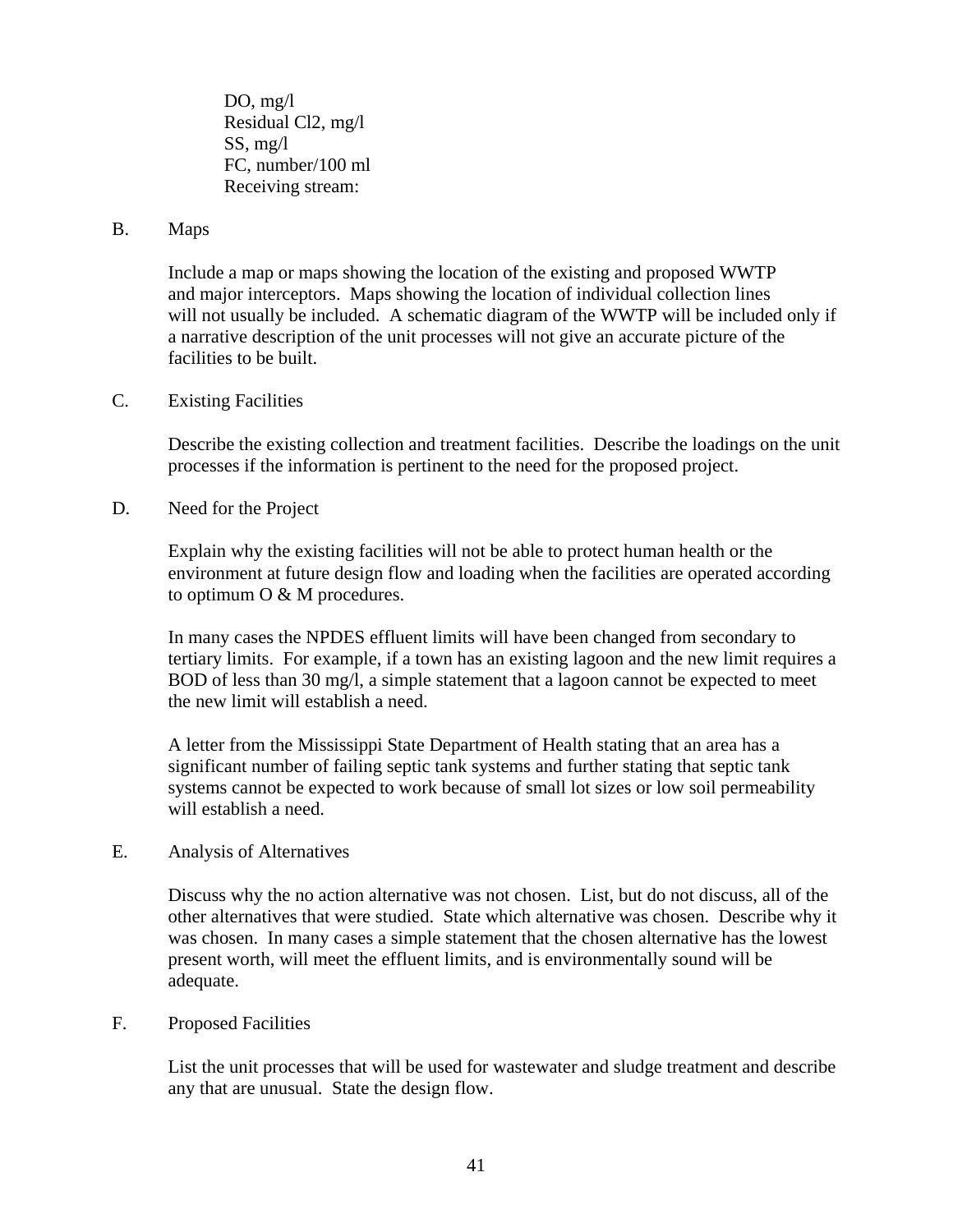State the number of lift stations and the approximate total length of the interceptors and collectors. State what areas of town, if any, will receive new collectors or sewer system rehabilitation. State what kind of collection system will be used: conventional gravity, small diameter gravity, pressure, etc.

State what will be done with the existing facilities.

State that the above sizes and quantities are planning level estimates and are subject to change during project design.

G. Impact of the Chosen Alternative on the Environment

Describe the impacts of the proposed alternative on the following items:

- 1. Land use practices and population growth
- 2. Surface water quality
- 3. Groundwater quality
- 4. Wetlands, wildlife preserves, prime agricultural lands, other environments of special interest
- 5. Any other significant beneficial or adverse impacts

The environmental assessment will state that short term dust, noise, and erosion occurring during construction will be minimized by using appropriate construction techniques. The environmental assessment will also state that all wastewater facilities occasionally produce objectionable odors, but that the facilities will be operated to minimize the occurrences of odor problems. For many projects, these will be the only adverse environmental impacts.

Describe any actions that must be taken to mitigate other adverse impacts on the environment. State when the actions must be accomplished, if appropriate. Describe any actions that have already been taken by the time of FONSI issuance, if appropriate.

H. Public Participation and Agencies Consulted

Summarize the public hearing, emphasizing any public approvals or objections. List the public agencies consulted about the project. The following agencies will be consulted on most projects:

- 1. United States Army Corps of Engineers
- 2. United States Soil Conservation Service
- 3. Mississippi State Department of Health
- 4. Mississippi Department of Wildlife Conservation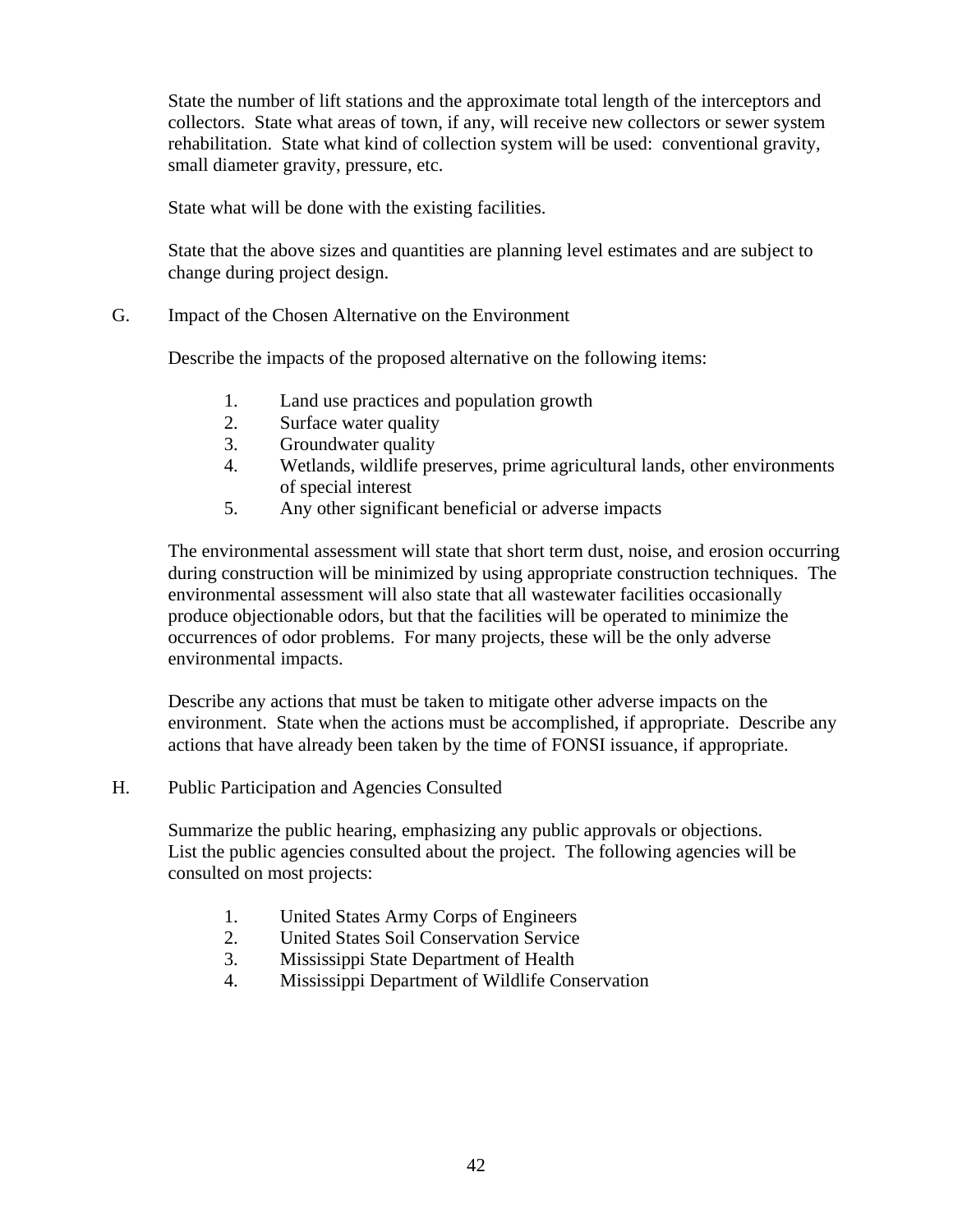- 5. Mississippi Department of Archives and History
- 6. Mississippi Department of Finance and Administration (State Clearinghouse)

State that the Environmental Assessment was prepared by the Department based on information in the SRF facilities plan as prepared by the loan recipient.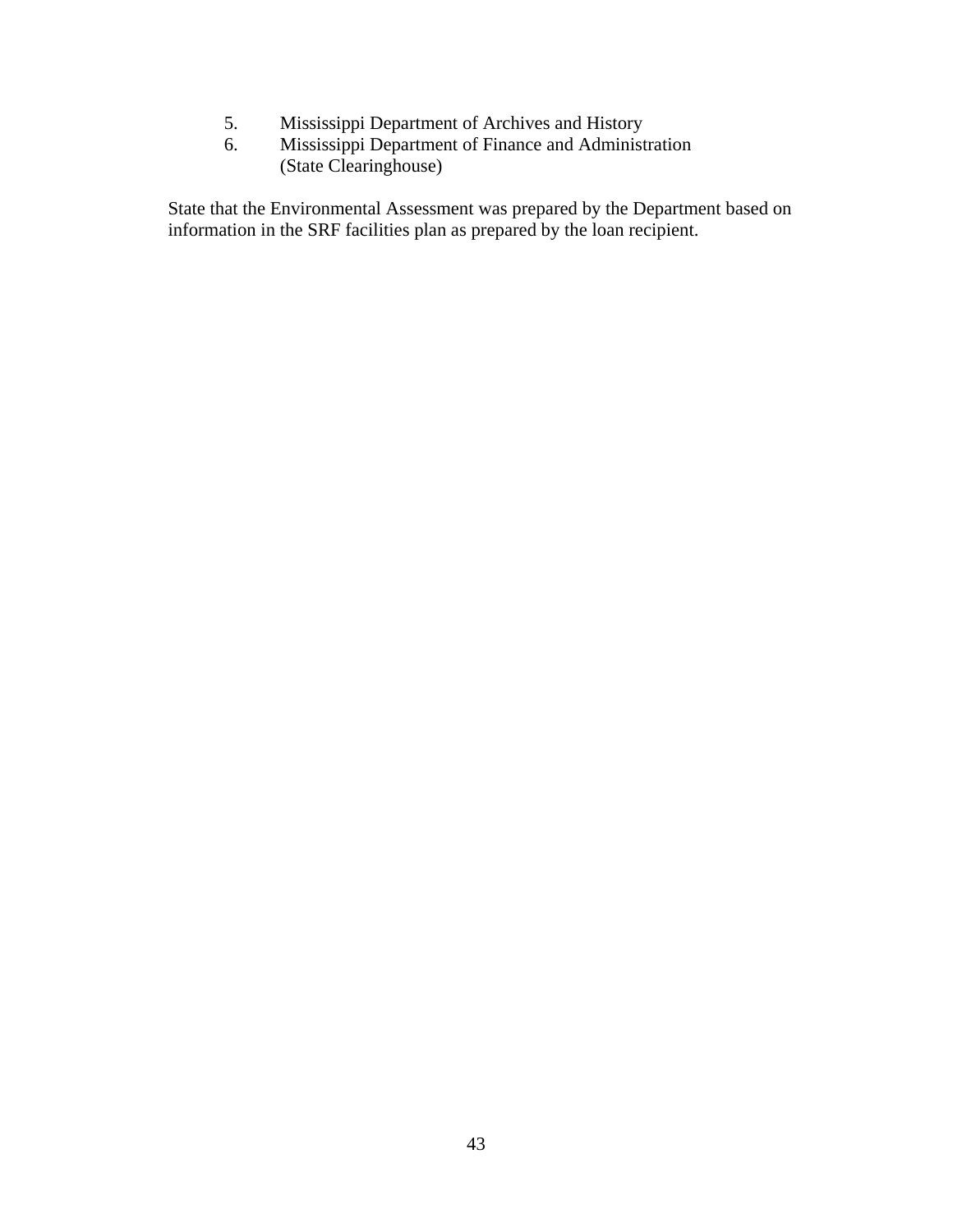## REAFFIRMATION OF ENVIRONMENTAL ACTION

### (1) Recipient, Loan Number

### (2) Date

All projects funded under the Mississippi Water Pollution Control Revolving Fund Act undergo a review to determine whether the proposed project will have a significant impact on the environment. In making this determination, it is assumed that all of the facilities and actions recommended in the facilities plan will be implemented.

The proposed project includes:  $*(3)$  new collectors, new interceptors, sewer system rehabilitation, upgrading or expanding the existing treatment facilities, building new treatment facilities.

The Mississippi Office of Pollution Control has reaffirmed the  $*(4)$  finding of no significant impact on the environment/categorical exclusion from further environmental review that was originally issued on (5) date. However, this reaffirmation can be revoked if significant adverse information becomes available. If you have any comments regarding the proposed project, please send them the Mr. Mark Smith, Office of Pollution Control, P.O. Box 2261, Jackson, MS 39225, phone (601) 961-5171 no later than (6) date.

Sincerely,

 Charle H. Chisolm Office Head

Note:  $*(3)$  - Include as needed.  $*(4)$  - Choose one.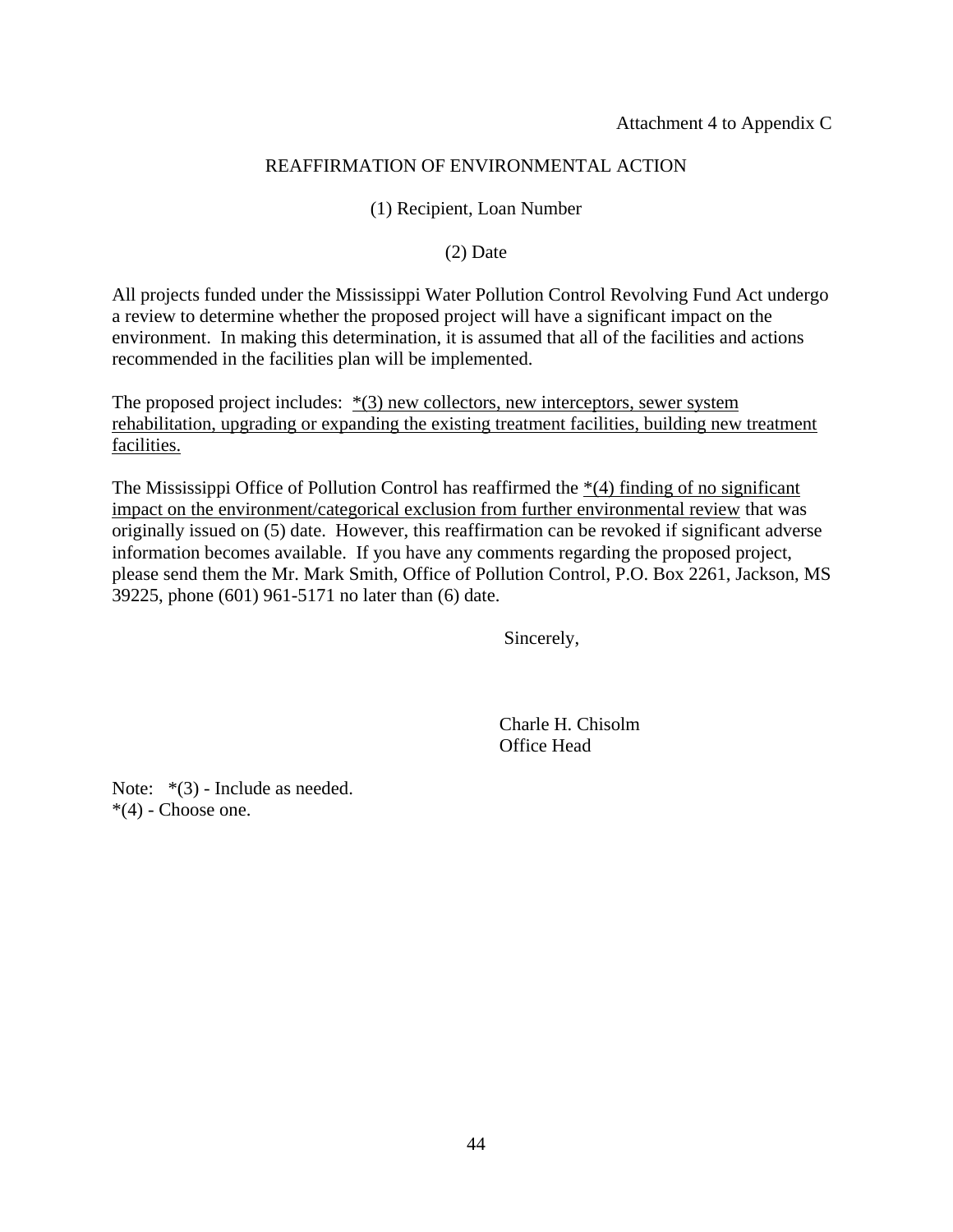Amended 04/27/95 Effective 06/01/95

#### APPENDIX D

#### Procurement Requirements for SRF Loan Recipients

In the procurement of all construction, equipment, material, supplies, professional services and non-professional services and all other costs related to the SRF project, all loan recipients shall comply with all applicable sections of the Mississippi Code of 1972, Annotated.

If funds will be received from other agencies, the loan recipient shall review that agency's procurement requirements and follow whichever is more stringent.

The procurement and conduct of all professional engineering and land surveying services shall be in accordance with the Code of Conduct and other guidance and interpretations established by the Mississippi State Board of Registration for Professional Engineers and Land Surveyors.

The procurement of all construction contracts shall be in accordance with the rules and regulations of the State Board of Contractors and other guidance and interpretations established by the Mississippi State Board of Contractors.

All loan recipients shall submit a procurement certification, as required by the Department staff, indicating that all of the above referenced requirements have been met. Should it be determined that any of the procurement requirements are violated, the Department may determine that the related costs are unallowable and may require repayment of all SRF Loan funds paid for such costs, in accordance with Rule 4.3.G.(6). of the SRF regulations.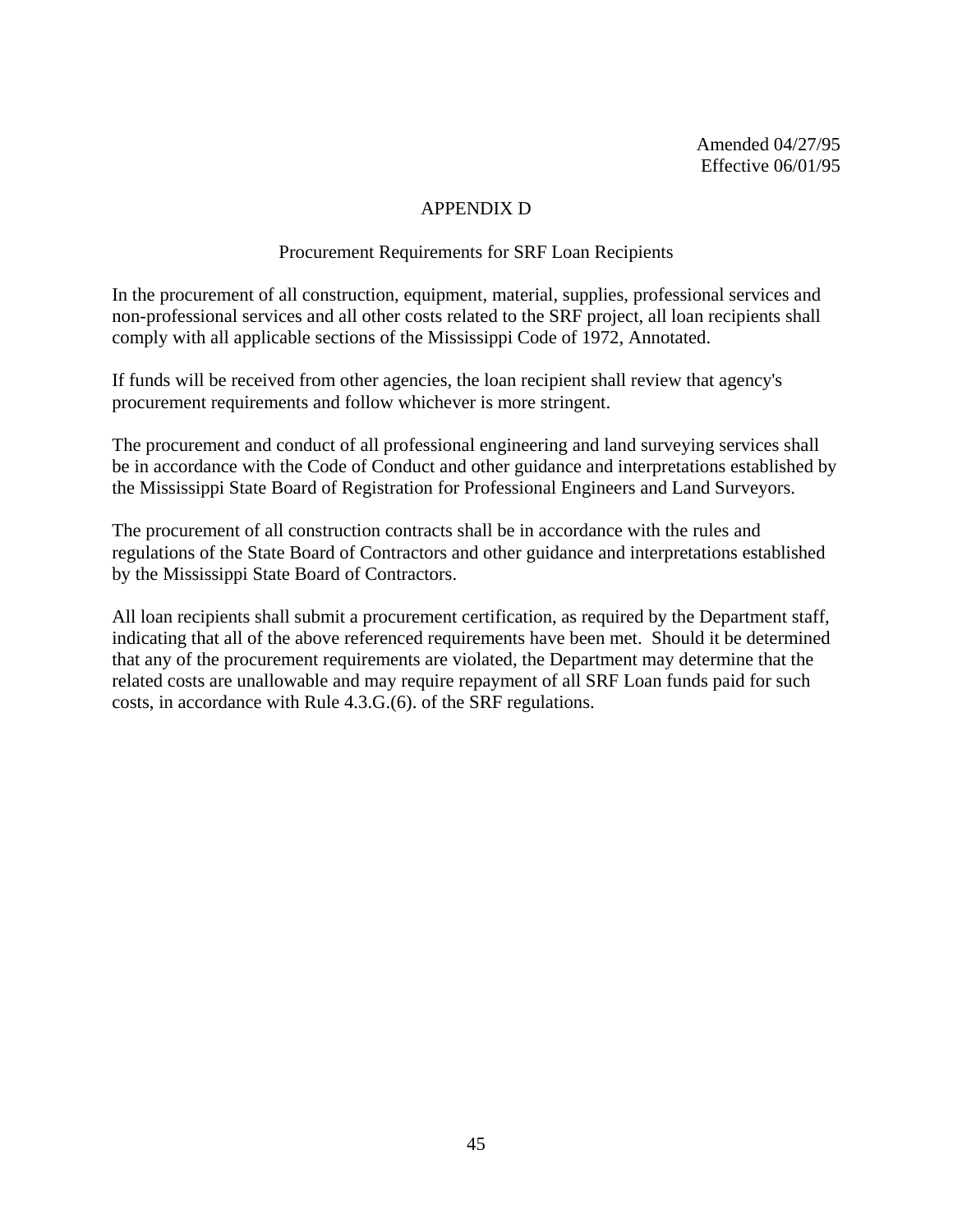## APPENDIX E

## SRF Minority and Women's Business Enterprise Requirements (MBE/WBE)

EPA has determined that requirements for the participation of minority and women owned businesses will apply to SRF assistance in an amount equal to the state capitalization grants. To attain compliance with MBE/WBE requirements, the State and EPA shall negotiate an overall "fair share" objective for MBE/WBE participation on the SRF funded activities. A fair share objective should be based on the amount of the state capitalization grant award or other state established goals or standards. This fair share objective will be accomplished by requiring all such projects funded with SRF assistance to undertake the six affirmative steps described in federal regulation 40 CFR, Part 33.240.

For convenience, this federal regulation is included below as a part of Appendix E:

Section 33.240: Small, minority, women's, and labor surplus area businesses.

- (a) It is EPA policy to award a fair share of subagreements to small, minority, and women's businesses. The recipient must take affirmative steps to assure that small, minority, and women's businesses are used when possible as sources of supplies, construction and services. Affirmative steps shall include the following:
	- (1) Including qualified small, minority, and women's businesses on solicitation lists;
	- (2) Assuring that small, minority, and women's businesses are solicited whenever they are potential sources;
	- (3) Dividing total requirements, when economically feasible, into small tasks or quantities to permit maximum participation of small, minority, and women's businesses;
	- (4) Establishing delivery schedules, where the requirements of the work permit, which will encourage participation by small, minority, and women's businesses;
	- (5) Using the services and assistance of the Small Business Administration and the Office of Minority Business Enterprise of the U.S. Department of Commerce, as appropriate; and
	- (6) If the contractor awards subagreements, requiring the contractor to take the affirmative steps in paragraphs  $(a)(1)$  through  $(5)$  of this Rule.

(b) {Reserved}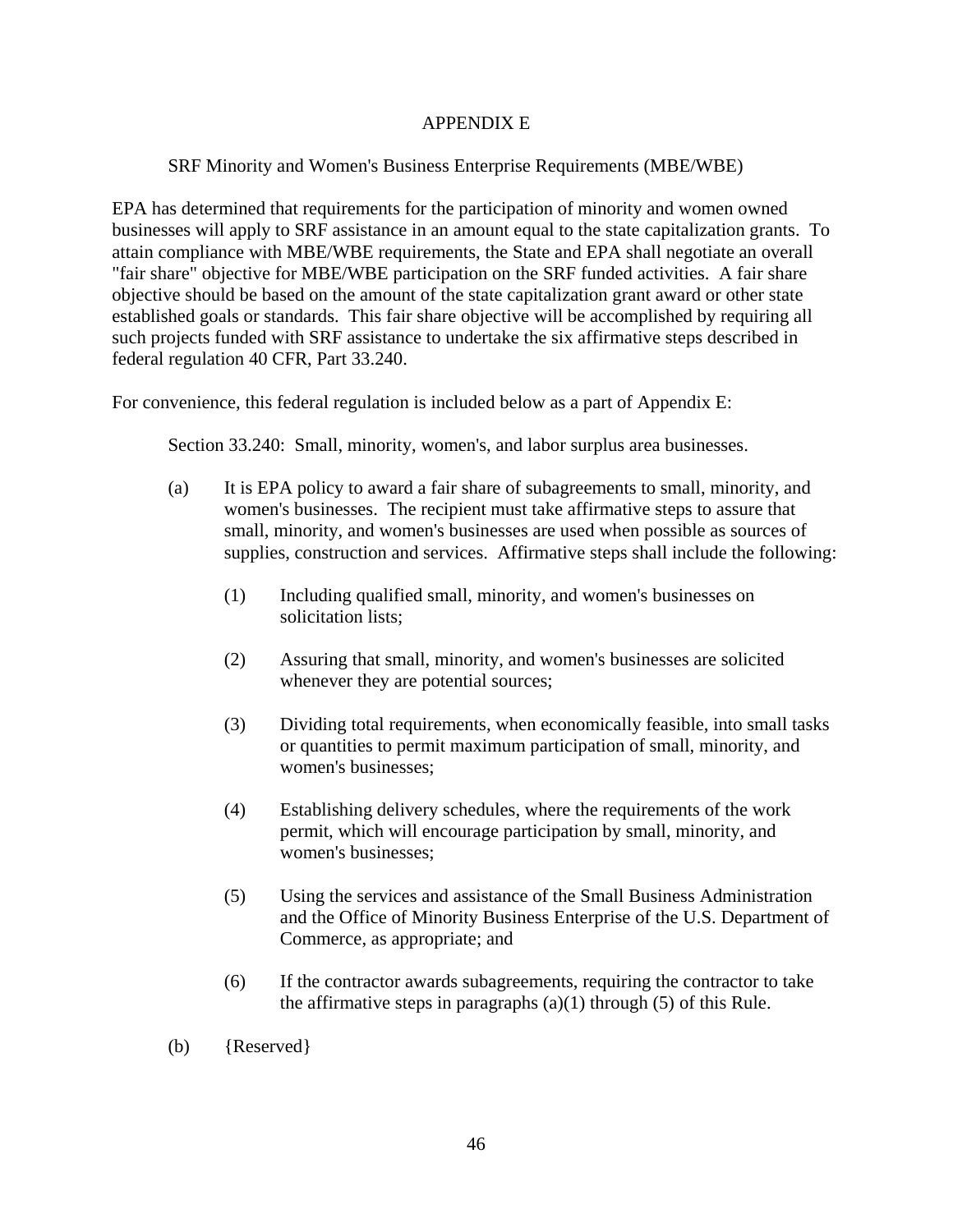(c) EPA encourages recipients to procure supplies and services from labor surplus area firms.

Minority and women's business enterprises must comply with the definitions contained in federal regulation 40 CFR, Part 33.005.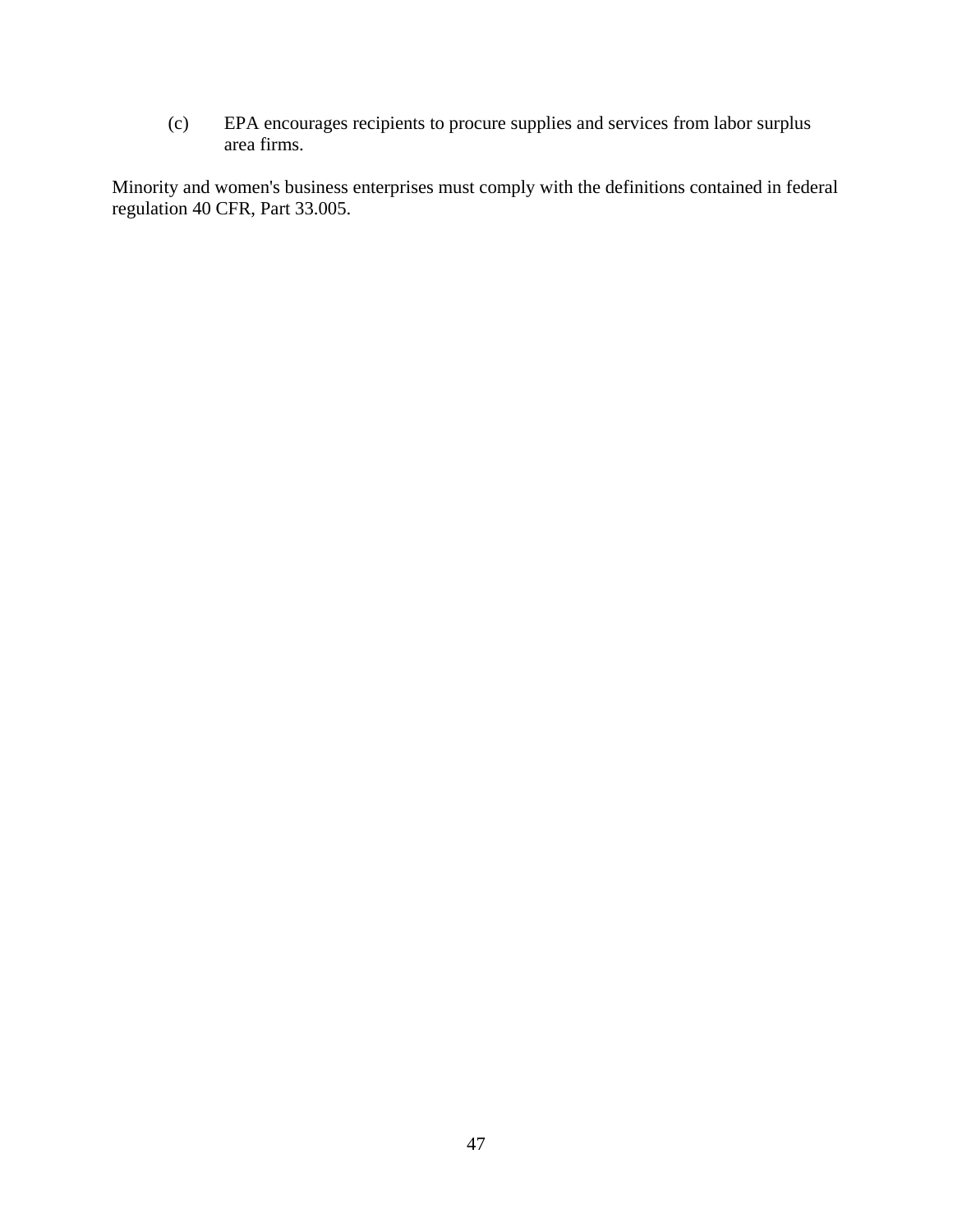### APPENDIX F

#### Debarment and Suspension

SRF loan recipients are prohibited from entering into contractual agreements with individuals or organizations that have been debarred or suspended by the Environmental Protection Agency, any other federal or state agency, or by the Department. Individuals and/or businesses that have been debarred or suspended are identified in the General Services Administration (GSA) publication entitled "List of Parties Excluded from Federal Procurement or Nonprocurement Program." This list, along with information concerning debarment and suspension actions by the State, is available from the Office of Pollution Control.

The loan recipient is responsible for ensuring that the prime contractor utilized on the project is not on the federal or state debarment lists. Likewise, the prime contractor is responsible for ensuring that the subcontractors utilized on the project are not on the federal or state debarment lists.

Anyone may contact the Executive Director concerning the existence of a cause for debarment or suspension. The Executive Director may refer the matter to the State Attorney General or other appropriate office for further investigation. If, after review or investigation, the Executive Director reasonably believes that a cause for debarment exists, the Executive Director may propose debarment or suspension and may initiate procedures similar to, but not necessarily identical to, federal regulation 40 CFR, Part 32: Debarment and Suspension Under EPA Assistance Programs.

Such above described debarment or suspension actions shall not affect existing executed contractual agreements, unless such agreements have been terminated or suspended under the terms of the agreement by the loan recipient.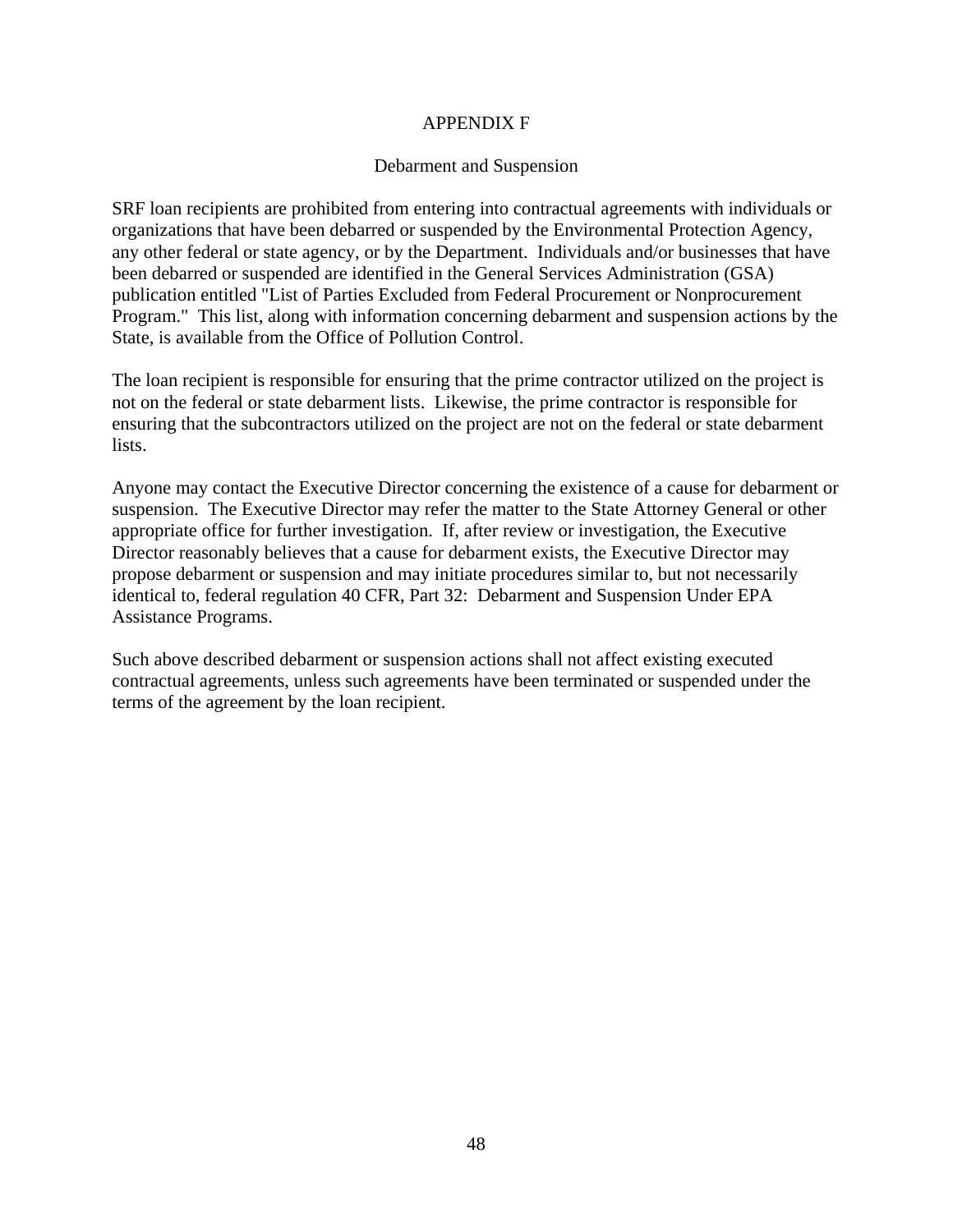## APPENDIX G

#### SRF Disputes Procedures

Only SRF loan recipients may submit a notice of dispute (disagreement) with a decision made by the Department, with the exception of that allowed by the resolution of adverse comments procedures included within the environmental review process of Appendix C. The following procedures will be used to resolve disputes between the loan recipient and the Department:

- a. The loan recipient must submit a written notice of dispute with a Department decision, including a summary of the dispute and reasons for why the loan recipient believes the Department decision should be reversed.
- b. The Department staff will then render a written decision on the dispute and will include reasons for the decision.
- c. Should the loan recipient desire to appeal the Department staff decision, a request for an informal hearing must be received by the Department within 30 days after the date of the Department staff decision. Upon receipt of such a request, an informal hearing will be held with staff members, as designated by the Head of the Office of Pollution Control, and the affected parties. The Office Head, or his designee, will render a decision on the appeal as a result of the informal hearing.
- d. Should the loan recipient desire to appeal the above informal hearing decision, a request for a formal hearing before the Commission on Environmental Quality must be received by the Department within 30 days after the date of such decision. Upon receipt of such a request, the Commission on Environmental Quality will hold a formal hearing to consider the matter, and will render a decision.
- e. Appeals of the above formal hearing decision may be made to the Chancery Court in accordance with state law.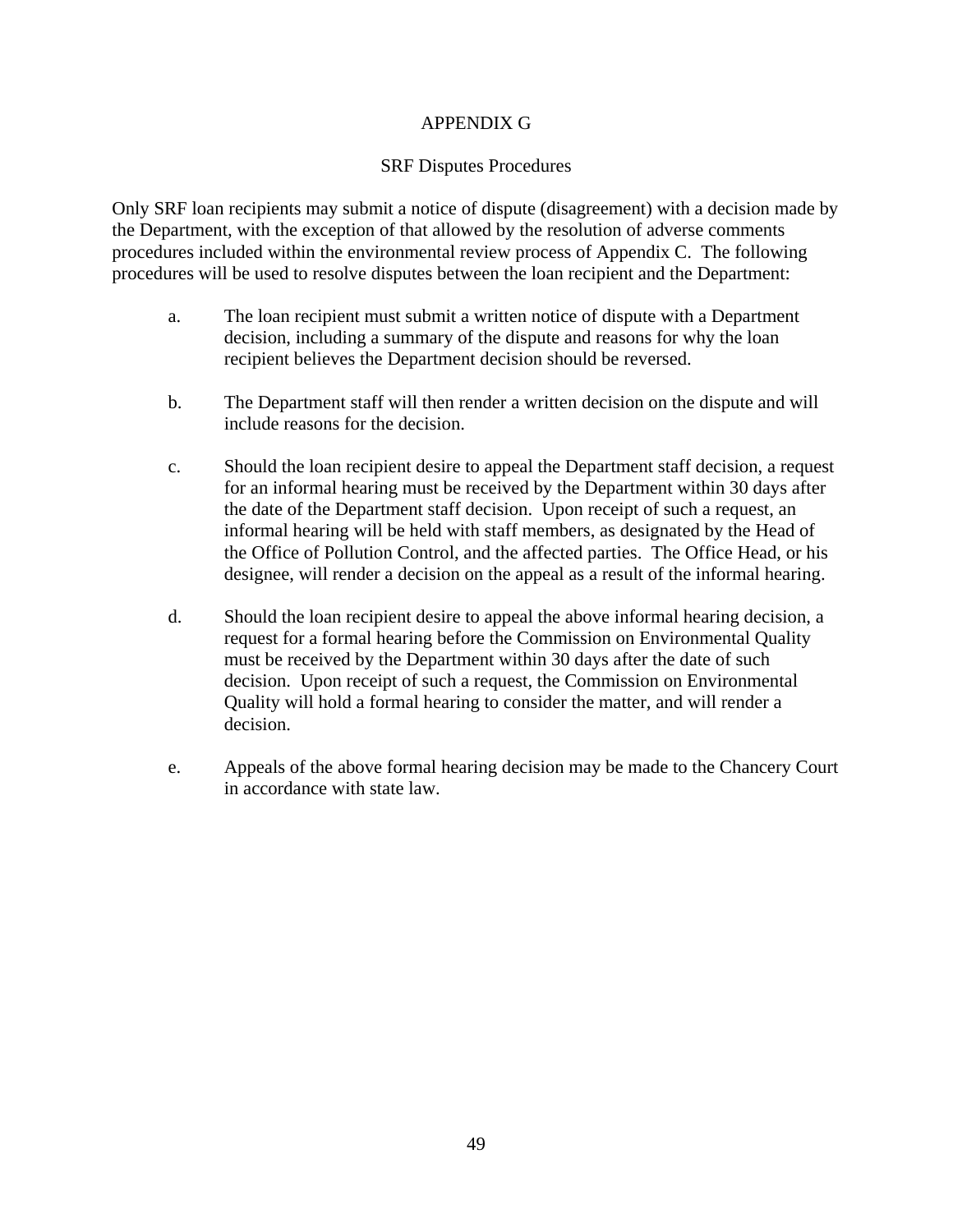## APPENDIX H

## Cross-Cutting Federal Laws and Authorities

A number of other federal laws and authorities that are not included in the list of federal Title II requirements outlined in Section II.G. of this regulation also apply to projects and activities funded by funds directly made available by capitalization grants to the state. These other federal laws and authorities apply by virtue of their own authority and are referred to as cross-cutting federal laws and authorities and are listed below:

#### Environmental:

- Archeological and Historic Preservation Act of 1974, PL 93-291
- Clean Air Act, 42 U.S.C. 7506(c)
- Coastal Barrier Resources Act, 16 U.S.C. 3501 et seq..
- Coastal Zone Management Act of 1972, PL 92-583, as amended
- Endangered Species Act 16 U.S.C. 1531, et seq..
- Executive Order 11593, Protection and Enhancement of the Cultural Environment
- Executive Order 11988, Floodplain Management
- Executive Order 11990, Protection of Wetlands
- Farmland Protection Policy Act, 7 U.S.C. 4201 et seq..
- Fish and Wildlife Coordination Act, PL 85-624, as amended
- National Historic Preservation Act of 1966, PL 89-665, as amended
- Safe Drinking Water Act, Section 1424 (e), PL 92-523, as amended
- Wild and Scenic Rivers Act, PL 90-542, as amended
- Historic Sites Act of 1935, PL 74-292

#### Economic:

- Davis-Bacon Act and Associated Labor Laws
- Demonstration Cities and Metropolitan Development Act of 1966, PL 89-754, as amended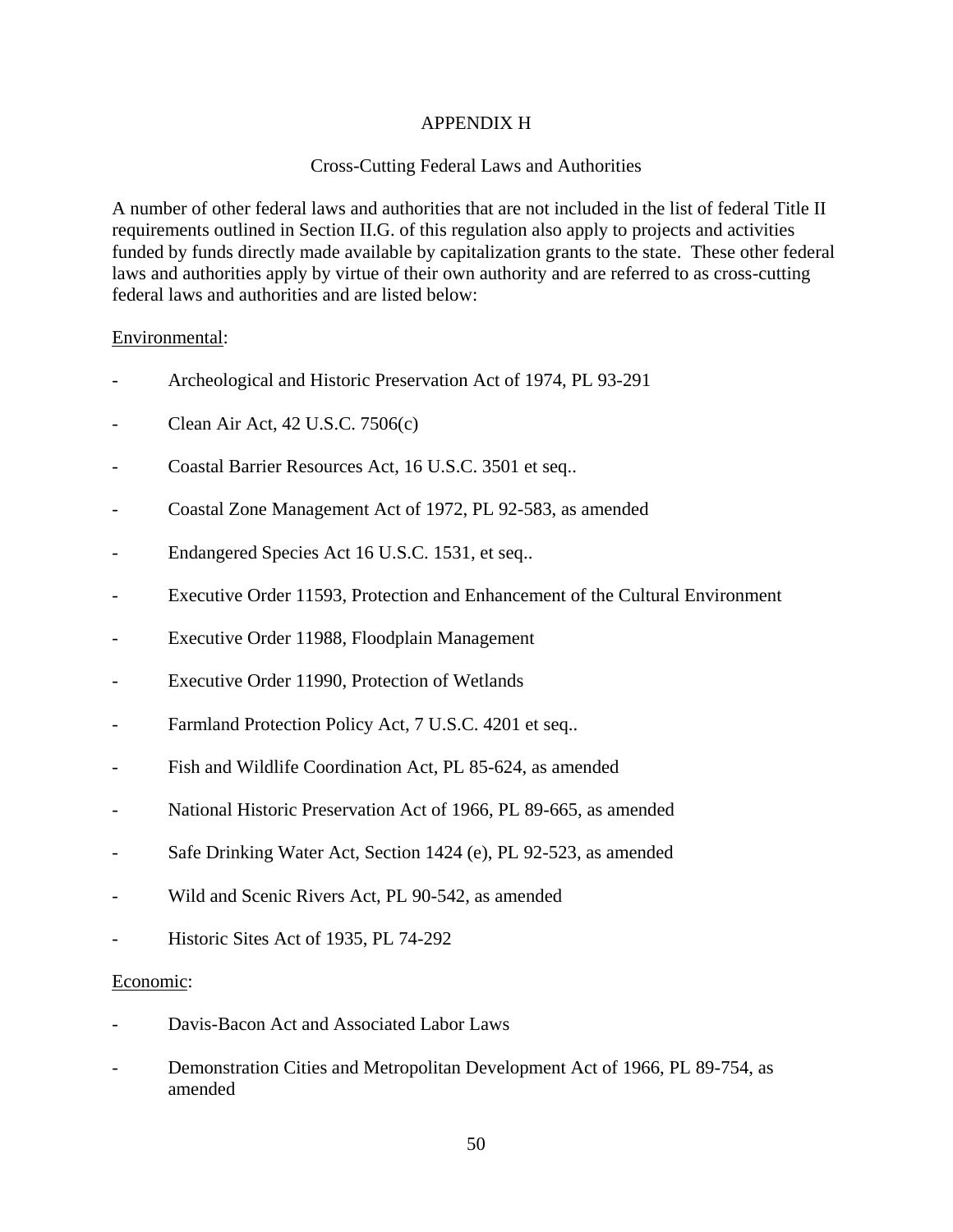Section 306 of the Clean Air Act and Section 508 of the Clean Water Act, including Executive Order 11738, Administration of the Clean Air Act and the Federal Water Pollution Control Act with Respect to Federal Contracts, Grants, or Loans

## Social Legislation:

- Age Discrimination Act, PL 94-135
- Civil Rights Act of 1964, PL 88-352
- Section 13 of PL 92-500; Prohibition against sex discrimination under the Federal Water Pollution Control Act
- Executive Order 11246, Equal Employment Opportunity
- Executive Orders 11625 and 12138, Women's and Minority Business Enterprise
- Rehabilitation Act of 1973, PL 93-112 (including Executive Orders 11914 and 11250)

## Miscellaneous Authority:

- Uniform Relocation and Real Property Acquisition Policies Act of 1970, PL 91-646
- Executive Order 12549 Debarment and Suspension
	- Tax Reform Act of 1986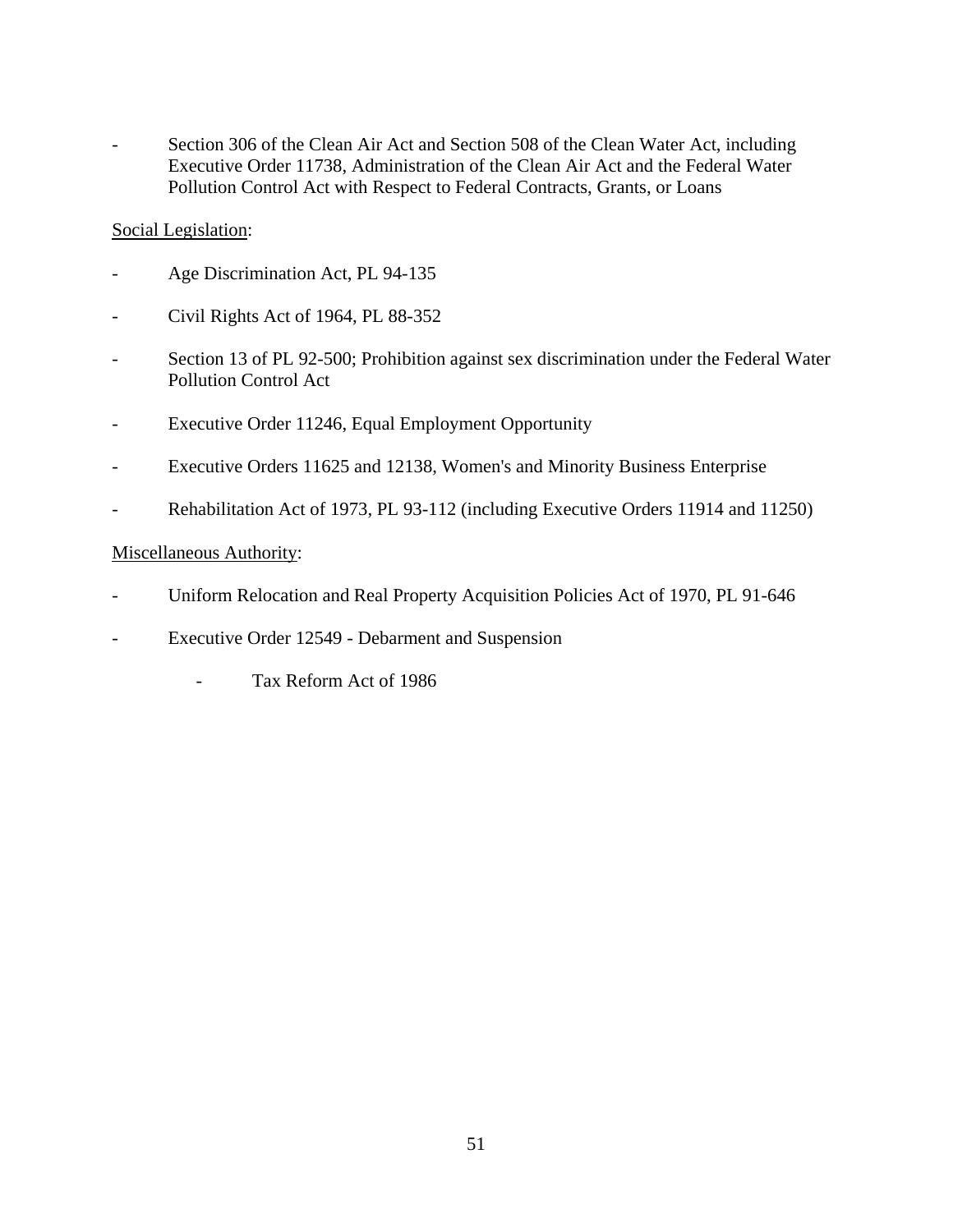## APPENDIX I

## Waste, Fraud, and Abuse

It is the loan recipient's responsibility for preventing, detecting, and prosecuting waste, fraud, abuse, and all other corrupt practices which occur in relation to the SRF loan project.

If the loan recipient becomes aware of allegations, evidence, or the appearance of corrupt practices, the loan recipient must:

- a. Immediately inform the Department in writing.
- b. Promptly pursue available state and local legal, administrative, and contractual remedies.

The Department may disallow costs under the SRF loan agreement where it is determined that such costs are related to waste, fraud, abuse or other corrupt practices. The Department may also require repayment of SRF loan funds paid for such costs in accordance with Rule 4.3.G.(6) of this regulation.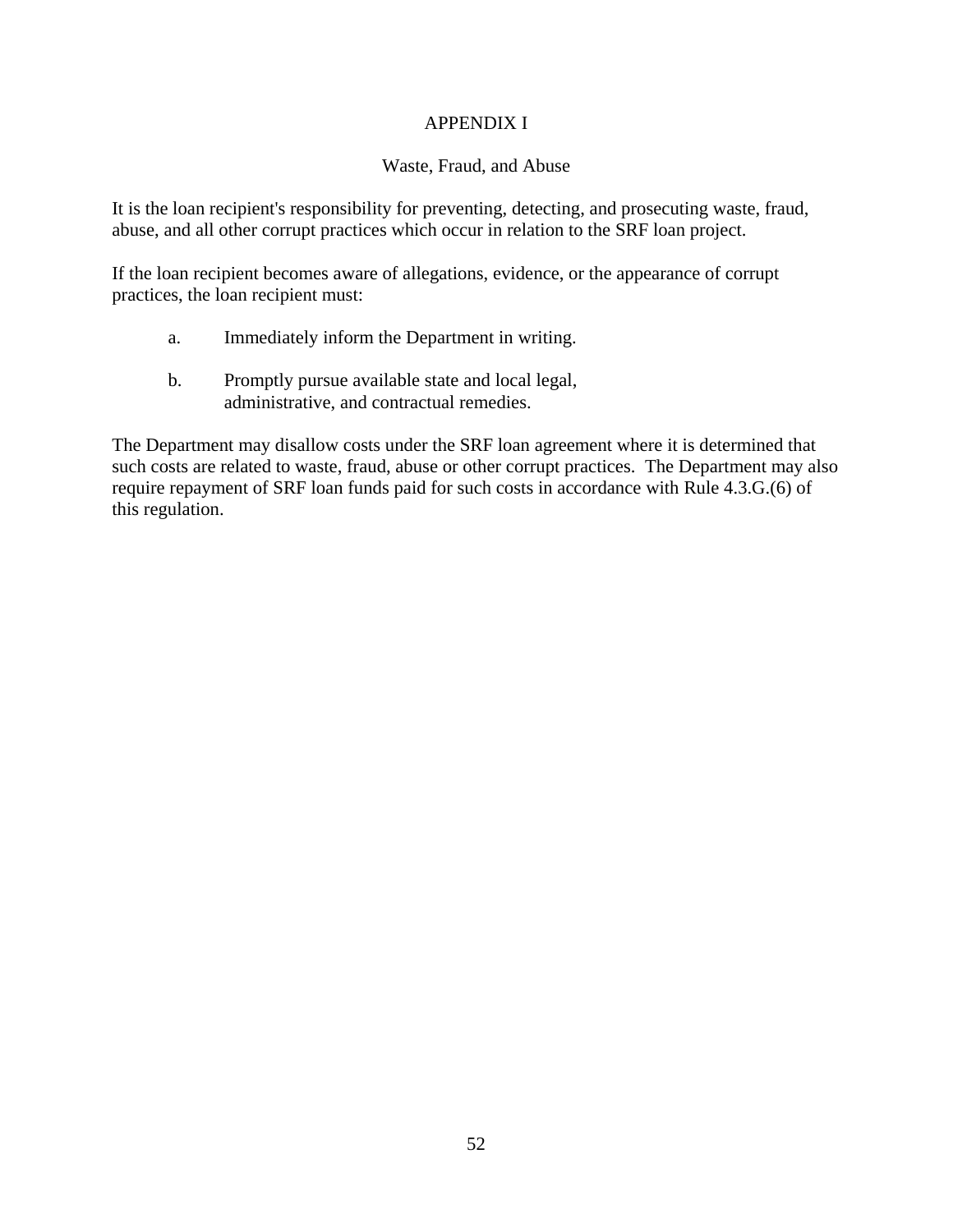#### APPENDIX J

#### SRF Loan Recipient Accounting and Auditing Procedures

All SRF loan recipients must maintain project accounts in accordance with generally accepted government accounting standards, as defined by the Guidelines of the Municipal Accounting and Audit Manual, as prescribed by the State Auditor's Office. Charges to the project account must be properly supported, related to eligible construction costs, and documented by appropriate records. These project accounts must be maintained as separate accounts.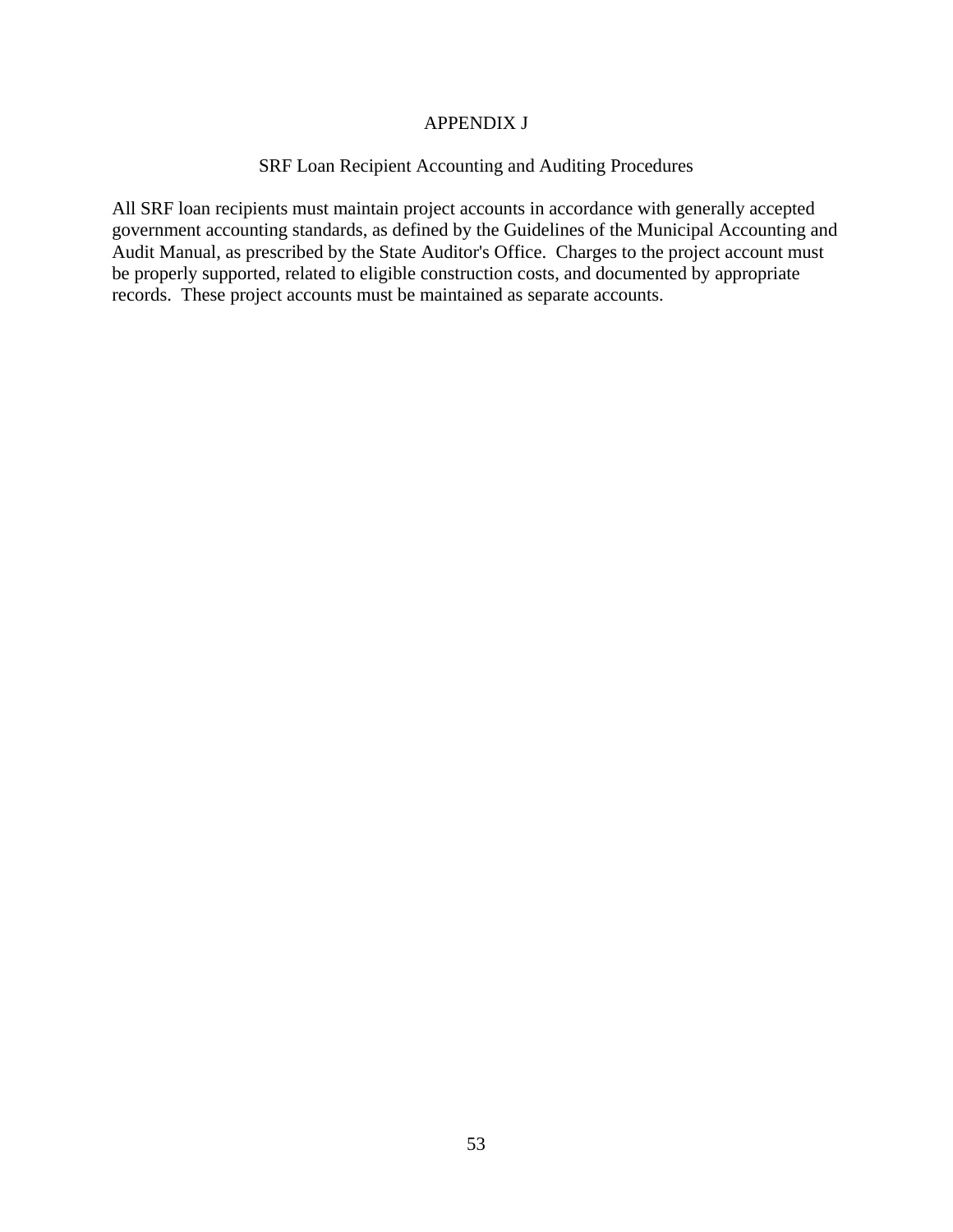## APPENDIX K

### Intergovernmental Review Process

The following outlines the Department's requirements for compliance with the Intergovernmental Review Process for State Revolving Fund Loan Program projects in Mississippi. These actions and deadlines are consistent with that required by the Priority System. The intergovernmental review agencies are as follows:

- 1. Department of Archives and History (For Archaeological/Cultural Review)
- 2. Natural Heritage Program (For Vegetative/Wildlife Review)
- 3. Army Corps of Engineers, Regulatory Functions Branch (For Wetlands and Section 10 Review)
- 4. Bureau of Marine Resources (Jackson, Harrison, and Hancock County Projects Only; for Coastal Barriers Resources Act Review)

U. S. Fish and Wildlife Service (Jackson, Harrison, and Hancock County Projects only; for Coastal Barriers Resources Act Review)

Addresses of these agencies are attached.

#### Facilities Planning

During preparation of the draft facilities plan, the appropriate intergovernmental review agencies should be consulted about the proposed project area concerning the existence of any known or possible archaeological/cultural sites, endangered vegetation/wildlife, wetlands, shellfish/coastal program impacts, or coastal barriers resources impact, with their input addressed in the draft facilities plan. If feasible, the project should avoid negative impacts on areas for which a concern has been expressed by an intergovernmental review agency. If not feasible to avoid negative impacts on these areas, the appropriate intergovernmental review agency should be consulted concerning the probability of obtaining clearance to construct the selected plan. Where an agency expresses substantial concern that clearance of the selected plan may not be obtained, appropriate modification, mitigation, and/or other sites should be pursued in coordination with the Department and the appropriate agency prior to submission of the draft facilities plan. This effort should avoid completion of a draft facilities plan which may not later receive intergovernmental review clearance. However, it should be recognized that subsequent surveys, applications, or other information may result in further intergovernmental review agency concerns which must be addressed prior to clearance.

By the deadline for the draft facilities plan to be submitted to the Department of Environmental Quality, the draft facilities plan shall also be submitted to the appropriate intergovernmental review agencies with a request for written comments and a determination on the need for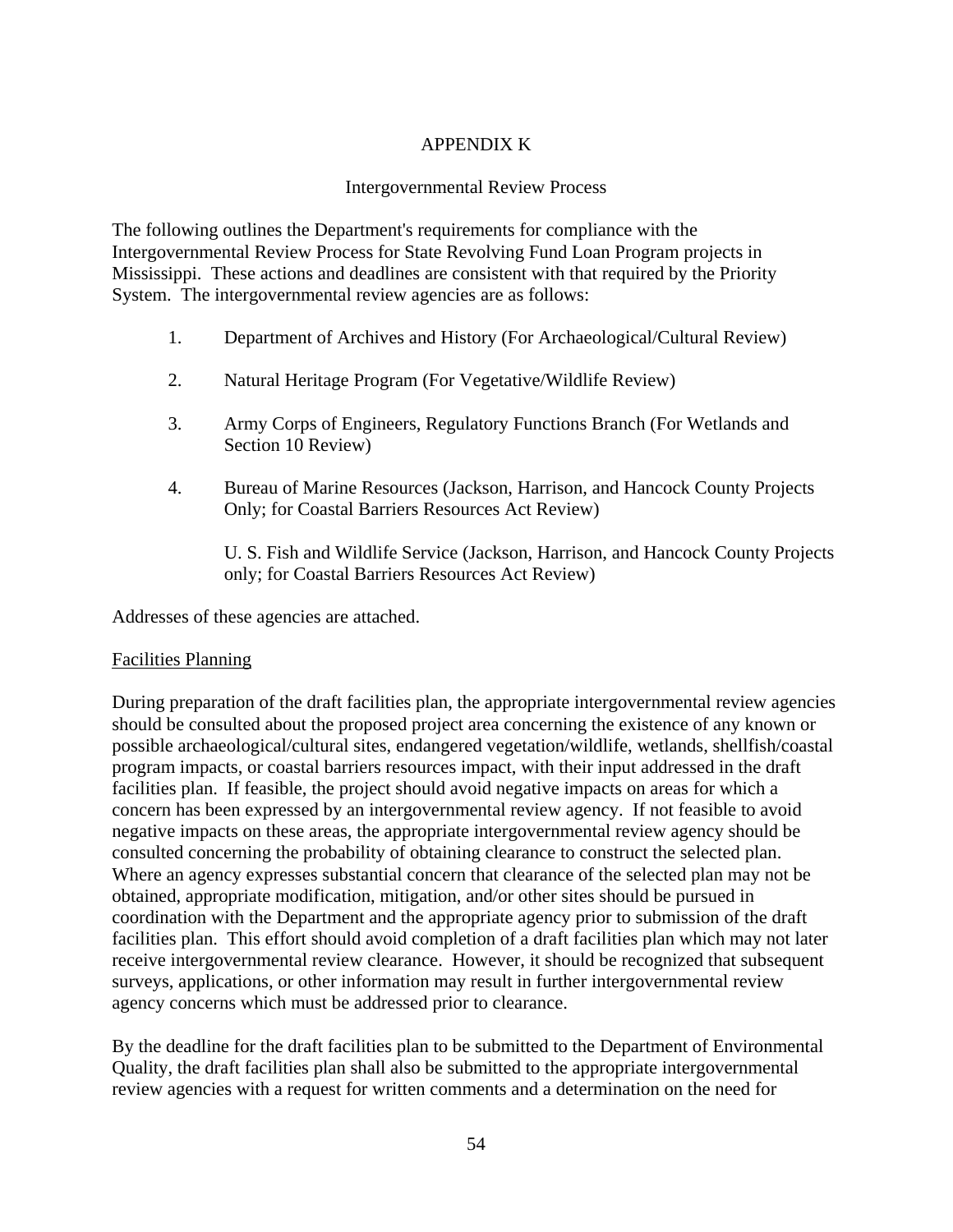archaeological/cultural surveys, vegetative/wildlife surveys, Section 404/Section 10 Permits, Bureau of Marine Resources Permits, or other actions. The draft facilities plan or the transmittal letter shall include a map showing the proposed construction and the land use (i.e. residential, commercial, industrial, farmland, pasture, wooded, wetlands, or other) in the areas of construction. It is strongly suggested that photographs of the areas of construction also be included in order to expedite these determinations. The Department of Environmental Quality must be copied on the transmittal letters (including all attached maps, photographs, etc.) to all intergovernmental review agencies. These agencies should provide written comments and a determination on the need for archaeological/cultural surveys, vegetative/wildlife surveys, Section 404/Section 10 Permits, Bureau of Marine Resources Permits, or other actions.

The completed facilities plan shall contain all intergovernmental review agency comments, public hearing comments, plan revisions pursuant to comments, and a summary of how each comment was addressed.

#### Design

At least 90 days prior to the deadline for submission of plans, specifications, and contract documents to the Department of Environmental Quality, completed archaeological/cultural surveys shall be submitted to the State Department of Archives and History for approval; completed vegetative/wildlife surveys shall be submitted to the Natural Heritage Program for approval; and completed Section 404/Section 10 permit applications shall be submitted to the Army Corps of Engineers (and the Bureau of Marine Resources for Jackson, Harrison, and Hancock County projects). However, surveys and/or permit applications do not need to be performed or submitted if the appropriate intergovernmental review agency has determined they are not required. The Department of Environmental Quality shall be copied on the transmittal letters to the intergovernmental review agencies.

By the deadline for submission of the plans, specifications, and contract documents to the Department of Environmental Quality, approved archaeological/cultural surveys, approved vegetative/wildlife surveys, and copies of the issued Section 404/Section 10 permits and Bureau of Marine Resources Permits shall be submitted to the Department of Environmental Quality, if required for the project. Evidence of approval from the appropriate intergovernmental review agencies shall be included with the survey documents when submitted to the Department of Environmental Quality.

#### Loan Application

At least 60 days prior to the deadline for submission of the SRF loan application to the Department of Environmental Quality, a completed SRF loan application form, a brief narrative describing the project, a map showing the location of all proposed construction, the archaeological/cultural and vegetative/wildlife survey approval letters, and copies of the issued Section 404/Section 10 Permits and Bureau of Marine Resources Permits (or letters stating that surveys or permits are not required) shall be submitted to both the Department of Finance and Administration, Office of Policy Development and New Initiatives, and the local Planning and Development District. The Office of Policy Development and New Initiatives will solicit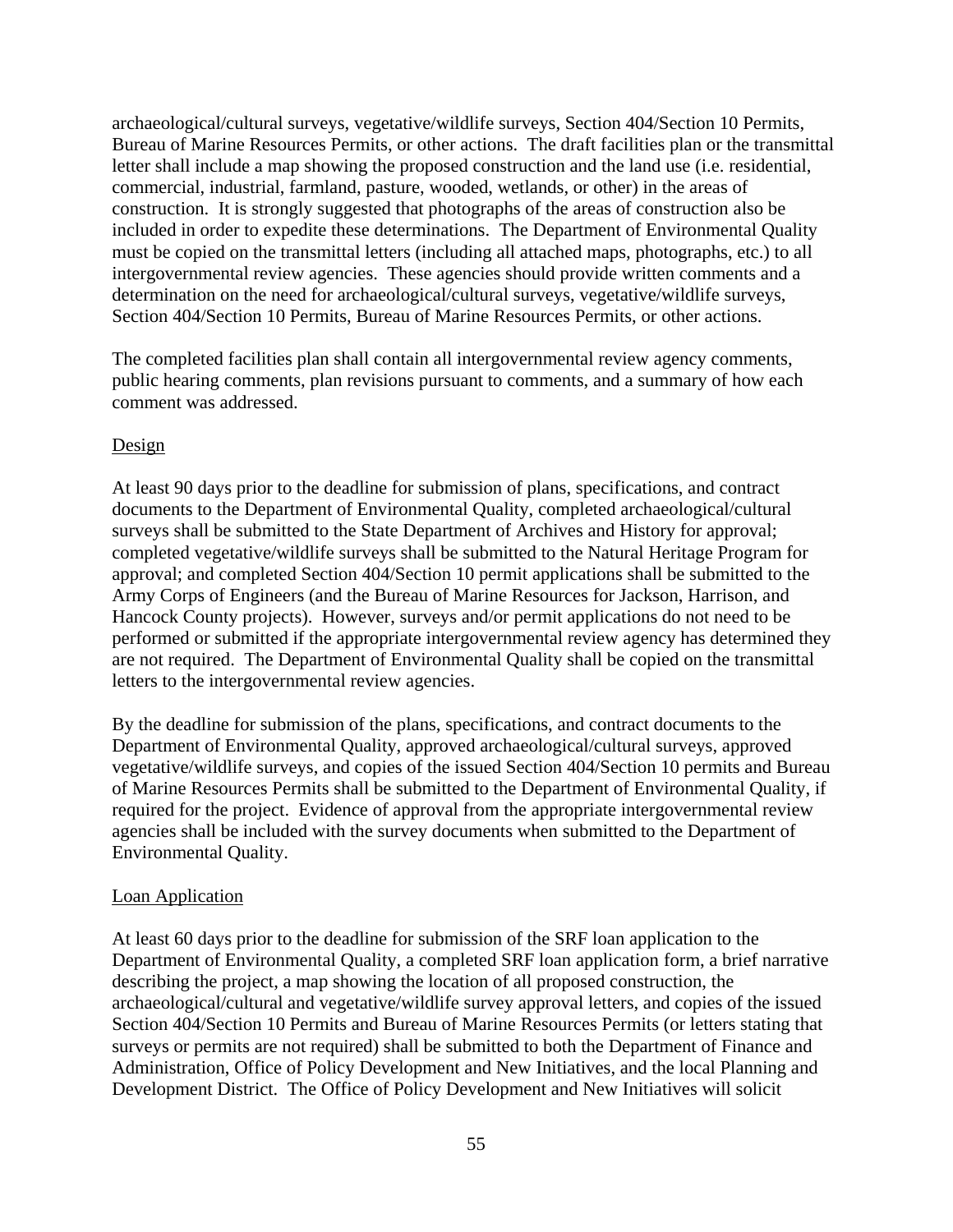comments from agencies and other interested parties and will provide the applicant with a clearance form, as appropriate.

The clearance form from the Office of Policy Development and New Initiatives, along with any comments received, shall be submitted to the Department of Environmental Quality by the deadline for submission of the SRF loan application.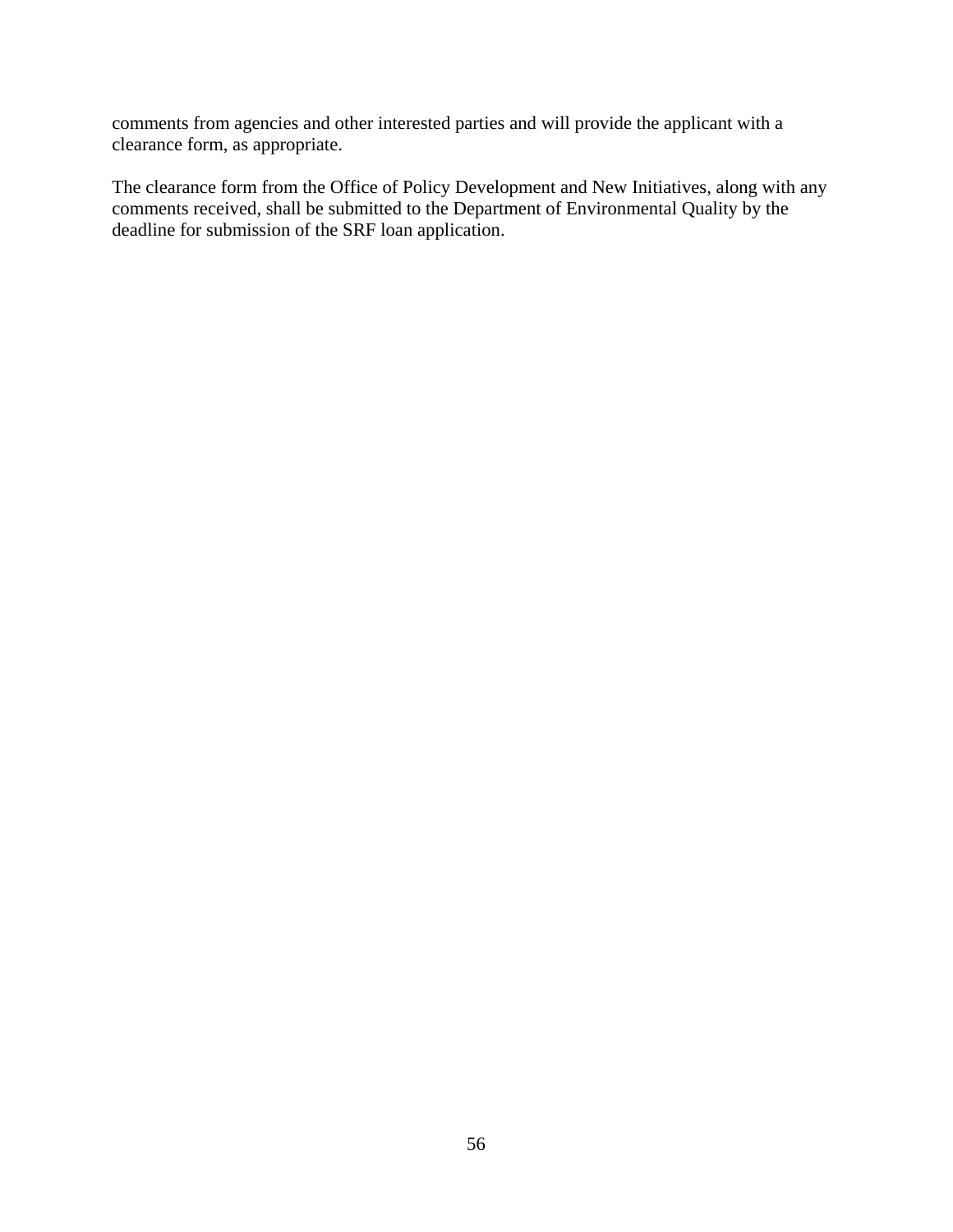- 1. State Historic Preservation Officer 5. U. S. Fish and Wildlife Service Attention: Interagency Coordinator Post Office Drawer 1190 Mississippi Department of Archives and History Daphne, Alabama 36526 Jackson, Mississippi 39205 Telephone: 205/690-2181 Telephone: 601/359-6940
- 2. Natural Heritage Program 6. Department of Finance and Natural Science Museum **Administration** 111 North Jefferson Street New Initiatives
- 3. Department of the Army Mobile District, Corps of Engineers Regulatory Functions Branch Post Office Box 2288 Mobile, Alabama 36628 Telephone: 334/694-3781

Department of the Army Vicksburg District, Corps of Engineers Regulatory Functions Branch Post Office Box 60 Vicksburg, Mississippi 39180 Telephone: 601/631-5289

Department of the Army Nashville District, Corps of Engineers Regulatory Functions Branch Post Office Box 1070 Nashville, Tennessee 37202 Telephone: 615/251-5181

Department of the Army Memphis District, Corps of Engineers Regulatory Functions Branch B-202 Clifford Davis Federal Building Telephone: 901/521-3471

4. Bureau of Marine Resources 2620 West Beach Boulevard Biloxi, Mississippi 39531 Telephone; 228/385-5860

Natural Science Museum **Office of Policy Development and** Jackson, Mississippi 39202 455 North Lamar Street Telephone: 601/395-7226 Jackson, Mississippi 39202 Telephone: 601/359-6765 (This is the State Clearinghouse)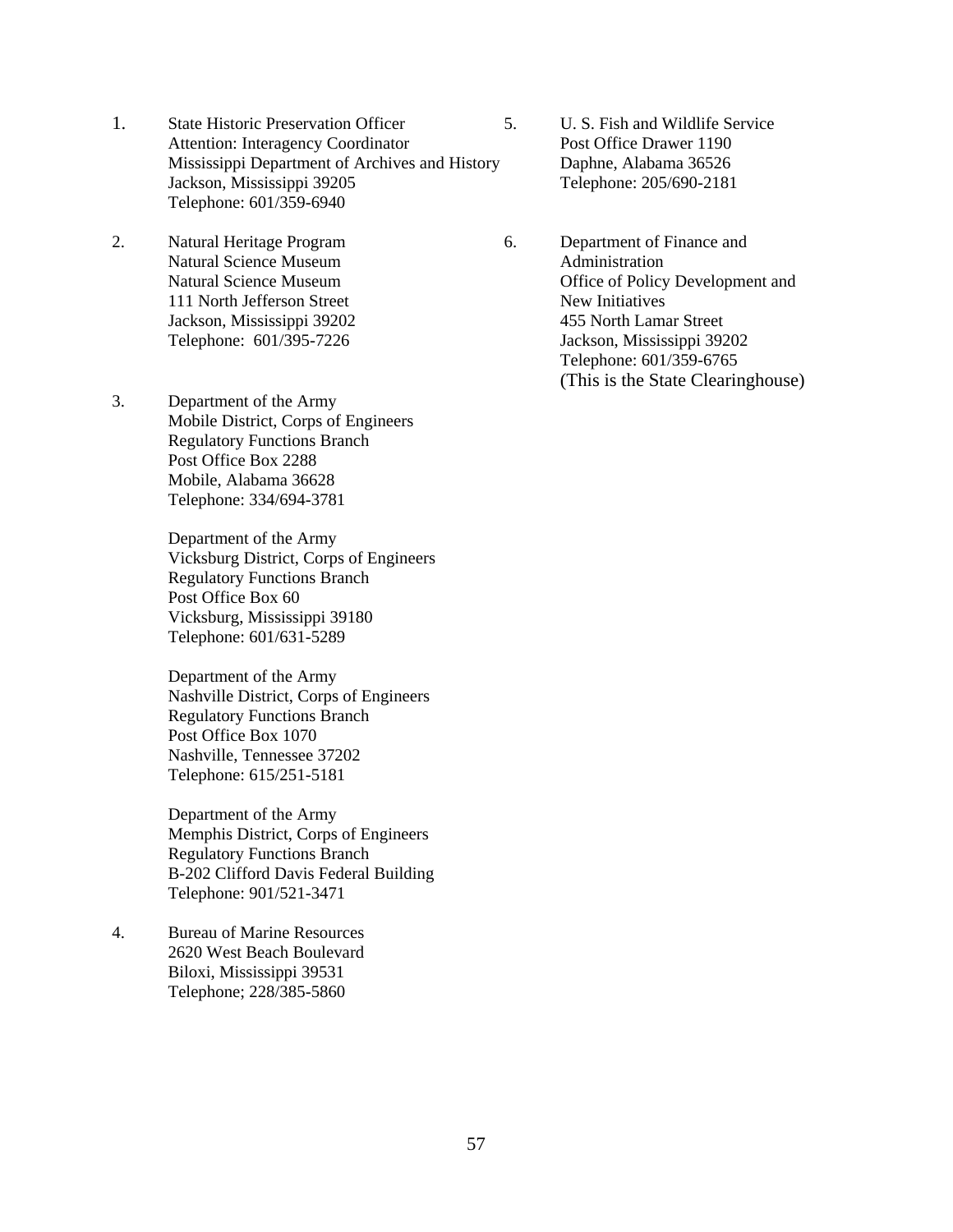# PLANNING AND DEVELOPMENT DISTRICTS IN THE STATE OF MISSISSIPPI

| Central Mississippi Planning & Development District<br>Post Office Box 4935      |                     |
|----------------------------------------------------------------------------------|---------------------|
| Jackson, Mississippi 39216                                                       |                     |
| <b>Executive Director: Clarke Holmes</b>                                         | Telephone: 981-1511 |
| East Central Mississippi Planning & Development District                         |                     |
| Post Office Box 499                                                              |                     |
| Newton, Mississippi 39345                                                        |                     |
| <b>Executive Director: Colbert Crowe</b>                                         | Telephone: 683-2007 |
| Golden Triangle Planning & Development District                                  |                     |
| Post Office Drawer DN                                                            |                     |
| Mississippi State, Mississippi 39762                                             |                     |
| <b>Executive Director: John Allbritton</b>                                       | Telephone: 325-3855 |
| North Central Mississippi Planning & Development District<br>Post Office Box 688 |                     |
| Winona, Mississippi 38967                                                        |                     |
| <b>Executive Director: Bob Williamson</b>                                        | Telephone: 283-2675 |
|                                                                                  |                     |
| North Delta Planning & Development District                                      |                     |
| Post Office Box 1244                                                             |                     |
| Clarksdale, Mississippi 38614                                                    |                     |
| <b>Executive Director: Leonard Morris</b>                                        | Telephone: 627-3401 |
| Northeast Mississippi Planning & Development District                            |                     |
| Post Office Box 600                                                              |                     |
| Booneville, Mississippi 38829                                                    |                     |
| <b>Executive Director: Eugene Taylor</b>                                         | Telephone: 728-6248 |
|                                                                                  |                     |
| South Delta Planning & Development District                                      |                     |
| Post Office Box 1776                                                             |                     |
| Greenville, Mississippi 38702-1776                                               |                     |
| <b>Executive Director: Billy Haney</b>                                           | Telephone: 378-3831 |
| Southern Mississippi Planning & Development District                             |                     |
| 1020 32nd Avenue                                                                 |                     |
| Gulfport, Mississippi 39501                                                      |                     |
| Executive Director: Leslie Newcomb Telephone: 868-2311                           |                     |
| Southwest Mississippi Planning & Development District                            |                     |
| 110 South Wall Street                                                            |                     |
| Natchez, Mississippi 39120                                                       |                     |
| <b>Executive Director: Wirt Peterson</b>                                         | Telephone: 446-6044 |
|                                                                                  |                     |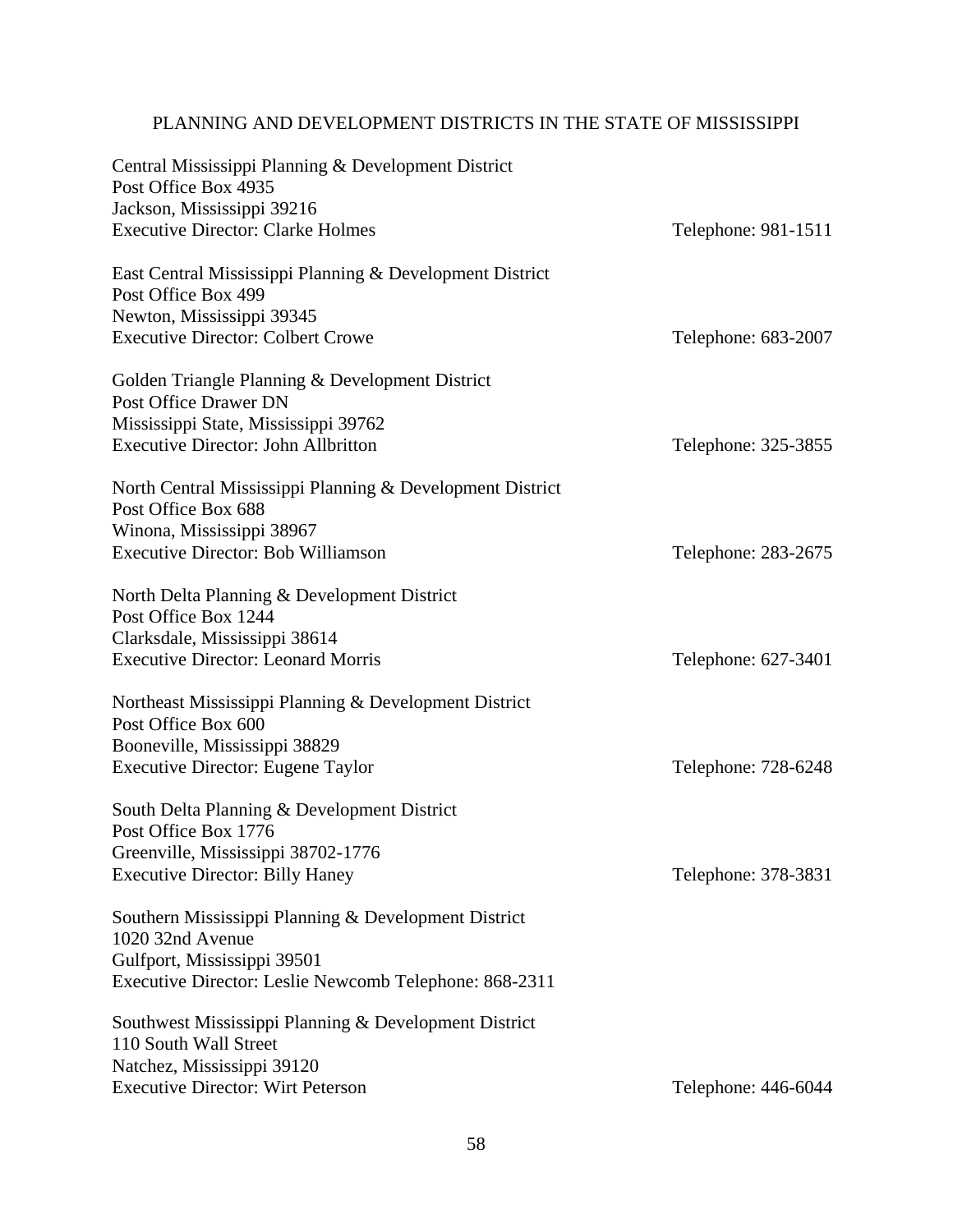Three Rivers Planning & Development District 99 Center Ridge Drive Pontotoc, Mississippi 38863 Executive Director: Randy Kelley Telephone: 489-2415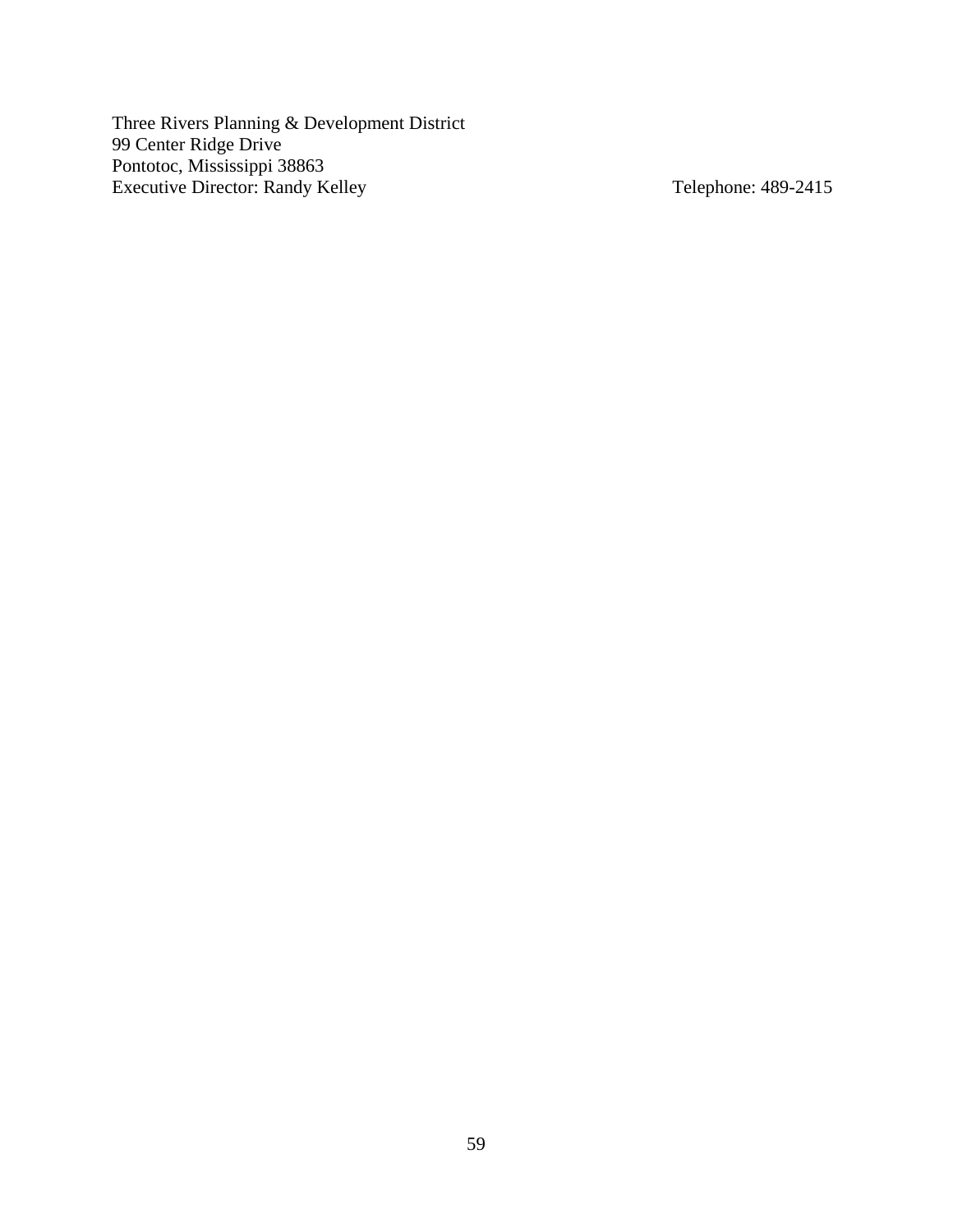## APPENDIX L

## SRF Procurement Protest Procedures

This Appendix sets forth the process for the resolution of procurement protests filed with the loan recipient by an adversely affected party.

- (a) Prior to advertisement for such awards, the loan recipient shall establish its own procedures for prompt consideration of initial protests concerning solicitations or subagreement awards. A "protest" is a written complaint concerning the recipient's solicitation or award of a subagreement. It must be filed with the recipient by a party with a direct financial interest adversely affected by a recipient's procurement action, and must be filed in accordance with and within the time frame established by the recipient's protest procedures.
- (b) Any party which transmits any document concerning the protest during the course of a protest and protest resolution must simultaneously furnish all other affected parties and the Department with a copy of all documents in the transmittal.
- (c) Upon receipt of a protest, the loan recipient must make a determination on the protest in accordance with the recipient's protest procedures within thirty (30) days after such receipt, or sooner if so required by the recipient's procurement protest procedures.
- (d) The party with a direct financial interest adversely affected by a loan recipient's determination of the protest may appeal such a determination only through the appropriate court of competent jurisdiction, provided such appeal is initiated within seven (7) calendar days after receipt of determination.
- (e) Any delay due to a protest or protest resolution will not relieve the loan recipient of the requirement to meet the project schedule established in the loan agreement, nor will such delays prevent the Department from pursuing the remedies for default established in the loan agreement.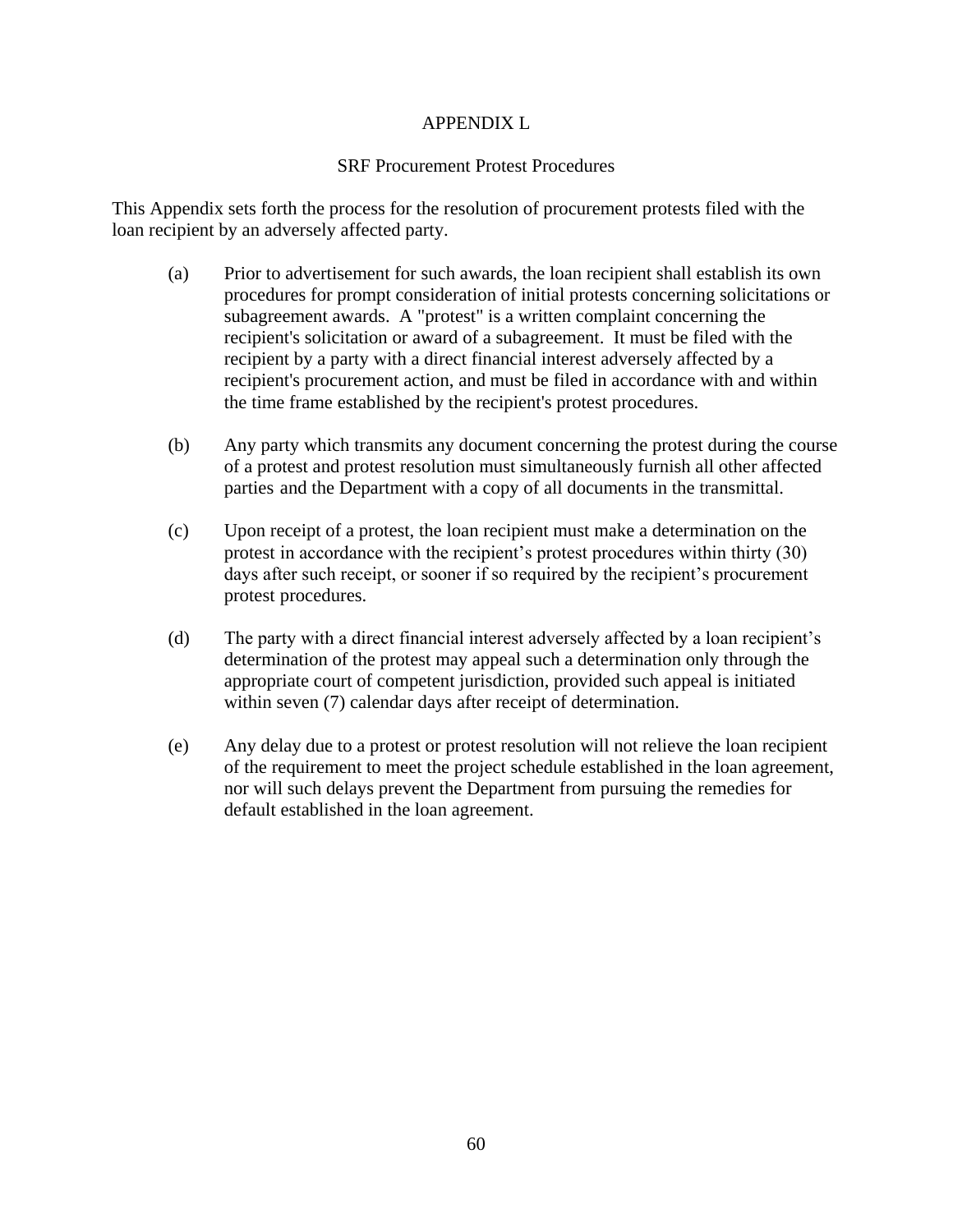### APPENDIX M

## Related State Laws and Regulations

The loan recipient shall comply with the following related state laws and regulations during the planning, design, construction, and operation of the project.

- Mississippi Regulations for the Certification of Municipal and Domestic Wastewater Facility Operators
- Mississippi Water Quality Criteria for Intrastate, Interstate and Coastal Waters
- Mississippi Nonhazardous Waste Management Regulations
- Coastal Wetlands Protection Law, Mississippi Code Annotated, Section 49-27-1 (Supp. 1989), et seq..
- Mississippi Air Emission Regulations for the Prevention, Abatement, and Control of Air Contaminants.